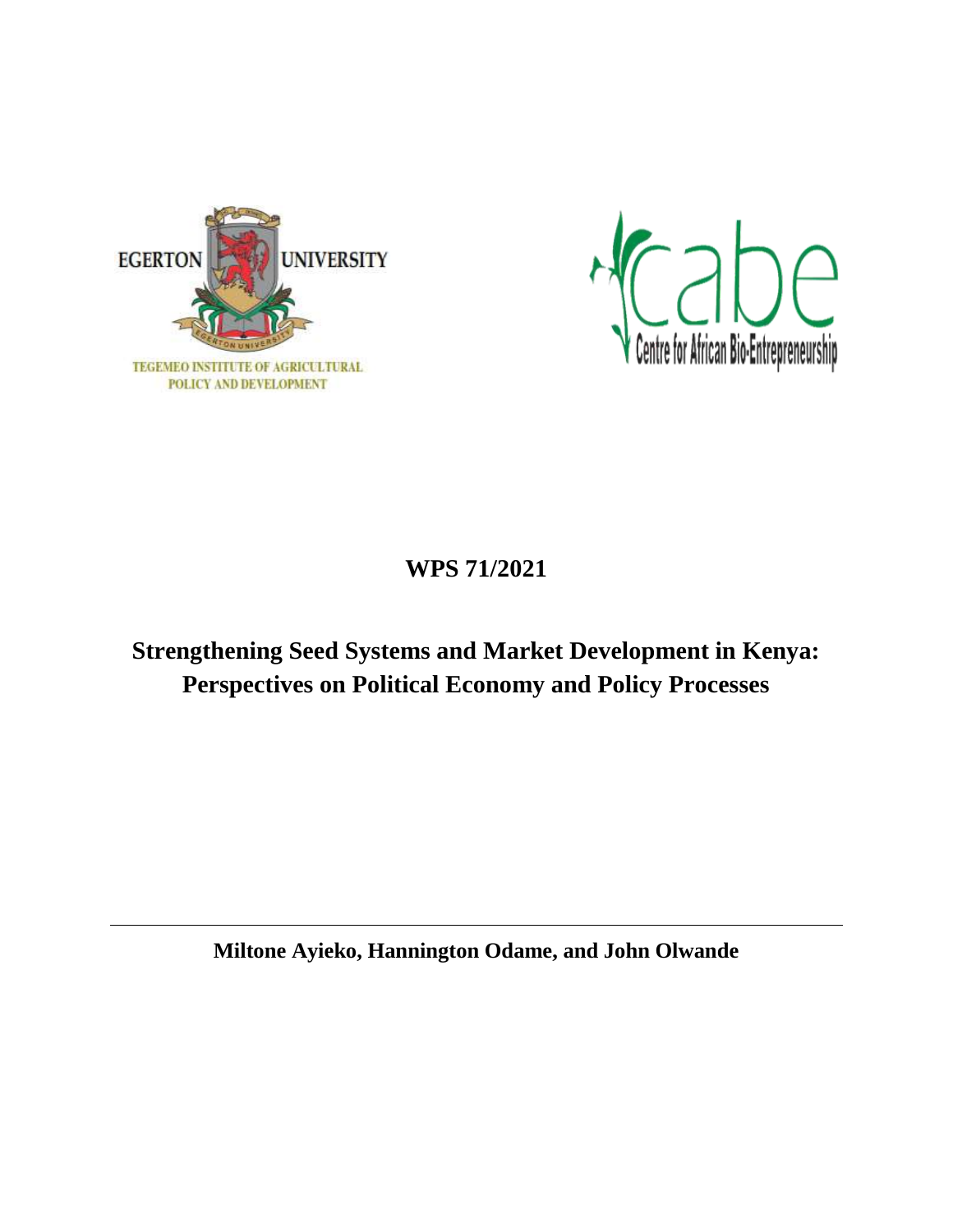# **Strengthening Seed Systems and Market Development in Kenya: Perspectives on Political Economy and Policy Processes**

**by**

**Miltone Ayieko<sup>1</sup> , Hannington Odame<sup>2</sup> , <sup>2</sup> and John Olwande<sup>1</sup>**

# **WPS 71/2021**

**Tegemeo Institute of Agricultural Policy and Development P.O. Box 20498, 00200, Nairobi, Kenya Tel: +254 20 2717818/76; Fax: +254 20 2717819 E-mail: egerton@tegemeo.org**

l

<sup>&</sup>lt;sup>1</sup> Tegemeo Institute of Agricultural Policy and Development, Egerton University

<sup>2</sup> Centre for African Bio-Entrepreneurship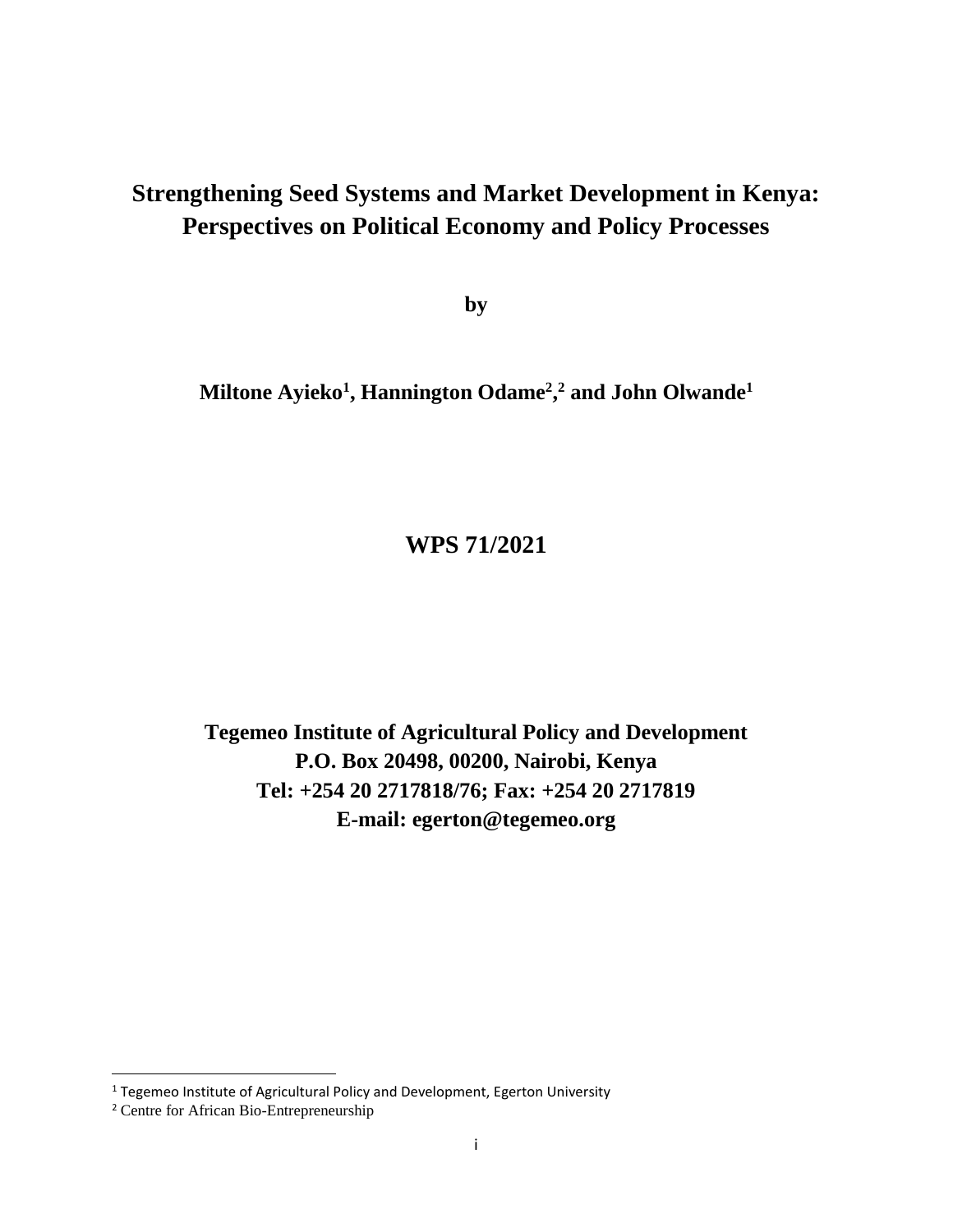#### **Tegemeo Institute**

Tegemeo Institute of Agricultural Policy and Development is a Policy Research Institute under Egerton University with a mandate to undertake empirical research and analysis on contemporary economic and agricultural policy issues in Kenya. The Institute is widely recognized as a centre of excellence in policy analysis on the topical agricultural issues of the day, and in its wide dissemination of findings to government and other key stakeholders with a view to influencing policy direction and the decision making process. Tegemeo's empirically based analytical work, and its objective stance in reporting and disseminating findings has over the past three decades won the acceptance of government, the private sector, civil society, academia, and others interested in the performance of Kenya's agricultural sector.

Published December 2021

©Tegemeo Institute of Agricultural Policy and Development George Padmore Road, off Marcus Garvey Road P.O. Box 20498, 00200, Nairobi, Kenya Tel: +254 20 2717818/76; Fax: +254 20 2717819 E-mail: egerton@tegemeo.org URL: [http://www.tegemeo.org](http://www.tegemeo.org/)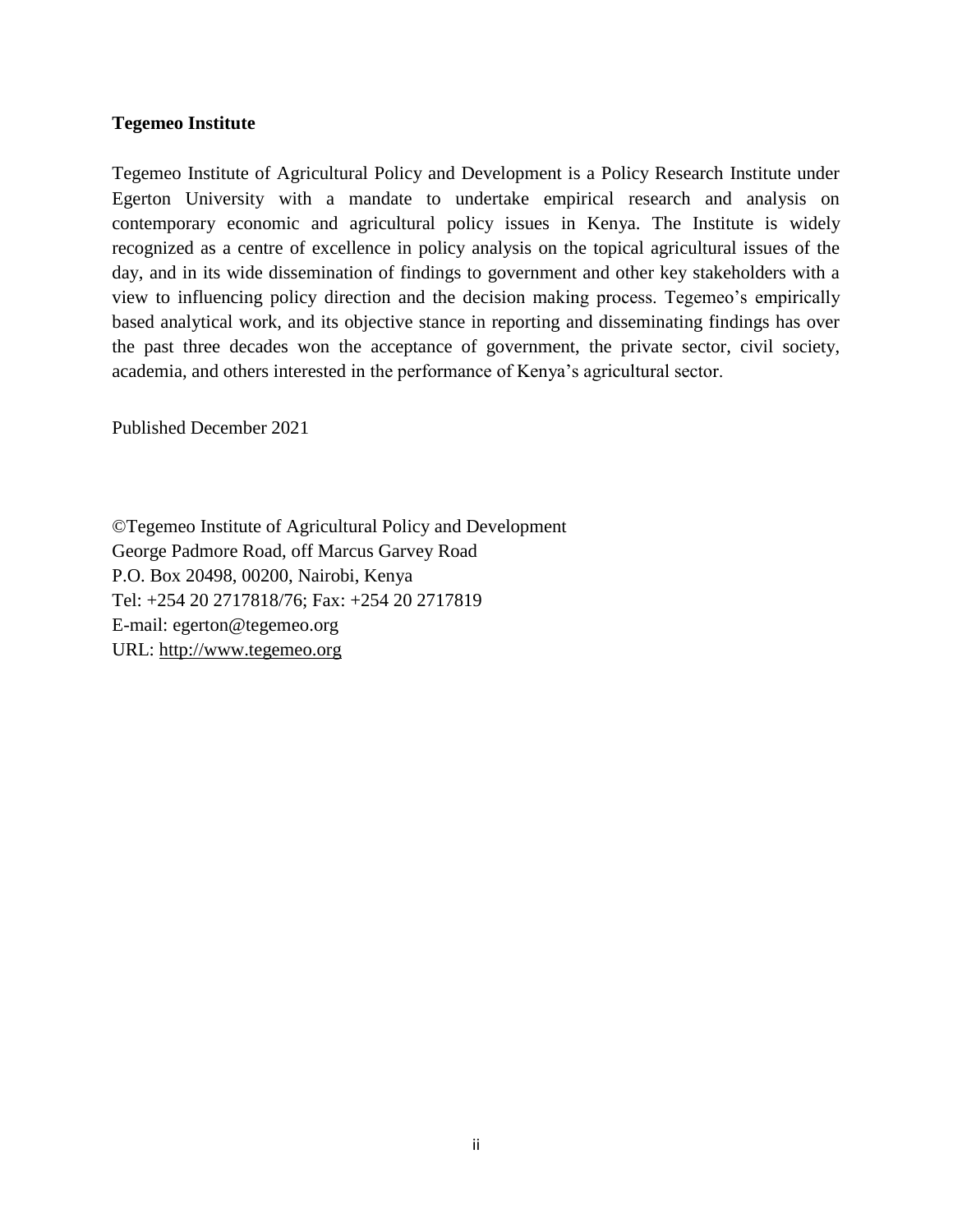## **Acknowledgements**

This study was undertaken with generous financial support of the CGIAR Research Program on Policies, Institutions, and Markets (PIM), which is supported by the CGIAR Fund contributors [\(https://www.cgiar.org/funders/\)](https://www.cgiar.org/funders/) and by the Integrated Seed Sector Development in Africa (ISSD Africa) Community of Practice. The authors thank Danielle Resnick, David Spielman, and Bhavna Sivasubramanian at the International Food Policy Research Institute for their insights and comments.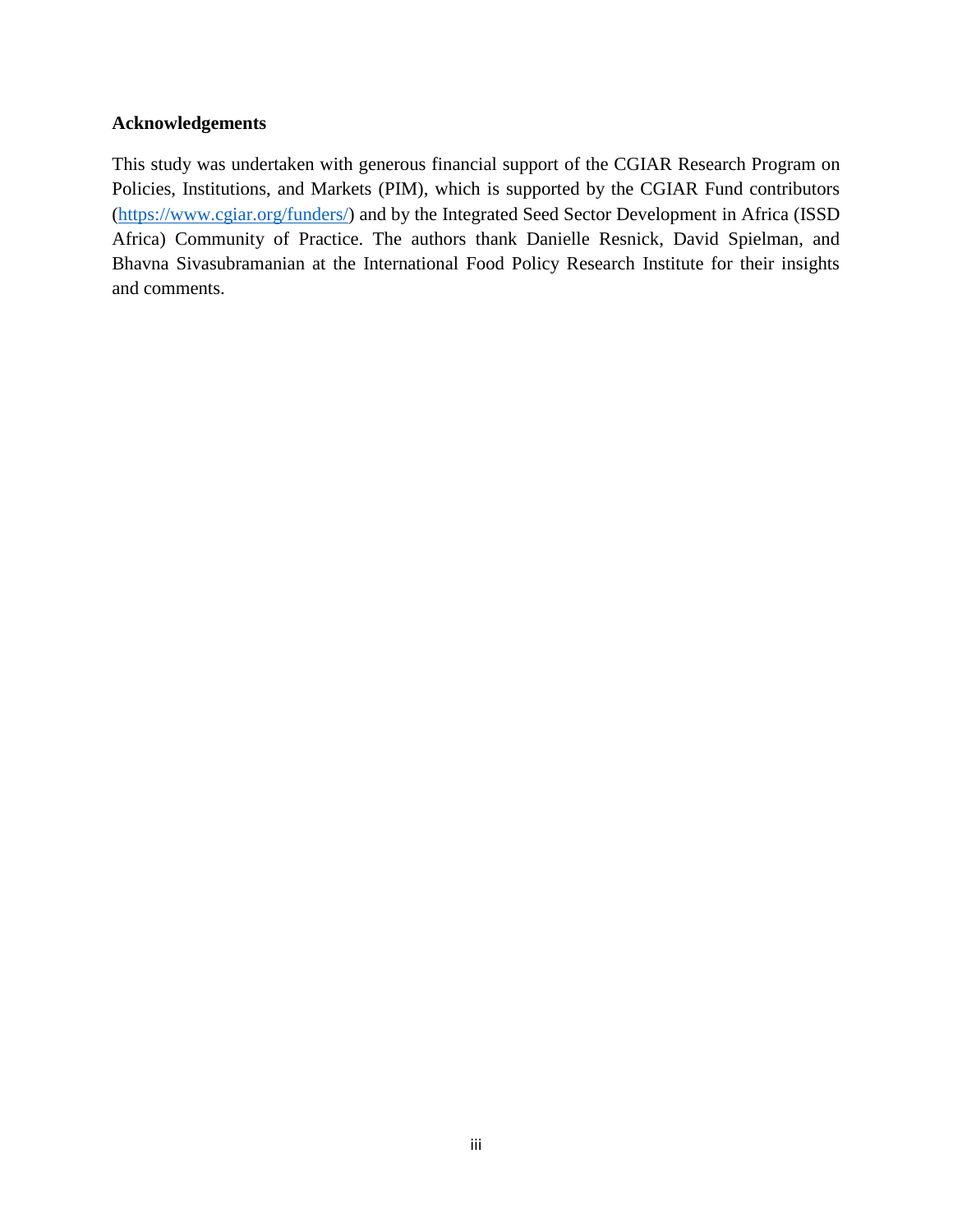#### <span id="page-4-0"></span>**Abstract**

Seed systems in Africa south of the Sahara are a topic of much interest in the public discourse on policy options for agriculture and rural development. The seed systems of countries in the region have followed different trajectories that can be partly explained by differences in farming systems, agroecological conditions, stages of market development, and other variables. But political economy factors may also play an important role in outcomes. This study uses a political economy lens to assess the pace and dynamics of policy change and how those factors affect the development of maize and potato seed systems and of markets in Kenya. We review key policy, regulatory, and strategic documents relevant to seed system and market development in Kenya. We then review progress made in strengthening those seed systems and markets and examine the political economy factors that have influenced policy adoption and outcomes. Findings suggest that Kenya's devolution process and the Jubilee government's Big Four Agenda—alongside political economy factors related to agricultural extension, seed regulations, and public financing—have had and continue to have a considerable effect on the implementation of various policies, potentially constraining progress on several fronts.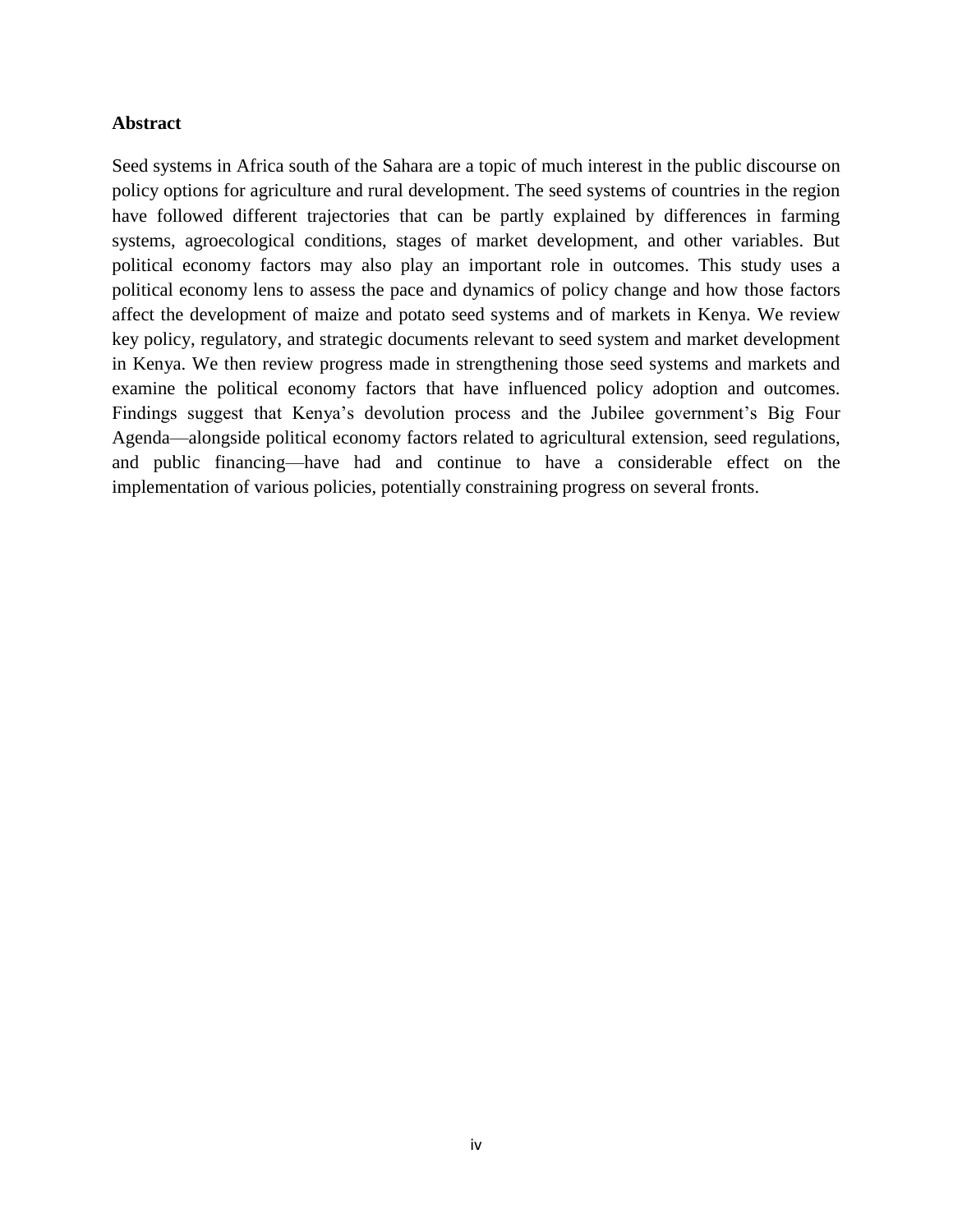# **Table of Contents**

| 1.   |  |
|------|--|
| 2.   |  |
| 3.   |  |
|      |  |
| 4.   |  |
| 4.1. |  |
| 4.2. |  |
| 4.3. |  |
|      |  |
| 5.1. |  |
| 5.2. |  |
|      |  |
| 6.1. |  |
| 6.2. |  |
| 6.3. |  |
| 6.4. |  |
| 6.5. |  |
|      |  |
| 7.1. |  |
| 7.2. |  |
|      |  |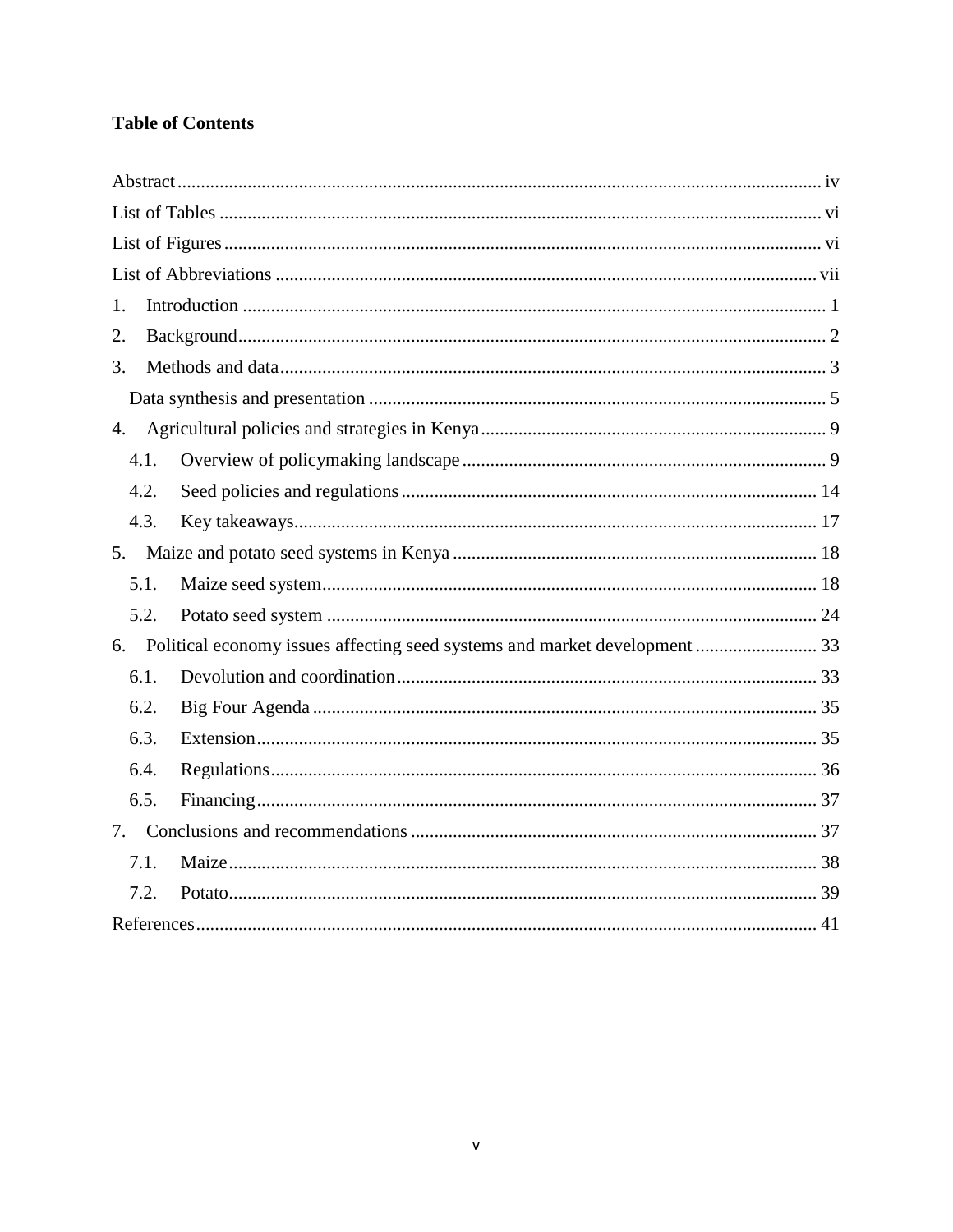# <span id="page-6-0"></span>**List of Tables**

| Table 1: Key actors interviewed and their roles in the maize and potato seed sectors in Kenya 4 |  |
|-------------------------------------------------------------------------------------------------|--|
|                                                                                                 |  |
|                                                                                                 |  |
|                                                                                                 |  |

# <span id="page-6-1"></span>**List of Figures**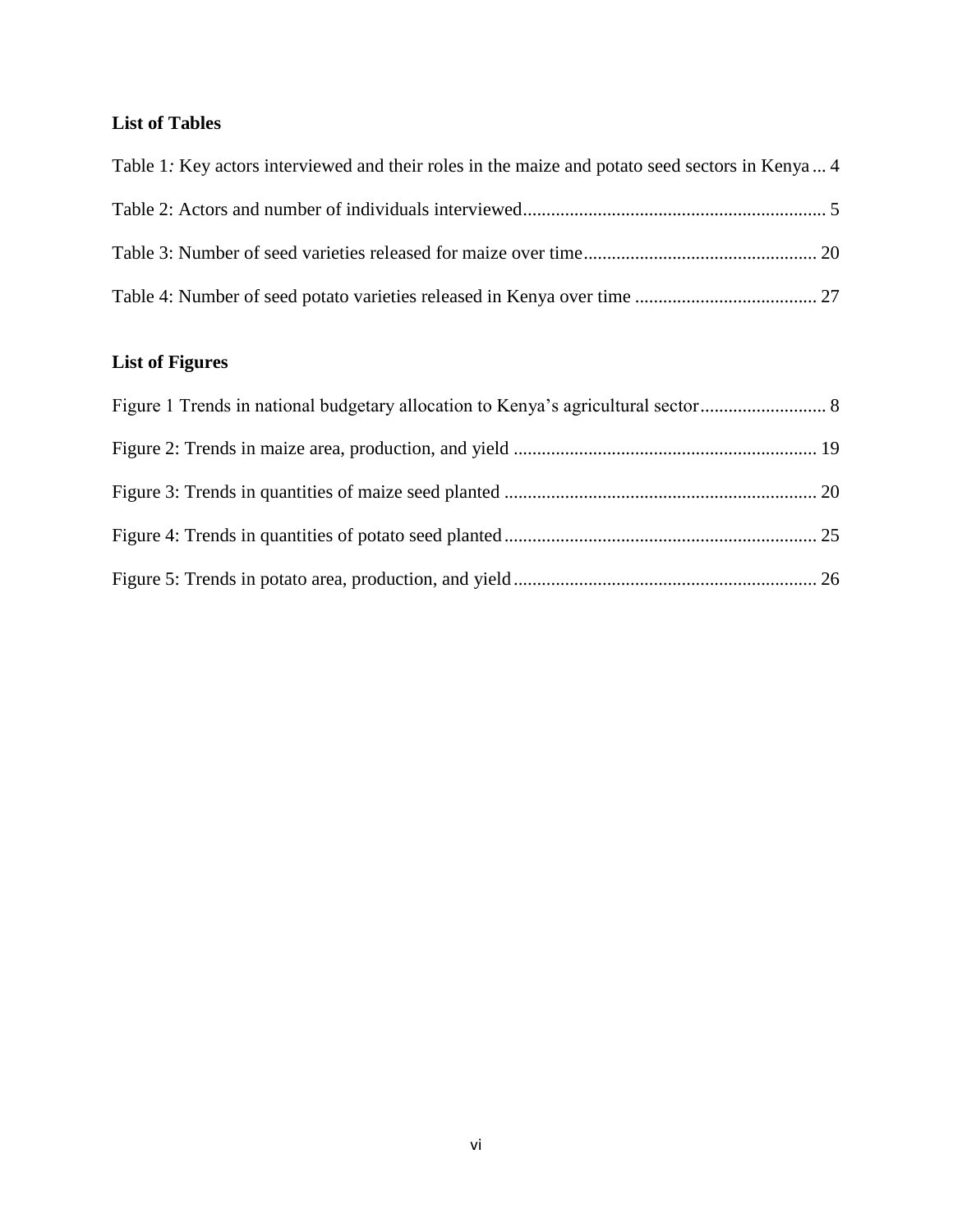# <span id="page-7-0"></span>**List of Abbreviations**

| <b>Agricultural Sector Development Strategy (ASDS)</b>          |
|-----------------------------------------------------------------|
| <b>Agricultural Sector Transformation and Growth Strategy</b>   |
| Comprehensive Africa Agriculture Development Programme          |
| <b>International Potato Center</b>                              |
| Economic Recovery Strategy for Wealth and Employment Creation   |
| Food and Agriculture Organization of the United Nations         |
| Joint Agriculture Sector Consultation and Cooperation Mechanism |
| Kenya Agricultural and Livestock Research Organization          |
| Kenya Plant Health Inspectorate Service                         |
| Memorandum of understanding                                     |
| Ministry of Agriculture, Livestock, and Fisheries               |
| National Accelerated Agricultural Inputs Access Program         |
| <b>Poverty Reduction Strategy Paper</b>                         |
| Quality declared seed                                           |
| <b>Strategic Food Reserve</b>                                   |
| Seeds and Plant Varieties Act (revised 2012)                    |
| <b>Strategy for Revitalizing Agriculture</b>                    |
| The African Seed Access Index                                   |
| United States Agency for International Development              |
|                                                                 |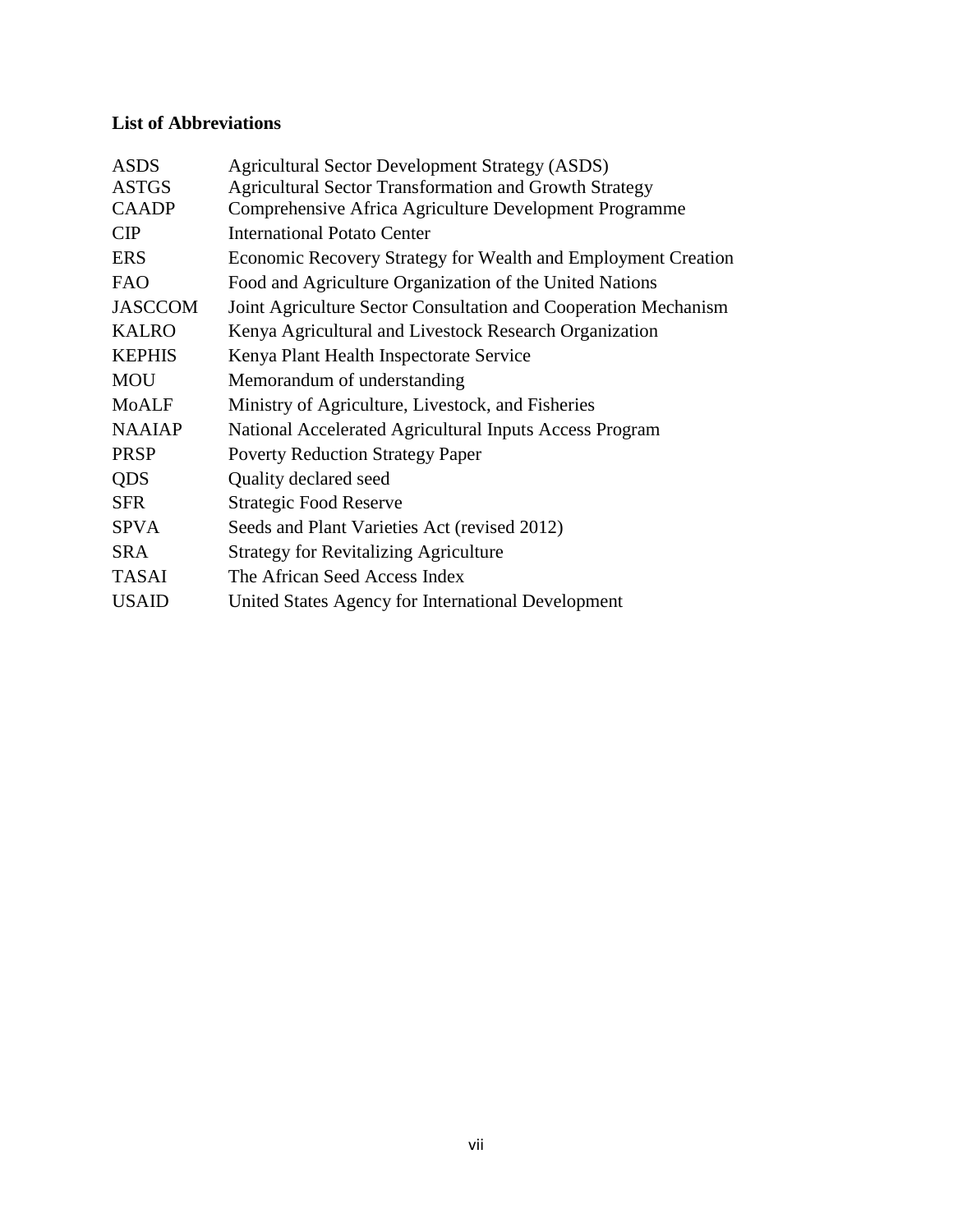## <span id="page-8-0"></span>**1. Introduction**

Seed systems in Africa south of the Sahara have been a central topic in the public discourse as part of wider conversations on policy options for agriculture and rural development. Although seed systems in the region have followed different development trajectories, they do seem to be affected by a number of political economy, farming system, agroecological, and market development factors that policymakers and stakeholders must address if the systems are to thrive (Tripp and Ragasa 2015; Mabaya and Mburu 2016). A number of political economy issues appear to shape the debate, including limited support for agricultural research, restrictive regulations and inadequate capacity of regulatory agencies, and weak vertical and horizontal coordination among different key actors. Policy and regulatory reforms are purported to facilitate increased production, delivery, and uptake of improved seeds and technologies. Influencing government agencies to initiate the review of existing policies and enact new policies involves many stakeholders (seed companies, regulatory agencies, parliament, agricultural technical groups, government policy directorates, public and private research agencies, seed associations, and politicians).

This study seeks to assess progress in strengthening seed systems and markets by focusing on the policy change process in Kenya, and by identifying policy and regulatory options that can accelerate progress. The study examines the context within which policy designs are revised and adopted, how policy is implemented, and where in the policy process there is potential for improving both design and implementation. The study's specific aim is to identify ways to enhance the pace and nature of seed policy change, balance trade-offs, improve metrics for assessing performance of the seed sector, and promote adoption of improved seeds. Specifically, the study (1) reviews progress in strengthening seed systems and markets in Kenya by focusing on the policy change process; (2) examines what political economy drivers and factors have influenced policy adoption and outcomes; and (3) provides recommendations for improving seed market development outcomes based on the study findings. Emphasis is placed on two crops maize and potato—because of the opportunity provided to both compare and contrast the political economy factors at play.

In the next section we describe the conceptual and methodological framework guiding the study. That is followed by a review and synthesis of the literature on Kenya's agricultural and seed strategies, policies, and regulations in Section 3. Section 4 presents production and productivity trends and discusses the key political economy issues affecting the seed systems. A synthesis of political economy issues affecting seed systems follows in Section 5. Finally, Section 6 concludes with several policy recommendations.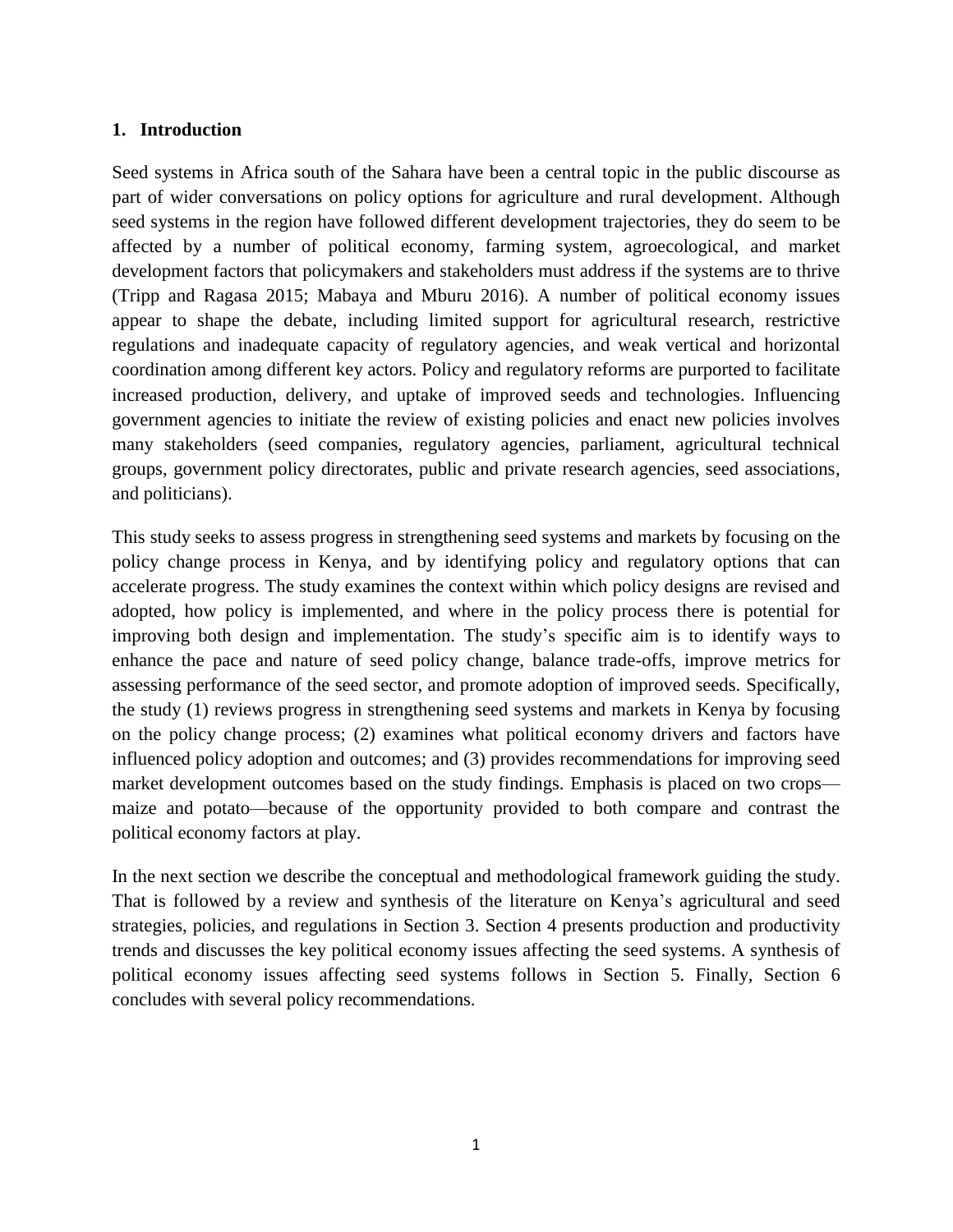# <span id="page-9-0"></span>**2. Background**

This study adopts a political economy approach to the policy change process in seed systems and market development. It draws on the policy analysis frameworks developed by Resnick et al. (2018) and by the Future Agricultures Consortium (Chinsinga 2011; Amanor 2010; Odame and Muange 2011a). This requires understanding policy processes by looking at the intersection of several overlapping elements: actors/networks/practices, their discourses/narratives, and politics/interests. The interplay of these factors shapes policy pathways and outcomes of seed systems and markets (see, for example, Scoones and Thompson 2011).

A key question of interest for this study is this: Do scientists and policy analysts have the ability to influence seed policy to support more open and inclusive seed systems given a technological lock-in to certified seeds (for example, of maize and potato) and the narrow interests of powerful actors in the sector? This leads us to other closely related questions: From where do policymakers obtain information? How do different interest groups compete to provide information and influence decision-making through different channels? And how do relatively unorganized farmers fare against highly organized industry groups? (See, for example, Chari et al. 2019.)

In many countries, political leaders use subsidized seed and fertilizer as a mechanism to secure farmers' support and votes, which, in turn, allows these leaders to maintain their control over economic rents. Such arrangements can remove the incentive for policy change toward greater market orientation or greater inclusivity in seed markets. On the other hand, these same leaders rely on seed systems to ensure adequate food supply, such that they often pursue paternalistic policies designed to prevent private seed providers from profiting off of the supply of what might be deemed an essential good of national importance. Indeed, the plight of smallholder farmers tends to become a subject of public debate and political interest during every election cycle in Kenya, and seed is a key part of the discussion.

Absent from many discussions about seed system and market development are the roles played by the agricultural scientist and the policy analyst. Recent advances such as DNA fingerprinting have the potential to radically improve seed regulation by identifying and filtering out lowquality seed providers from the market (Centre Development Research 2018; CGIAR 2014; FAO 2013). Meanwhile, policy analysts have developed potentially game-changing strategies to improve the targeting and delivery of seed subsidies using a range of data-driven methodologies (Obeyelu 2017). However, such innovations in technology and policy are also potentially disruptive, as they threaten to redistribute the rents captured by powerful economic interests and political incumbents.

These issues are present in Kenya, where the formal seed business is big money and where the wider seed system is a hotly contested space dominated by public enterprises such as the Kenya Seed Company (maize seed) and the Agricultural Development Corporation (seed potato). The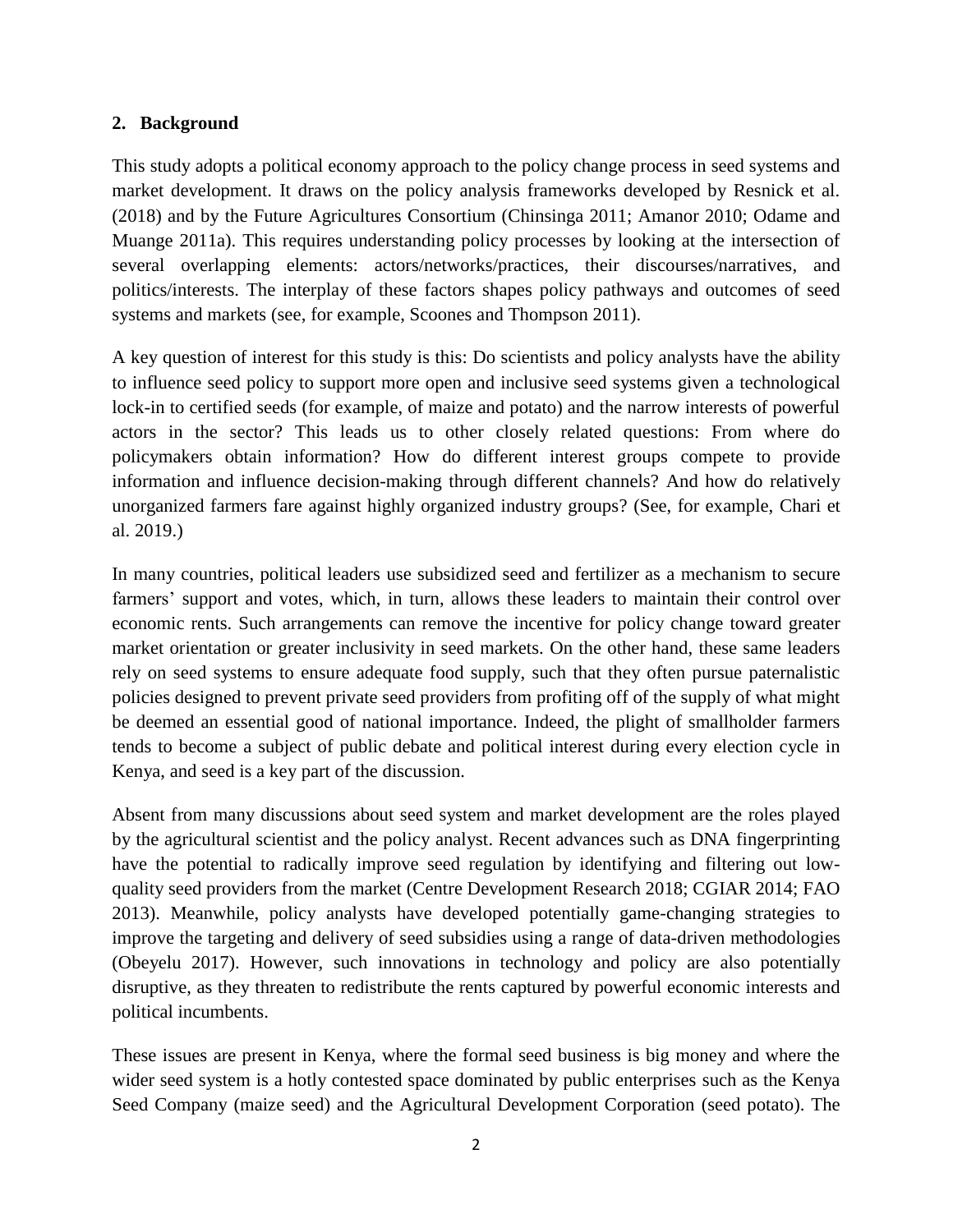Kenya Seed Company holds an estimated 70 to 80 percent share of the maize seed market. Other key participants include several large multinationals and emerging and midsized Kenyan companies. Behind these public companies and multinationals are networks of influential policy and business interests. The Kenya Institute for Public Policy Research and Analysis argues that trade policies in the country are strongly influenced by such interests in a manner that subordinates broader public priorities (Omiti et al. 2007). Is there an analogous problem in Kenya's seed system?

## <span id="page-10-0"></span>**3. Methods and data**

This study takes a qualitative case study approach. It draws on the policy analysis frameworks developed by Resnick et al. (2018) and by the Future Agricultures Consortium (Amanor 2010; Odame and Muange 2011a). The case study approach allows for an in-depth assessment of the contextual conditions related to seed system and market development in Kenya, especially in terms of policy environments and policy approaches, problems, policy adoption mechanisms, adoption of regulations, and implementation performance. The case study approach also allows for more crop-specific dimensions on the topic by focusing on maize and potato, each of which offers certain similarities in terms of commercialization and regulation, but also differences in terms of reproductive biology, stage of market development, and historical experience.

Data are drawn from both primary and secondary sources. Secondary data were collected through a review of literature and key informant interviews, as well as statistical data from FAOSTAT and household survey data from the Tegemeo Institute of Agricultural Policy and Development. A review of existing literature provided an understanding of the policymaking landscape, policies, strategies, and development plans that guide policy and development interventions in the agriculture sector in general, and the seed sector in particular, and policies and regulations in the seed sector, with a focus on how they affect the seed systems for maize and potato.

Primary data were mainly collected through key informant interviews and focus group discussions. Key informants included selected seed system stakeholders involved in and/or knowledgeable about policy processes in the maize and potato seed system value chains (Table 1). The selection criteria for the key informants were based on well-informed and willing-toparticipate stakeholders and representation of different organizations. This was to ensure collection of information and insights for in-depth understanding of processes underlying policy and regulatory changes, including political, economic, commercial, and sociocultural drivers of change.

The interviews were conducted in three phases between July 1 and August 6, 2019. The initial phase focused on policymakers in the national government—that is, officers at the Ministry of Agriculture, Livestock, and Fisheries (MoALF)—and other stakeholders, including research and development organizations, farmer organizations, industry associations, and nonstate actors,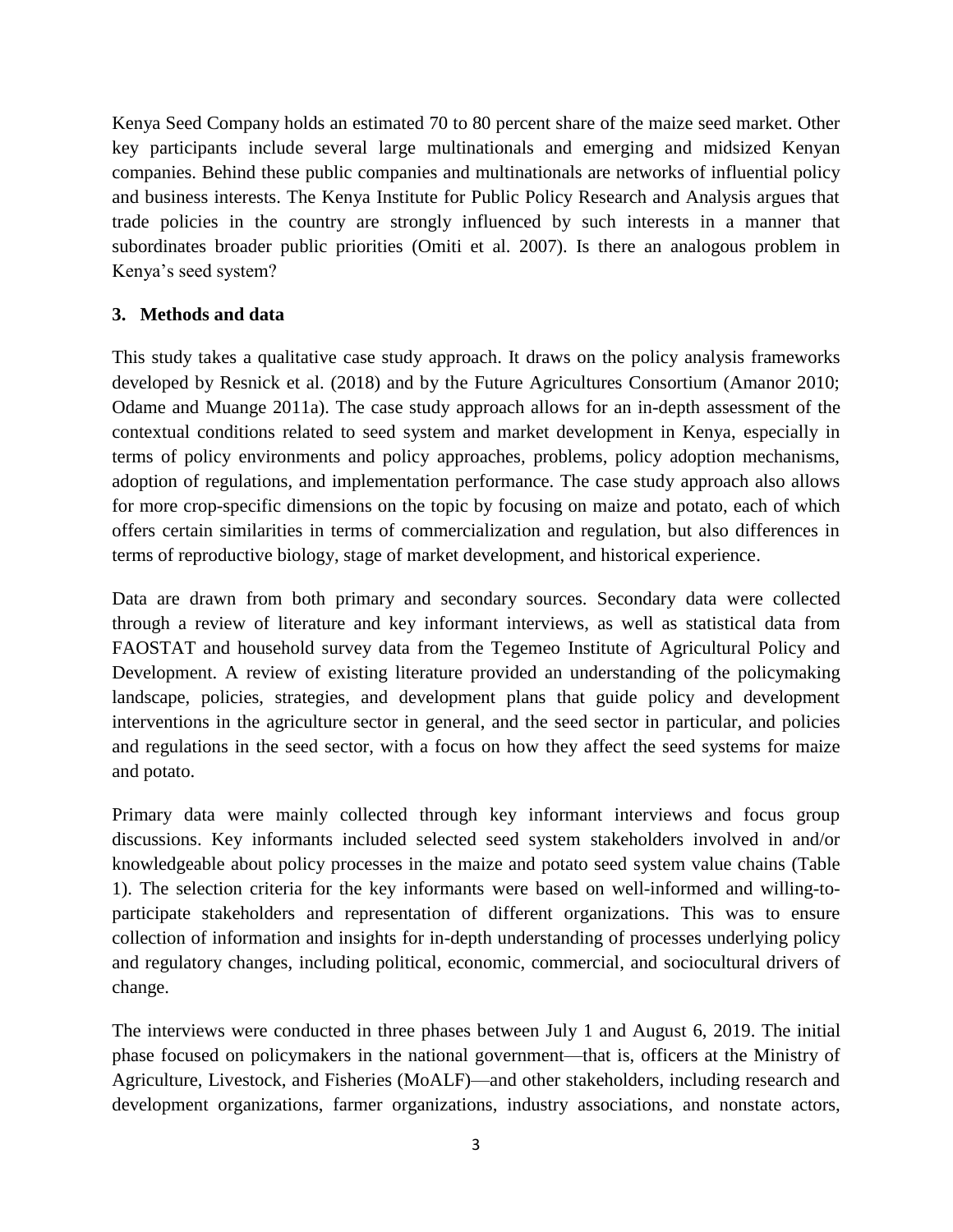based in Nairobi. The second phase targeted policymakers and implementers in selected counties relevant to maize and potato (Trans Nzoia and Bungoma for maize and Nyandarua and Meru for potato) and seed companies, seed traders, and seed producers and users (farmers) located in the counties. The third phase of data collection focused on seed system regulatory bodies/agencies and other stakeholders that the initial phase in Nairobi did not reach.

Data collection instruments (checklists of questions) were adapted to the specific roles of informants including policymakers/advisers, agricultural research organizations, policy stakeholders, seed companies, seed traders (agro-dealers), and seed producers and users (farmers). The instruments covered the following topics: overview of organization, seed quality assurance, demand creation, market assessment, and policies and regulations.

|                                                          | Key actors by crop                                                            |                                                     |  |  |
|----------------------------------------------------------|-------------------------------------------------------------------------------|-----------------------------------------------------|--|--|
| Function in the value chain                              | <b>Maize</b>                                                                  | <b>Potato</b>                                       |  |  |
| Variety development and<br>improvement                   | KALRO, universities, CIMMYT, CIP,<br>AGRA, AATF, KSC, other seed<br>companies | KALRO, CIP, ADC                                     |  |  |
| Variety approval, registration,<br>and regulation        | KEPHIS-IP and variety performance                                             | KEPHIS-IP and variety<br>performance                |  |  |
| Breeder and foundation seed<br>production                | KALRO, universities, CIMMYT, KSC,<br>69 other seed companies                  | KALRO, CIP, ADC, Kisima Farm                        |  |  |
| Certified seed production                                | KSC, other seed companies, community<br>organizations                         | ADC, Kisima Farm, KALRO,<br>community organizations |  |  |
| Seed processing and packaging                            | KSC, seed companies                                                           | ADC, Kisima Farm, KALRO<br>community organizations  |  |  |
| Variety promotion and<br>marketing                       | Seed companies, SMEs                                                          | ADC, Kisima Farm, community<br>organizations        |  |  |
| Seed distribution and sales                              | SMEs, seed merchants, agro-dealers                                            | ADC, Kisima Farm, community<br>organizations        |  |  |
| Public participation in policy<br>formulation            | County governments                                                            | County governments                                  |  |  |
| Evidence generation for policy<br>design and programming | KBS, MoALF, Tegemeo Institute,<br><b>CABE</b>                                 | KBS, MoALF, Tegemeo Institute,<br><b>CABE</b>       |  |  |
| Grant funding for seed value<br>chain development        | USAID, Bill & Melinda Gates<br>Foundation                                     | GIZ, Dutch and Irish governments                    |  |  |

<span id="page-11-0"></span>**Table 1: Key actors interviewed and their roles in the maize and potato seed sectors in Kenya**

**Source:** Authors' compilation.

**Note:** KALRO = Kenya Agricultural and Livestock Research Organization; CIMMYT = International Maize and Wheat Improvement Center; CIP = International Potato Center; AGRA = Alliance for a Green Revolution in Africa; AATF = African Agricultural Technology Foundation; KSC = Kenya Seed Company; ADC = Agricultural Development Corporation; KEPHIS = Kenya Plant Health Inspectorate Service; IP =Intellectual Property: SMEs = small and medium enterprises; KBS = Kenya Bureau of Standards; MoALF = Ministry of Agriculture, Livestock, and Fisheries; CABE = Centre for African Bio-Entrepreneurship; USAID = US Agency for International Development; GIZ = German Agency for International Cooperation.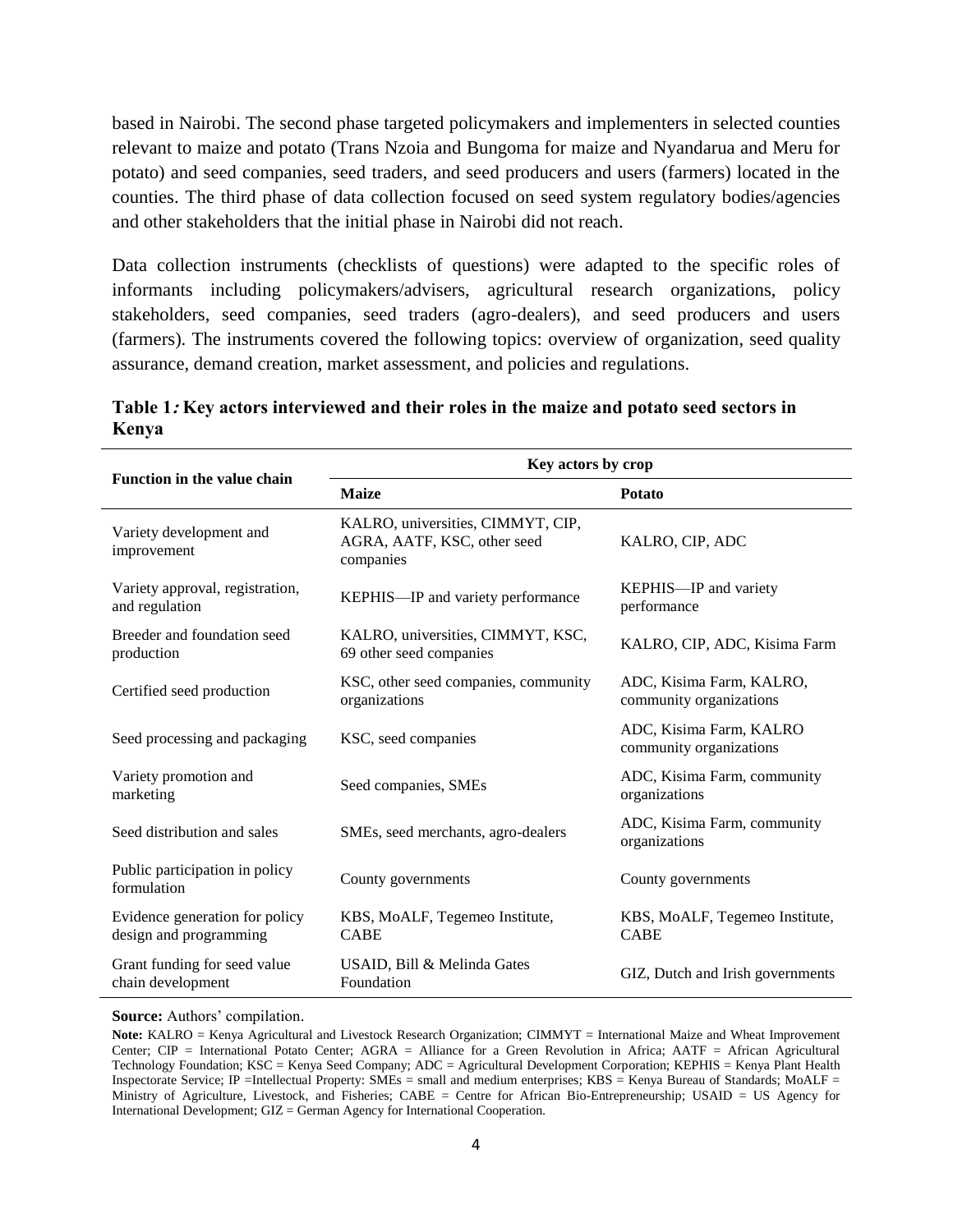The interviews covered a range of stakeholders in the maize and potato seed systems as summarized in Table 2. Public policymakers, advisers, and regulators; public research agencies, institutes, centers, and stations; individual and small-scale seed entrepreneurs; seed companies; industry associations; and donor agencies and charitable foundations. A total of 96 individuals in 29 organizations (including farmer groups) were interviewed, either in teams or individually.

| Category                                              | <b>Actor</b>                                      | No. of key informant interviews<br>conducted with |                    |  |
|-------------------------------------------------------|---------------------------------------------------|---------------------------------------------------|--------------------|--|
|                                                       |                                                   | Organizations                                     | <b>Individuals</b> |  |
| Public policymakers,<br>advisers, and regulators      | National government                               | 1                                                 | 7                  |  |
|                                                       | County governments                                | 4                                                 | 12                 |  |
|                                                       | Regulators                                        | 1                                                 | 3                  |  |
| Public research agencies,<br>institutes, centers, and | National agricultural research organizations      | 1                                                 | 5                  |  |
| stations                                              | International agricultural research organizations |                                                   | 2                  |  |
| Individual and small-<br>scale seed entrepreneurs     | Small-scale maize seed users                      | 2                                                 | 25                 |  |
|                                                       | Small-scale potato seed growers/users             | 2                                                 | 20                 |  |
|                                                       | Agro-dealers                                      | 3                                                 | 3                  |  |
| Seed companies                                        | Maize                                             | 3                                                 | 7                  |  |
|                                                       | Potato                                            | 3                                                 | $\overline{4}$     |  |
| Industry associations                                 | Farmer associations                               | 1                                                 | 1                  |  |
|                                                       | Advocacy groups                                   | 5                                                 | 5                  |  |
| Donor agencies and<br>charitable foundations          |                                                   | $\overline{c}$                                    | $\overline{2}$     |  |
| <b>Total</b>                                          |                                                   | 29                                                | 96                 |  |

<span id="page-12-1"></span>

| Table 2: Actors and number of individuals interviewed |  |
|-------------------------------------------------------|--|
|-------------------------------------------------------|--|

<span id="page-12-0"></span>**Source:** Authors' compilation.

#### **Data synthesis and presentation**

To synthesize and analyze the data, we first developed key messages from the key informant interviews in each actor category. We then identified typologies to help cluster emerging political economy issues on which to focus. That was followed by an examination of all the interview notes to isolate and select key quotes around the typologies. The key quotes, information from the literature review, and empirical secondary data were used as supporting evidence to the arguments in the typologies. The typologies identified were (1) devolution and coordination; (2) the Big Four Agenda; (3) extension; (4) regulations; and (5) financing. We introduce each in turn.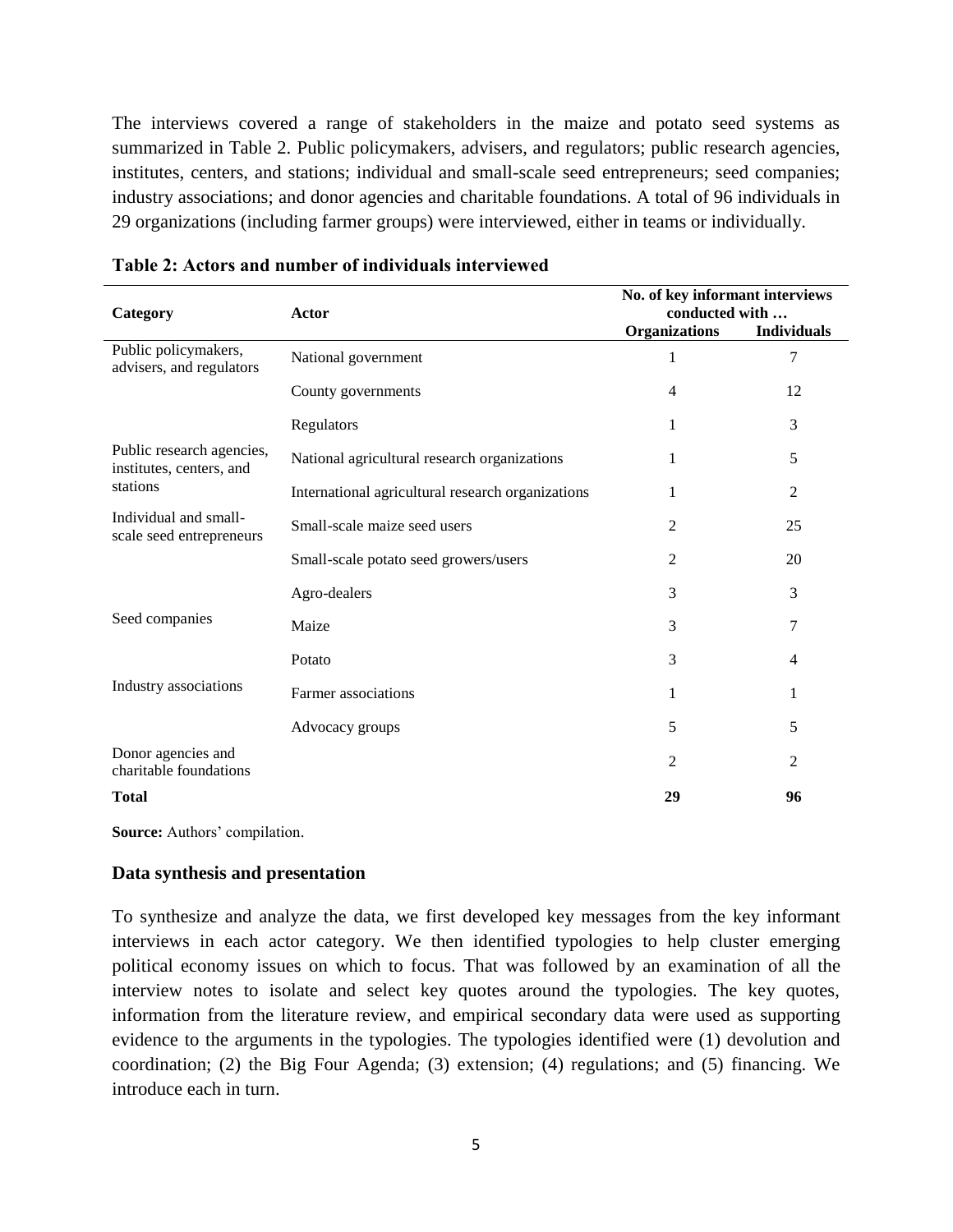**Devolution.** In 2013, Kenya adopted a devolved system of government, comprising the central government and 47 semiautonomous county governments, as part of the implementation of the 2010 constitution. Within the agriculture sector, policy implementation and service delivery were assigned to county governments while the national government through the ministry in charge of agriculture was assigned the roles of formulating policies and providing capacity-building support to counties. However, coordination and collaboration between the two levels of government in discharging their responsibilities in the agriculture sector has been weak, with some roles not clearly understood. Among the broad issues emerging in the public discourse on Kenya's decentralization is the concern that the national government is developing policies and regulations that are not cascading down to counties, while it has yet to develop the necessary systems and standards to enable counties to formulate their own policies and regulations. To be sure, these problems highlight a broader set of concerns related to the risk inherent in decentralization, including excessive multiplication of administrative costs, duplication of tasks leading to inefficiencies and high transaction costs, incoherence across policies, and a failure to realize scale economies in governance. But despite the risks, decentralization has emerged in Kenya as a widely supported reform because of its focus on improving citizen participation, addressing territorial inequalities, promoting equal access to opportunities, and strengthening and expanding democracy by penetrating to the local level.

**Big Four Agenda.** The Big Four Agenda was a political pronouncement/manifesto of the president pertaining to the following sectors: agriculture (achieve 100 percent food and nutrition security); manufacturing (increase manufacturing to 20 percent of gross domestic product [GDP]); health (achieve 100 percent universal health care); and housing (build 1 million new affordable homes). The agenda acts as a catalyst in the agriculture sector for the implementation of the Agricultural Sector Transformation and Growth Strategy (ASTGS), a 10-year strategic plan for Kenya's agricultural development. The agenda can stimulate policy actions that affect seed systems for maize and potato, given that the two value chains are prioritized as part of efforts to deliver 100 percent food and nutrition security in the next five years.

**Agricultural extension and advisory services.** The role of agricultural extension and advisory services is to deliver technology and information to farmers and other actors along the value chains (for example, the maize and potato value chains). Technologies include seeds, fertilizer, and agrochemicals whereas information consists of information on markets, agronomy, the weather, and so forth. Extension also plays the important role of linking research with end users on the one hand and policymakers with end users on the other. The existing weak forward and backward linkages result in inappropriate technologies and information reaching end users.

In Kenya, both the public and private sectors provide extension and advisory services. For smallholder producers, public extension is very important. This raises the question of how to make public extension more effective and efficient. Pluralistic extension is a current norm especially following the expansion of extension and advisory services provided by private-sector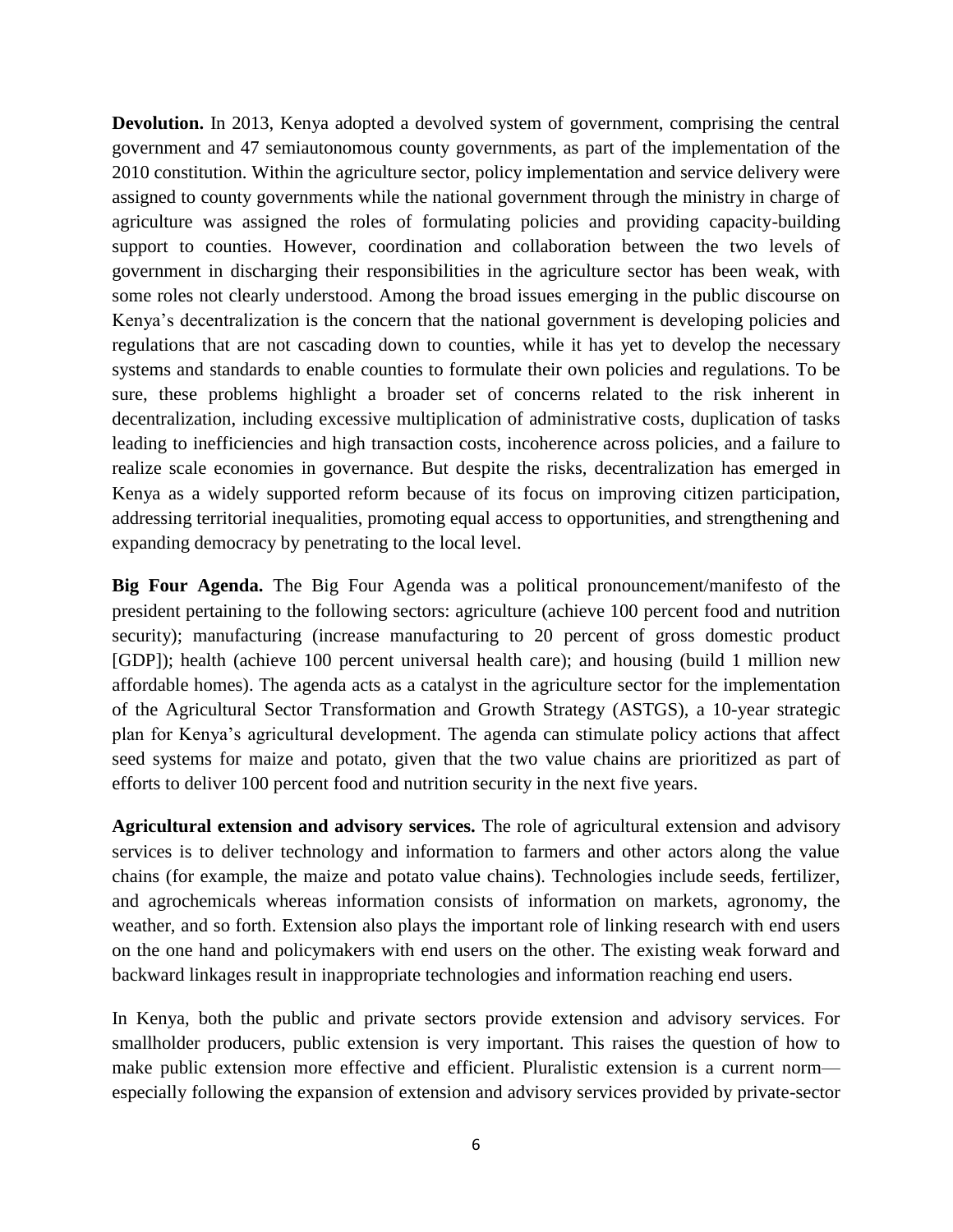and nongovernmental organizations (NGOs). However, such extension is project-based and may not be sustainable. Following devolution, public extension was supposed to be revamped although that has not happened.

**Seed market regulation.** Policy and regulatory frameworks influence production, delivery, and uptake of improved seeds and technologies. Facilitative seed policies and regulations are critical in fast-tracking development and farmer uptake of new varieties, and subsequent varietal turnover among farmers. Influencing development and review of seed policies and regulations requires a multisectoral approach involving many actors (such as seed companies, regulatory agencies, parliament/politicians, agricultural technical groups, government policy directorates, public and private research agencies, and seed associations). But policy development and policy review are complex and slow processes involving political, economic, technical, networking, and advocacy dimensions. Therefore, an effective policy process is necessary to accelerate varietal development and sustained farmer uptake.

A policy process includes laws, regulations, and guidelines as well as taxes, subsidies, market interventions, and public investments designed and implemented by the government to achieve some social or economic goal. A progressive/facilitative policy process incentivizes farmers to continuously replace, and benefit from the replacement of, improved varieties with newer releases in a sustainable manner while ensuring improved quality of seed. Facilitative policies are characterized by the following principles: (1) increasing access to early-generation seed and improved genetics; (2) accelerating varietal registration and release; (3) improving quality assurance systems; (4) leveraging transparent and professional subsidy programs; (5) strengthening seed market development; and (6) leveraging facilitative seed policies and regulations.

Public financing of agricultural development. Financing to agriculture affects research and extension. Research is key to seed variety development while extension is an important interface between research (variety development) and seed use (demand). Budgetary allocation to the agricultural sector in Kenya has been generally low, with the share of that allocation in the total national budget declining over time (Figure 1).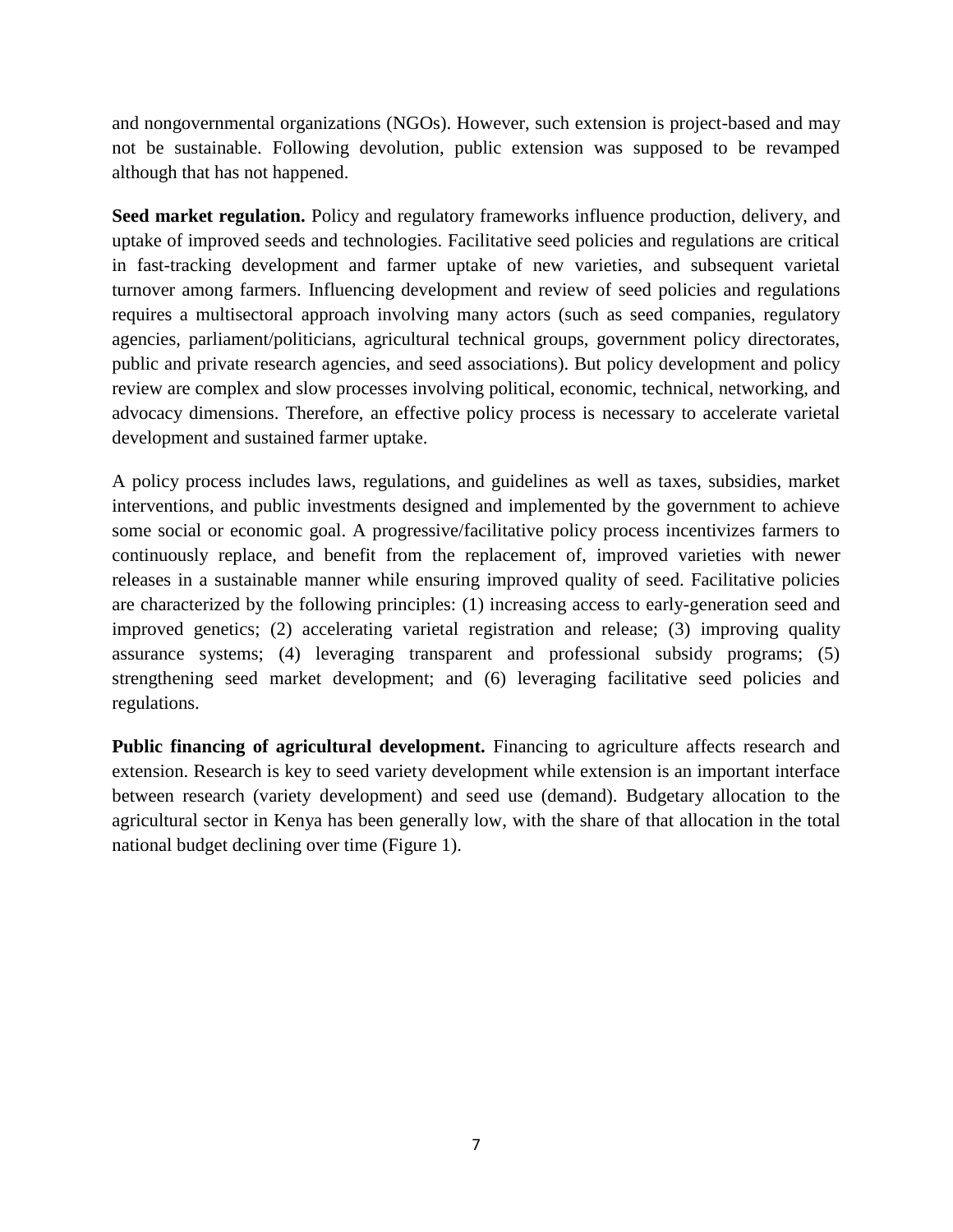

<span id="page-15-0"></span>**Figure 1 Trends in national budgetary allocation to Kenya's agricultural sector**

Data on public expenditure for the period between the 2013/14 and 2017/18 financial years show that the share of agricultural sector expenditure in total public expenditure averaged 5.2 percent (World Bank 2019), which is well below the 10 percent target under the Maputo/Malabo Comprehensive Africa Agriculture Development Programme (CAADP) commitments. Further, the share posted a negative growth rate (-3 percent) during the five-year period, meaning a decline in public expenditure in agriculture in relative terms. Across counties, to which the agriculture function has been devolved, the share of expenditure in agriculture in total county expenditure varied greatly and ranged from an average of 2 percent to 32 percent, with less than 10 percent of total expenditure going to the agricultural sector in 17 of the 47 counties.

Funding for agricultural research and extension and advisory services is also woefully low, with targets often not met. For example, the World Bank (2019) reports that the share of expenditure on agricultural research in total expenditure for the agricultural sector averaged 3 percent against a target of 12 percent outlined in the medium-term plan for the sector. Similarly, expenditure share on extension and advisory services in the agriculture sector's total expenditure averaged 3 percent against a target of 6 percent.

Donor funding makes up a significant share of public expenditure in the agricultural sector. Donors accounted for approximately 24 percent of public expenditure in the agricultural sector for the period between the 2013/14 and 2017/18 financial years, the largest of which was the World Bank (World Bank 2019). Donors and NGOs are active in funding research and extension through specific projects. Examples of donor-funded projects in the agriculture sector include the Kenya Climate Smart Agricultural Project and the National Agricultural and Rural Inclusive Growth Project, both funded by the World Bank; the German Agency for International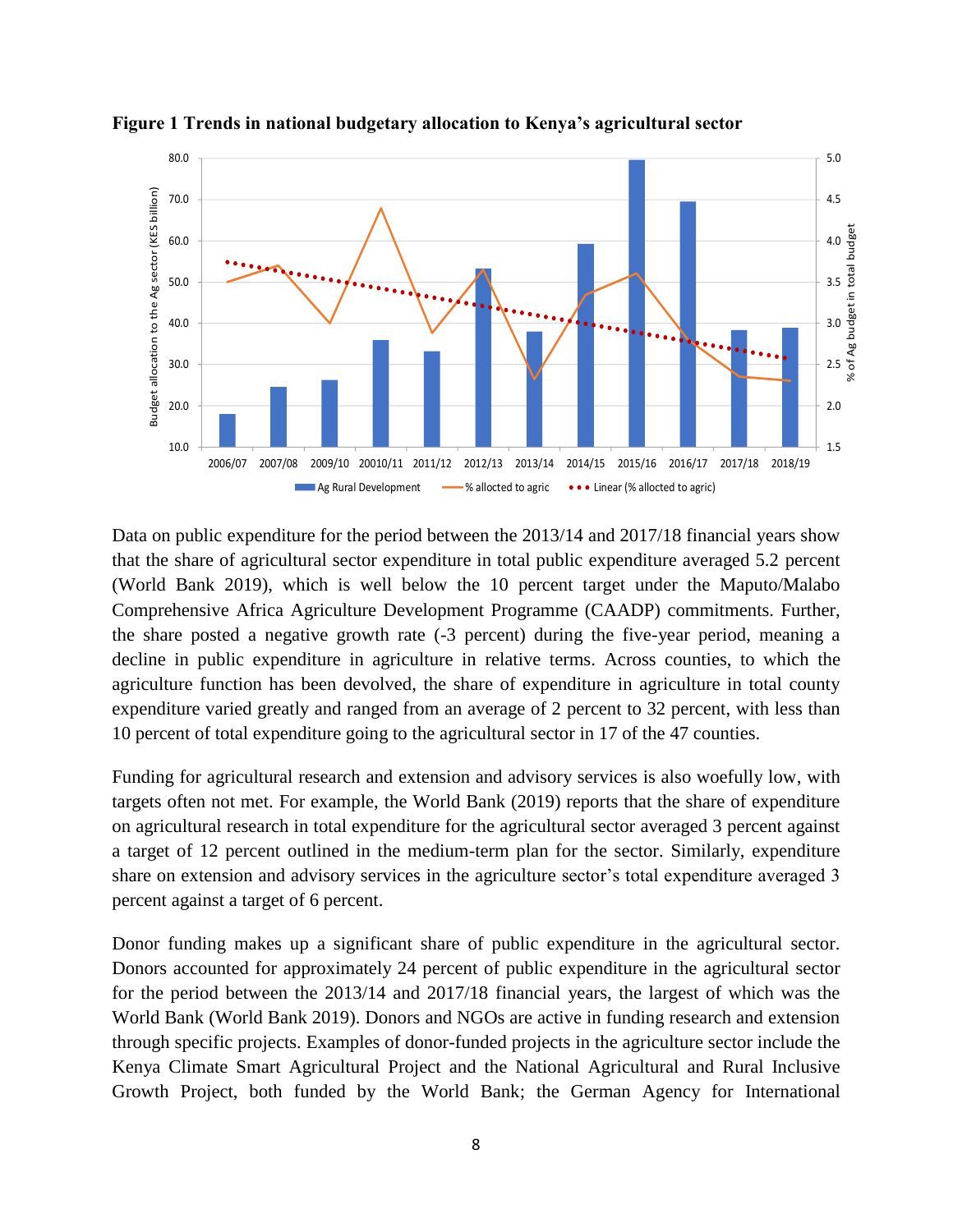Cooperation's adaptive research and extension in various parts of the country (for example, Bungoma); the United States Agency for International Development's (USAID's) Kenya Crops and Dairy Market Systems activity; the Integrated Agricultural Research for Development Project; the Feed the Future Kenya Agriculture Regulatory Capacity Building Program; and the European Union–funded Kenya Cereal Enhancement Programme.

## <span id="page-16-0"></span>**4. Agricultural policies and strategies in Kenya**

## <span id="page-16-1"></span>**4.1. Overview of policymaking landscape**

The evolution of Kenya's agricultural policy and regulatory systems can be traced through three periods: postindependence (1960s–1980s); liberalization (1980s–1990s); and stakeholder participatory approach (from 2001) (Gitau et al. 2008). Postindependence policies were driven by autonomy, and their focus was on rapid economic growth as a pathway to improved welfare of the populace. Agriculture was accorded a prominent role, and the government devoted resources to activities aimed at expanding production and productivity, including credit provision, research, extension, and irrigation, in an effort to achieve that growth and selfsufficiency (Gitau et al. 2008). Accompanying those efforts was heavy involvement by the government in input and output markets through established parastatals that exercised centralized control of distribution of inputs and production and marketing of major crops, including price controls and restricted movement of produce. The result was a heavily regulated agriculture sector governed by many pieces of legislation (more than 130; Argwings-Kodhek 2005), with little competition and scarce involvement of the private sector in production and marketing activities.

Gitau et al. (2008) and Argwings-Kodhek (2005) note that mismanagement of the state parastatals led to their inefficiencies and indebtedness and a decline in services delivered to farmers—with liberalization being the response to these problems. The liberalization period was marked by external influence toward market-led reforms, with the main external players being international financial institutions—the International Monetary Fund and the World Bank which advocated for removal of state control and expanded private sector involvement in commercial activities. The policy reforms downscaled the government's role to mainly providing public goods and managing the macroeconomic environment (Gitau et al. 2008). The scope of the state's involvement in provision of support services such as extension and credit was also reduced, and planning and implementation of development programs was decentralized from ministerial headquarters to district levels.

Despite these reforms, several challenges emerged that stymied progress during the liberalization period (Gitau et al. 2008; Argwings-Kodhek 2005). Policymaking was neither participatory nor consultative. In addition, the private sector had neither the capacity nor the right incentives to take up some of the roles abandoned by the state, such as, for example, provision of credit and extension services. There were also not enough structures to support the systems after the state's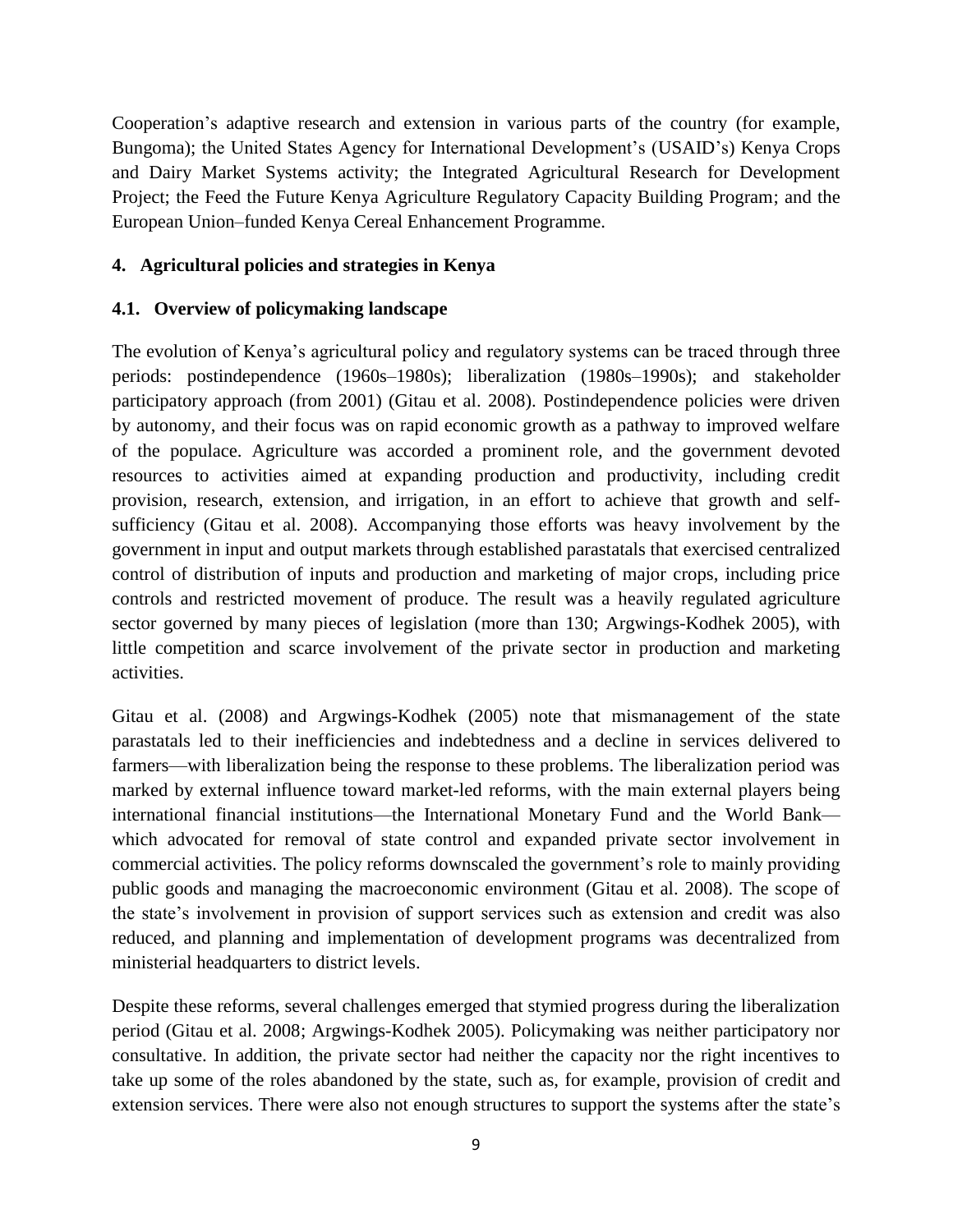downscale. The result was a decline in general economic performance and deterioration in the agriculture sector, including in subsectors such as maize, coffee, sugar, cotton, and dairy (Argwings-Kodhek 2005). Argwings-Kodhek (2005) suggests that the decline was exacerbated by a dated regulatory system and economic governance structure that did not match the economic realities of the time. It is worth noting that the quest for policy and regulatory changes originated more from external influence than from an internally recognized need for reforms, and thus the state's political will for liberalization was largely lacking.

The era of the participatory approach to policymaking began in 2001 with the development of Kenya's initial Poverty Reduction Strategy Paper (PRSP) for the period 2001–2004 (Gitau et al. 2008; Republic of Kenya 2001). Although externally influenced by the International Monetary Fund, the World Bank, and major donors, the PRSP was the government's response to the need to address the twin problems of an ailing economy and attendant widespread poverty. The development process of the PRSP required public consultation and participation as a principle, and the international financial institutions required that the public and private sectors and civil society participate in the process. The PRSP had among its objectives to ensure alignment of policy, planning, and budgeting and to identify national development objectives and priorities through a consultative process. In agriculture and rural development, the PRSP prioritized the creation of opportunities that enable rural communities and the private sector to effectively and competitively engage in economic activities and the acceleration of policy and institutional reforms, especially legislative and regulatory reforms, which were acknowledged to be lagging (Republic of Kenya 2001). Consequently, the government developed the Kenya Rural Development Strategy 2002–2017 (Republic of Kenya 2002), a comprehensive policy framework to guide development interventions by a wide spectrum of stakeholders in the agriculture and rural sector. The theme of the Kenya Rural Development Strategy was to improve the productivity and competitiveness of Kenya's agriculture through increased adoption of appropriate technologies and practices.

The new administration elected at the end of 2002 and subsequent administrations have embraced the consultative and participatory approach to policymaking and development programming initiated in the development process of the first PRSP. In addition, Kenya's constitution promulgated in 2010 requires public participation and involvement in policymaking and development programming processes both at the national and county levels.

**Economic Recovery Strategy for Wealth and Employment Creation, 2003–2007 (ERS).** Developed through a consultative process, the ERS drew some of its content from the PRSP and policies in the ruling coalition's manifesto (Republic of Kenya 2003). The ERS identified the productive sector, comprising agriculture, tourism, and trade and industry, as the core of the economic recovery strategy. It detailed agriculture sector interventions including legal and institutional reforms*,* reform of agricultural research and extension, improving access to credit, improving irrigation, reviving livestock production and marketing, and improving the fishing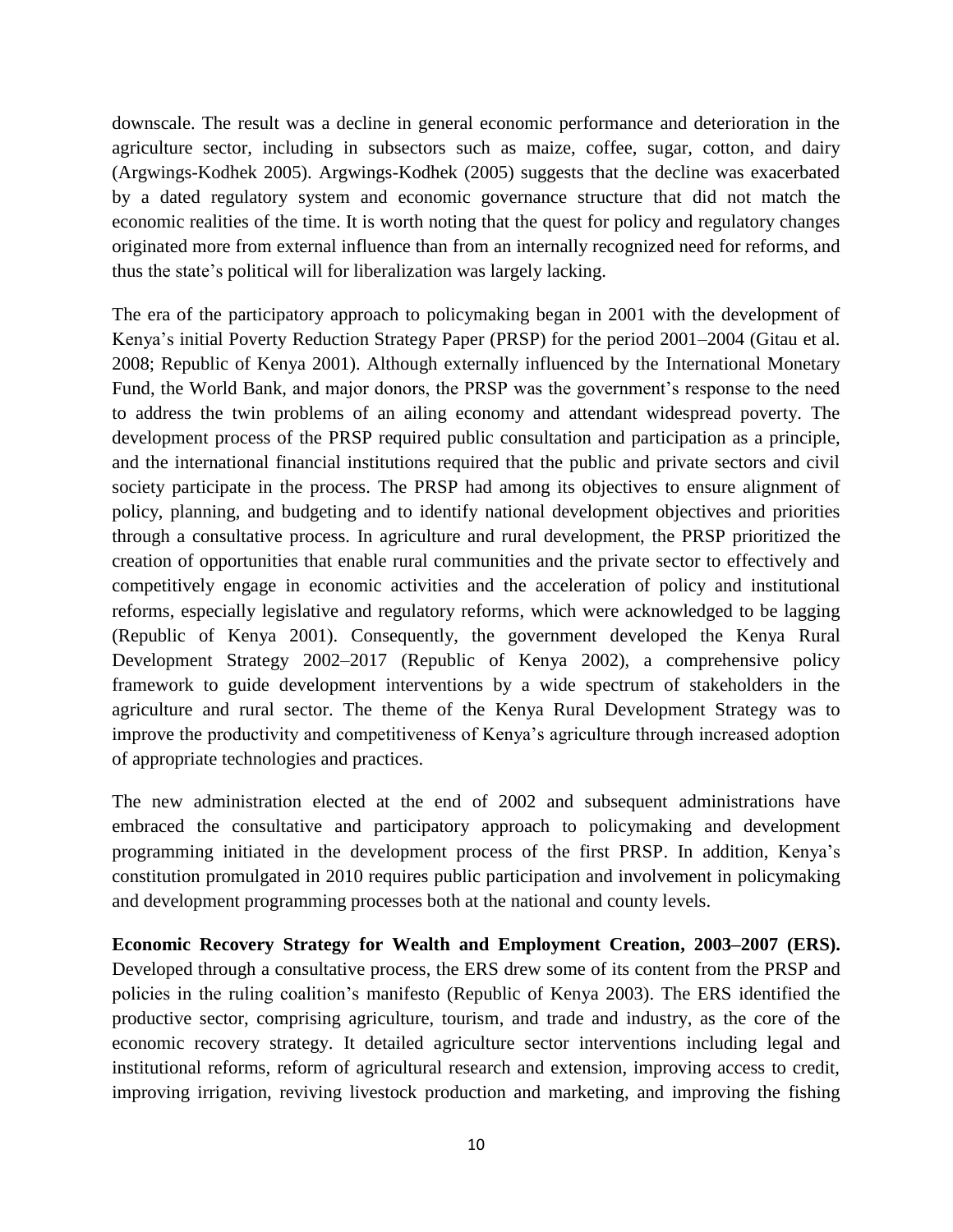industry. Targeted reforms in the agriculture sector included enacting a unified legislation for the agriculture sector, developing a new extension policy, and reforming agricultural research institutions.

**Strategy for Revitalizing Agriculture, 2004–2014 (SRA).** Developed in response to the ERS as a policy framework to promote and guide development interventions in the agriculture sector, the SRA set a target of 3.1 percent annual growth of agricultural GDP during the first five years and to reach 5 percent by 2007 (Republic of Kenya 2004). It identified five critical areas of intervention: legal and regulatory reforms; promotion of research and technology development; reform of the extension service systems; development of credit and input markets; and promotion of agro-processing. These interventions aimed to raise agricultural productivity and farm incomes and ensure availability of and access to food. The strategy's legal and regulatory reforms reiterated the government's continued divesture from commercial activities and expansion of private sector involvement in the activities. The interventions planned included progressive removal of import duties on maize, rice, and sugar; facilitation of cross-border trade to boost food security; review of policies and legislation regarding input and output marketing; review and harmonization of agricultural legislation into a single agriculture act; review of legislation on and the restructure of commodity boards; and development of the capacity of farmer organizations and other stakeholders' associations to take a more active role in service delivery and regulatory services. These, among other interventions, were envisaged to revitalize growth in the agriculture sector.

**Kenya Vision 2030.** Developed in 2007, the Kenya Vision 2030 is the current long-term development blueprint for the country (Republic of Kenya 2007). Vision 2030 aims for Kenya to be a middle-income, rapidly industrializing country by 2030. It was generated in a consultative and participatory manner involving experts (both local and international), ordinary Kenyans, and various Kenyan stakeholders. Vision 2030 is anchored by three key pillars: economic, social, and political governance. The economic pillar, under which agriculture falls, aims to achieve an average annual economic growth rate of 10 percent. With respect to agriculture, Vision 2030's First Medium Term Plan (2008–2012) (Republic of Kenya 2008) sought to reverse the decline in and fast-track agricultural growth through a range of programs, including enactment of a legal framework to streamline the development, regulatory, licensing, processing, lobbying, and marketing roles of agricultural parastatals; improvement of the quality of seed and breed for traditional crops and livestock, including promotion of multiplication of quality seeds for crops that cannot attract commercial seed companies, such as sorghum, legumes, millet, cassava, and potatoes; and adoption of a holistic approach to agricultural extension that involves public and private service providers and linkages to markets and value addition. The vision's Second Medium Term Plan (2013–2017) (Republic of Kenya 2013) prioritized increasing area under irrigation; mechanization of agricultural production; revival and strengthening of farmer organizations; and provision of farm input subsidies, including for fertilizer, agrochemicals, and certified seeds, to increase productivity. The Third Medium Term Plan (2018–2022) (Republic of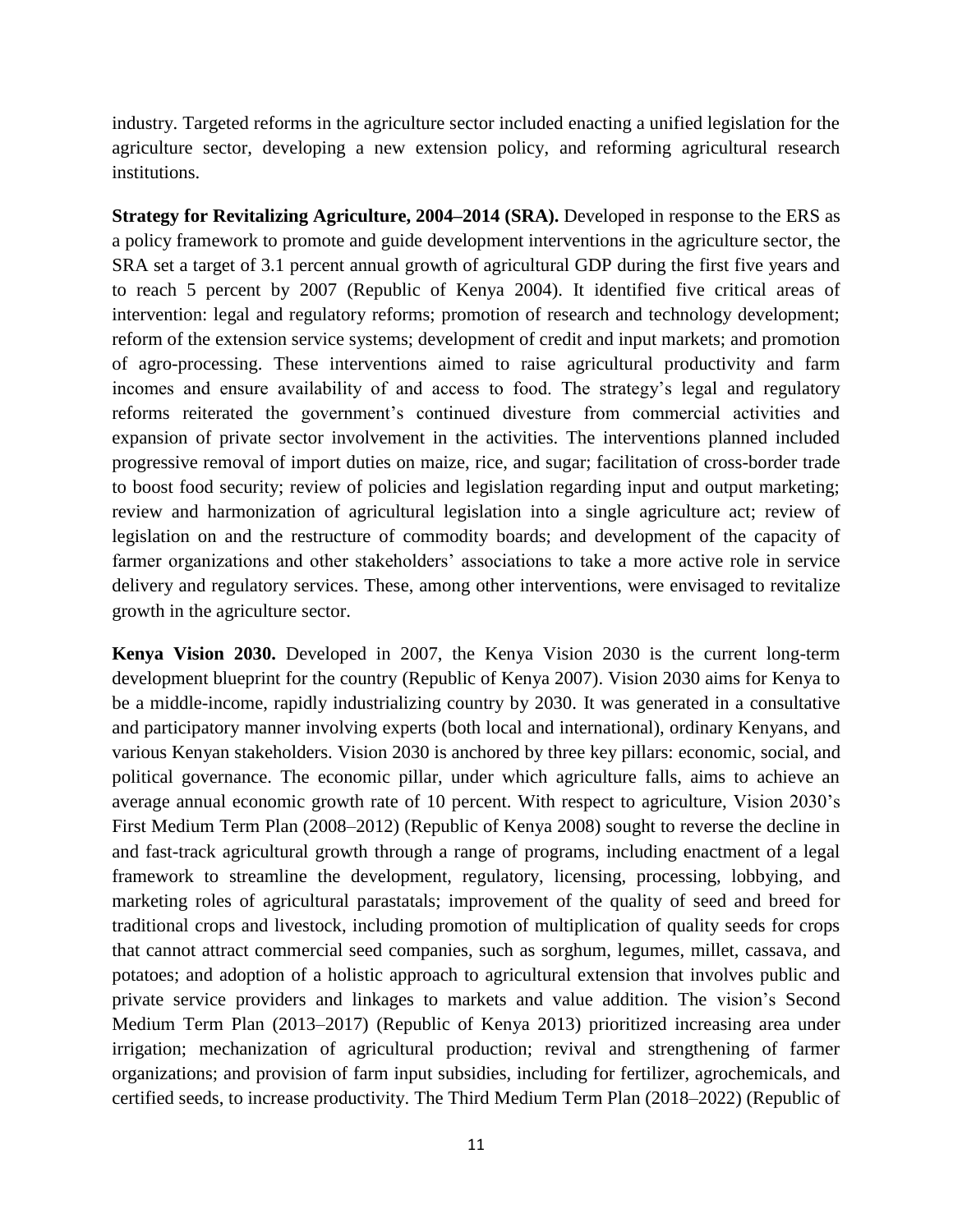Kenya 2018) prioritized food and nutrition security and established the following areas for investment: expansion of irrigation; expansion of area under crop production; fertilizer subsidy; and expansion of the Strategic Food Reserve Trust Fund, which includes a range of foodstuffs maize, beans, rice, fish, powdered milk, and corned beef—as opposed to the contents of the Strategic Grain Reserve prior to 2015, where only grains, mainly maize, were included.

**Agricultural Sector Development Strategy (ASDS).** The Kenya Vision 2030 tagged agriculture as critical among the sectors under the economic pillar for the envisioned 10 percent annual economic growth rate, and the ASDS (2010–2020) was developed with that critical role in mind. The strategy envisioned a food-secure and prosperous nation and articulated a mission to create an innovative, commercially oriented, and modern agricultural sector. It set a strategic goal of average annual agricultural growth of 7 percent over five years from 2010. Two strategic aims lay at the heart of the strategy: increasing agricultural productivity, commercialization, and competitiveness and developing and managing key factors of production.

Among the challenges in the agriculture sector identified by the ASDS were an inadequate budgetary allocation to agriculture, which totaled 4.5 percent of the national budget in 2008 against the 10 percent stipulated in the Maputo Declaration; ineffective extension services; low adoption of modern technologies, including fertilizer and improved seed; the high cost and compromised quality of farm inputs; an inappropriate legal and regulatory framework; inadequate storage and processing facilities; and an inadequate markets and marketing infrastructure. The ASDS attributed poor adoption rates of improved seed to the poor seed distribution system and monopolistic operations of the Kenya Seed Company, which concentrated its seed supply to high-rainfall areas.

The ASDS sought a range of interventions to address some of the challenges: formulation and implementation of appropriate policy and regulatory frameworks; strengthening research, extension, and training; improvement of access to markets; improvement of land use and crop development; enhancement of farmer access to affordable inputs and credit; and enhancement of efficiency in service delivery. Regarding policy and regulatory frameworks, the strategy aimed to formulate and implement policies that, among others, support private sector–led agricultural development and enhance plant protection and quality assurance services. The strategy particularly committed to review and enhance enforcement of laws that regulate plant protection services.

**Agricultural Sector Transformation and Growth Strategy (ASTGS).** The central theme of the ASTGS (2019–2029) is food and nutrition security. This is in synchrony with Kenya's constitution, which establishes each person's right to adequate food of acceptable quality. The ASTGS seeks to improve food and nutrition security by transforming Kenya's agriculture sector into one that is vibrant, commercially oriented, and modern. The strategy thus goes hand in hand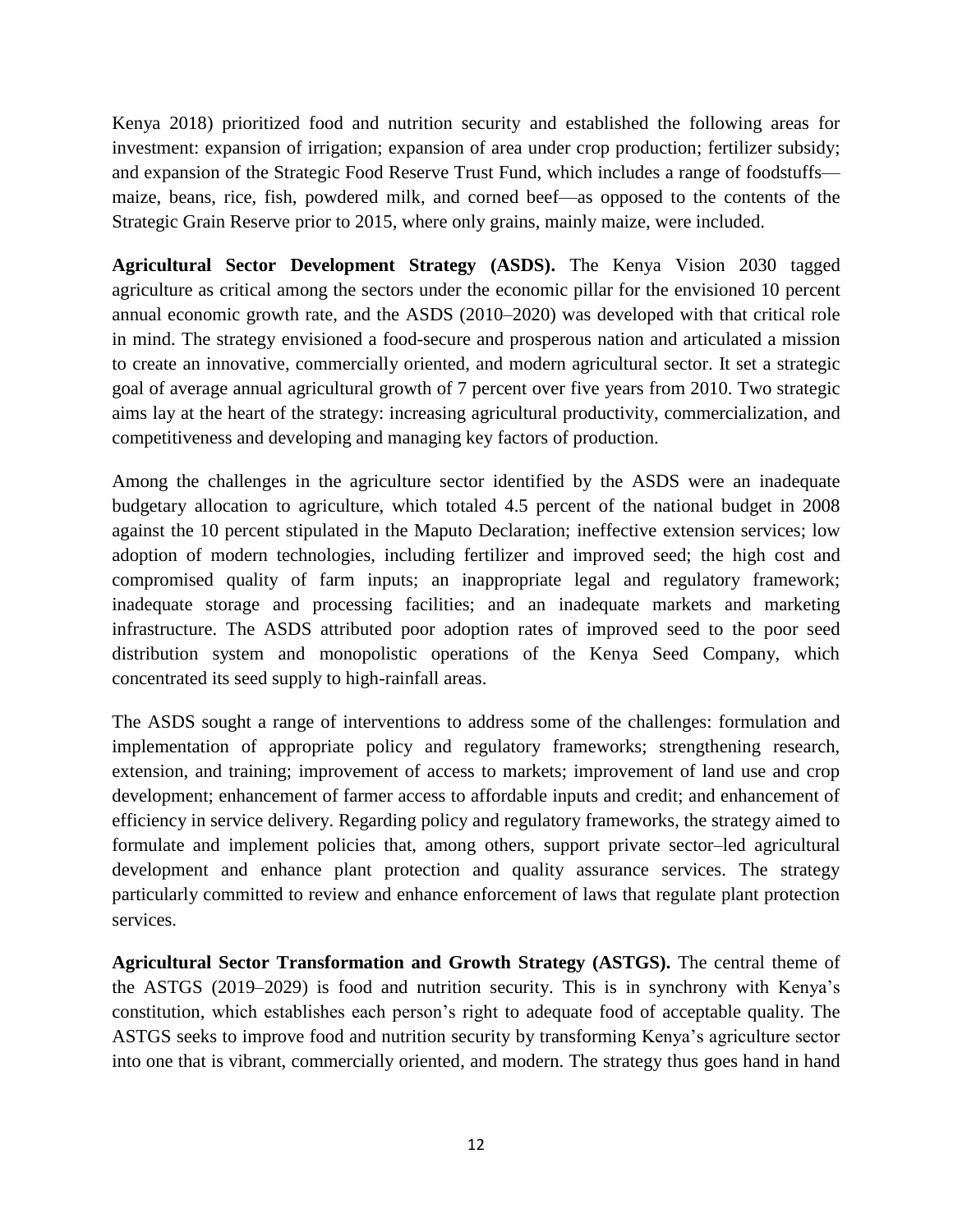with the mission of the ASDS—to create an innovative, commercially oriented, and modern agriculture.

The ASTGS has three anchors: increasing incomes of small-scale farmers, pastoralists, and fisherfolk; increasing agricultural output and value-added; and increasing household food resilience. The strategy also recognizes and seeks to address the challenges women and youth face in agriculture and pays attention to the role of counties in implementation and delivery of interventions. Nine ideas (flagships) are identified for implementation: (1) target selected farmerfacing small and medium enterprises that supply agricultural inputs (including seeds) by providing equipment, processing, and postharvest aggregation; (2) restructure the nationwide subsidy program to target high-needs farmers with agricultural inputs, including seeds and crop protection; (3) use digital technologies; (4) establish large-scale agro- and food-processing hubs using a public–private partnership approach; (5) expand land area under agricultural production and sustainable irrigation; (6) restructure the management of the Strategic Food Reserve; (7) foster community-driven design of interventions in arid and semiarid lands; (8) develop skills among public servants and private service providers in the agriculture sector; (9) strengthen research and innovation and the monitoring of risks in the food system.

The ASTGS identified 13 value chains with the highest potential for transformation that will be at the center of the nine flagships. Those include maize, potatoes, rice, and beans among the staples; fruits and vegetables; beef, poultry, sheep/goats, dairy, and camels among livestock; and fish. The ASTGS's inclusion of maize and potato among its priority value chains indicates the critical role those crops play, and the importance of the proper functioning of their seed systems, in food and nutrition security.

**Big Four Priority Agenda.** The Big Four Priority Agenda is a presidential development initiative for the period 2017–2022. As the name suggests, it establishes four priority areas for action: (1) increase the contribution of manufacturing to GDP to 20 percent; (2) reach 100 percent food and nutrition security; (3) achieve 100 percent universal health care; and (4) build 1 million affordable homes. Toward 100 percent food and nutrition security, the Big Four Agenda focuses on enhancing large-scale production through increasing area under production for selected commodities (maize, potato, rice, cotton, aquaculture, and feeds), expanding irrigation, promoting use of appropriate fertilizers, and reducing postharvest losses. The initiative also seeks to increase smallholder productivity and agro-processing and reduce the cost of food through a range of interventions.

Interventions in the Big Four Agenda that bear directly on potato include increasing potato seed production, building potato processing factories, and building cold storage for potato. The initiative also proposes to develop phytosanitary standards for potato. Regarding maize (and other cereals), the initiative seeks to reduce postharvest losses by waiving duties on drying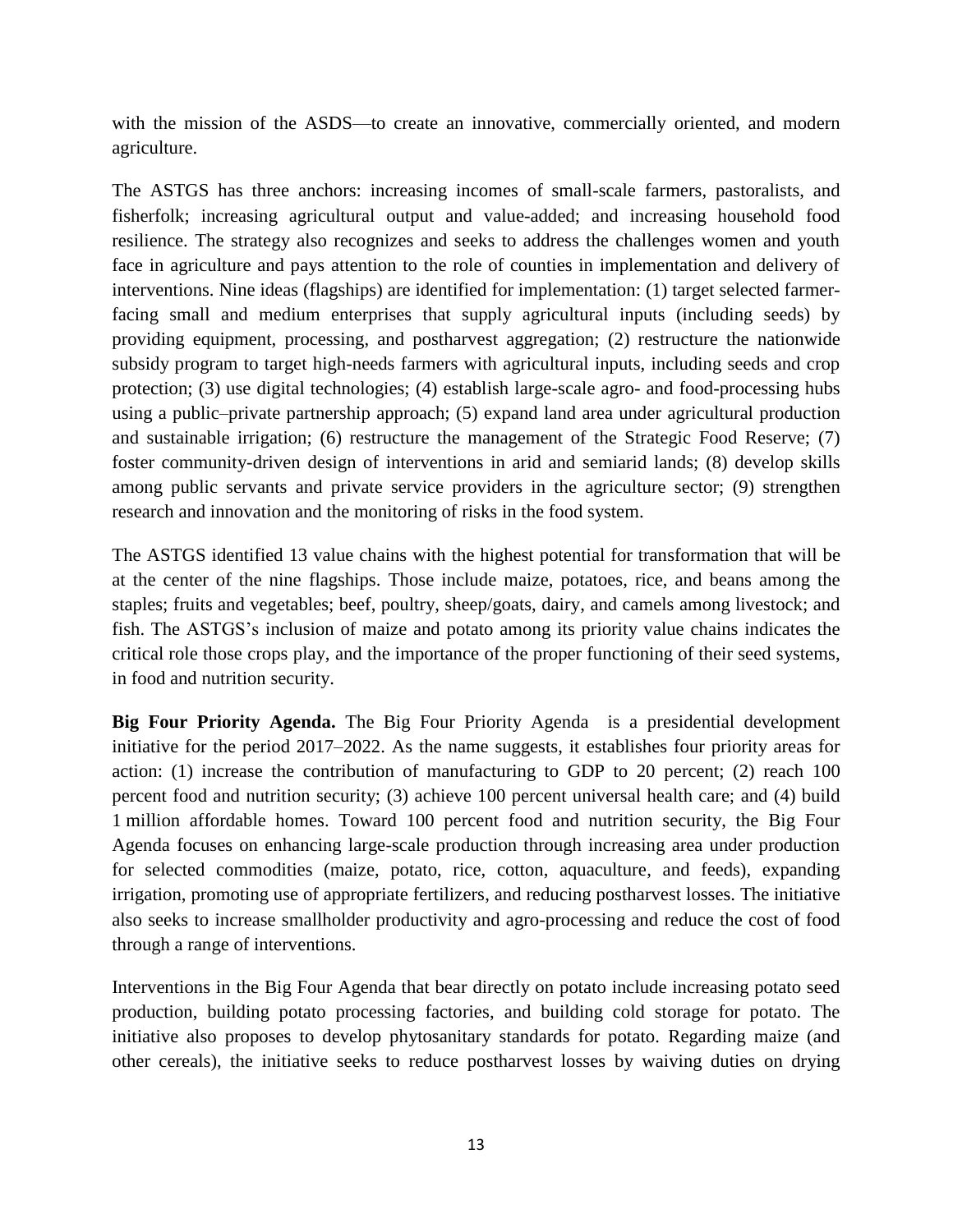equipment and hermetic storage devices. In addition, the initiative seeks to enforce all critical agricultural regulations and legislation.

**National Agriculture Investment Plan.** Kenya's National Agriculture Investment Plan (2019– 2024) is a five-year investment plan under the 10-year ASTGS. It outlines investment priorities in the agriculture sector, considering the strategic development areas of focus in the Third Medium Term Plan, the ASTGS, the Big Four Agenda, CAADP, and the United Nations Sustainable Development Goals.

**Food and Nutrition Security Policy.** The overall goal of the Food and Nutrition Policy is to ensure that every person in Kenya has access to adequate food and water of acceptable quality at all times. The policy seeks to achieve adequate nutrition for all persons; improve access to adequate and affordable food supplies to all persons at all times; and protect the vulnerable persons in the society through sustainable safety nets. It recognizes the need for a diversity of food commodities to enhance food and nutrition security and not an overemphasis on maize as has been before. The policy thus outlines a range of interventions to increase the supply of and access to a diversity of foods of acceptable quality.

# <span id="page-21-0"></span>**4.2. Seed policies and regulations**

The current national policies and regulations that bear on Kenya's seed systems are a product of the institutional, policy, and regulatory reforms outlined in the SRA and the ASDS. They are the National Seed Policy of 2010; the Crops Act no. 16 of 2013 (revised in 2016); the Kenya Agricultural and Livestock Research Act no. 17 of 2013 (revised in 2018); the Seeds and Plant Varieties (Amendment) Act, 2012; and the Seeds and Plant Varieties (Seeds) Regulations, 2016. The provisions in the policies and regulations affect seed and planting materials, research, breeding, multiplication, and distribution and marketing—and thus the seed systems for different crops may be affected differently.

**National Seed Policy, 2010.** The National Seed Policy of 2010, which is currently operational, sought to address a range of issues in Kenya's seed industry, among them, insufficient supply of certified seeds, adulterated seed in the market, a nonharmonized legal and regulatory framework, and inadequate funding for research and extension services. The policy provides a framework for the development and delivery of high-quality seeds to farmers and harmonized activities in the seed industry.

It is notable that the policy views Kenya's seed system through a dichotomous lens—formal versus informal. The formal seed system is governed by a legal and regulatory framework that guides varietal development (breeding) and inspection and certification for quality control. The informal system, which supplies seed to the majority of farmers, has no legal and regulatory framework to govern it, and thus quality control of seed in this system is absent. The policy articulates the need for embracing the formal seed system as one way to ensure the development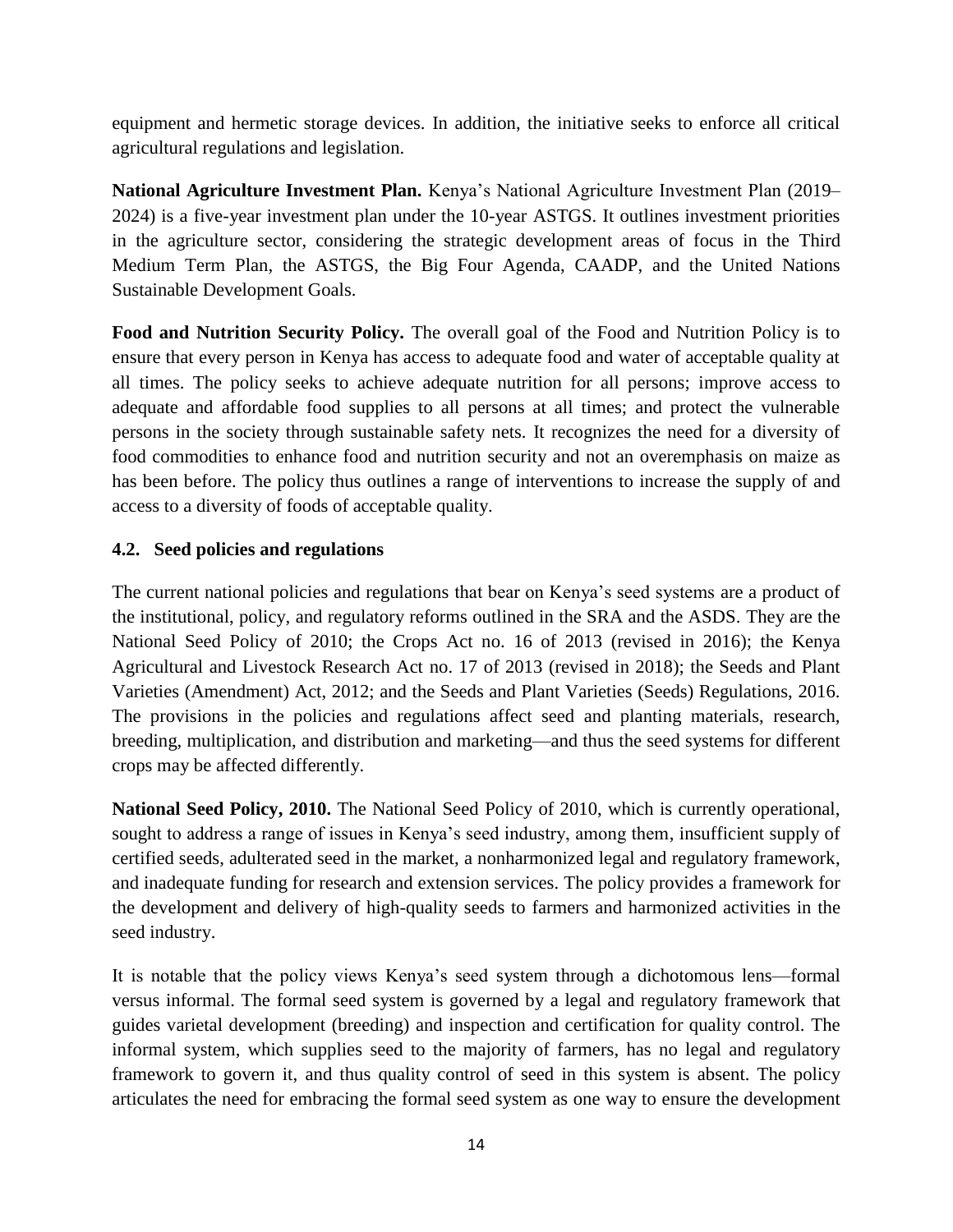and delivery of quality seed, and as one of the interventions to be implemented it outlines the transformation of the informal system to a formal system through provision of advisory services. In this, the policy seems to regard the informal seed system as problematic and focuses its energy on developing the formal system.

On the legal and regulatory framework front, the policy sought to review the Seeds and Plant Varieties Act (SPVA) so as to adequately govern the liberalized seed industry in Kenya. It specifically sought to review laws and regulations so as to allow authorization and registration of private seed inspectors and seed testing services, facilitate self-regulation by seed industry players in the liberalized business environment, and encourage production of breeder seed and variety maintenance.

The policy states that seed quality control is accomplished through certification, and it elaborates the certification process thus: registration of seed merchants, seed growers, and seed crops; field inspection; processing; sampling; laboratory testing; sealing and labeling; lot examination; and pre- and post-control testing. Strengthening the capacity of the national designated authority, in this case the Kenya Plant Health Inspectorate Service (KEPHIS), to carry out the certification process is one of the means to ensure that quality seed is made available to farmers. The services of the designated authority are to be complemented by private seed inspectors and seed testing services.

To address inadequate funding of research and extension services the policy provides for increasing public and private sector funding going to research, extension, variety development, and technology transfer, and the coordination of public and private research and extension service providers.

**Seeds and Plant Varieties Act (Cap 326).** The Seeds and Plant Varieties Act (SPVA) of 1972 (chapter 326, as amended up to Act no. 53 of 2012) deals with, among other things, transactions in seeds, including seed testing and certification; introduction of new varieties; importation of seeds; and breeders' rights. In its current amendment, the SPVA enacts some of the interventions stipulated in the 2010 National Seed Policy. Specifically, section 3B of the act provides that KEPHIS "(a) shall appoint seed inspectors, seed analysts and plant examiners; and (b) may authorize competent private or public persons to perform specified functions under this Act on its behalf." Thus KEPHIS is mandated to authorize and register private seed inspectors, an activity that the regulator has begun to implement.

To encourage the production of breeder seed and variety maintenance, the SPVA has enhanced and strengthened breeders' rights by adopting the provisions in the 1991 International Convention for the Protection of New Varieties of Plants. Section 19 of the act stipulates that "breeders' rights shall be granted for a fixed period of twenty years from the date of the grant, except in respect of trees and vines where the said period shall be twenty-five years from the date of the grant." Section 20 of the act provides that certain actions regarding a protected variety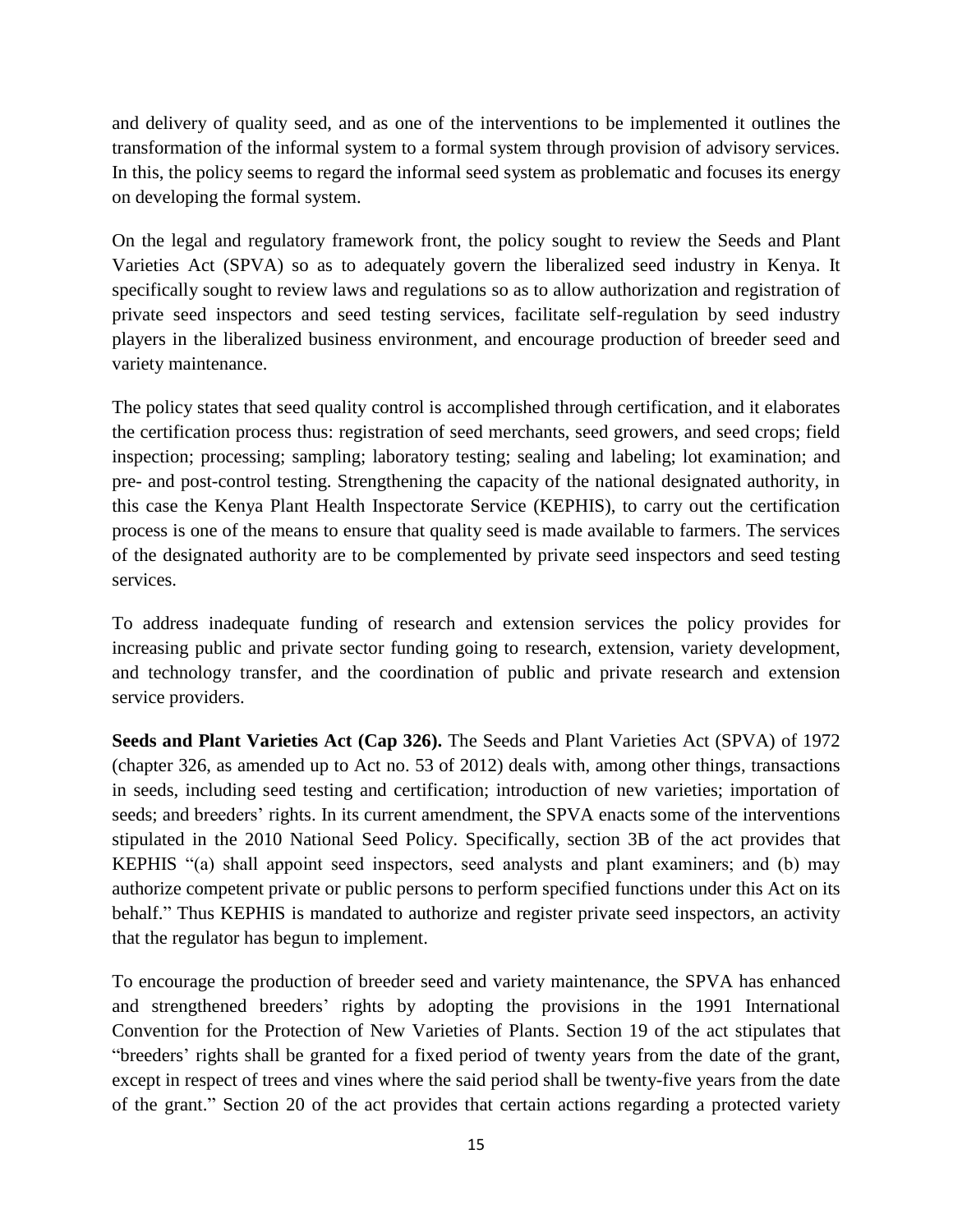shall not be performed without permission from the right holder, and that "within reasonable limits and subject to the safeguarding of the legitimate interests of the breeder, farmers may use the product of the harvest which they have obtained by planting, on their own holdings, the protected variety." This provision, however, may be a direct constraint to seed transactions in the informal seed system.

**Crops Act no. 16 of 2013 (revised in 2016).** Broadly the objectives of the Crops Act were to promote agricultural growth and development, improve farm productivity and incomes, promote agribusiness, and develop agricultural trade. To achieve those objectives, the act sought to consolidate or repeal several statutes relating to crops. In relation to seed, the act provides a list of scheduled crops to which its provisions apply, grouping those crops into three categories: crops with a breeding program under compulsory certification (17), crops with a breeding program under voluntary certification (20), and crops with no breeding program (76). Maize and potato are among the scheduled crops and fall under the group of compulsory certification.

The act directs the Food and Agriculture Authority, in consultation with the National Biosafety Authority, to advise the government about aspects of the introduction, handling, and use of genetically modified species of plants and organisms; establish experimental stations and seed farms for varietal development of scheduled crops; and establish programs that facilitate growers of and dealers in scheduled crops to access affordable farm inputs, including quality seeds. In addition, the act gives the cabinet secretary the power in matters relating to agriculture to restrict the movement of seeds or any planting to prevent the spread of disease or pests; make regulations about seed and planting materials for export and import; and make regulations on standards, testing, and certification of seeds and planting materials.

**Kenya Agricultural and Livestock Research Act of 2013.** The Kenya Agricultural and Livestock Research Act of 2013 (revised in 2018) provides for establishment of an organization for the coordination of agricultural research activities in Kenya. Consequently, the Kenya Agricultural and Livestock Research Organization (KALRO) was established to regulate and coordinate research activities in regard to crops, livestock, genetic resources, and biotechnology, as well as diseases for crops and livestock. The act provided for establishment of several research institutes (currently 16) under the organization to carry out its functions. In establishing KALRO as the regulator and coordinator of agricultural research, the act implies that seed multiplication and distribution lie outside the mandate of the organization, although it continues to act in those areas especially for crops with little commercial interest to the private sector.

**Seeds and Plant Varieties (Seeds) Regulations, 2016.** Under the SPVA the cabinet secretary is responsible for matters of agriculture powers to regulate the production, processing, testing, certification, and marketing of seeds, after consultation with representatives of interested organizations. It is through this power that the 2016 Seeds and Plant Varieties (Seeds) Regulations were passed. The regulations established a Seeds Regulation Committee, with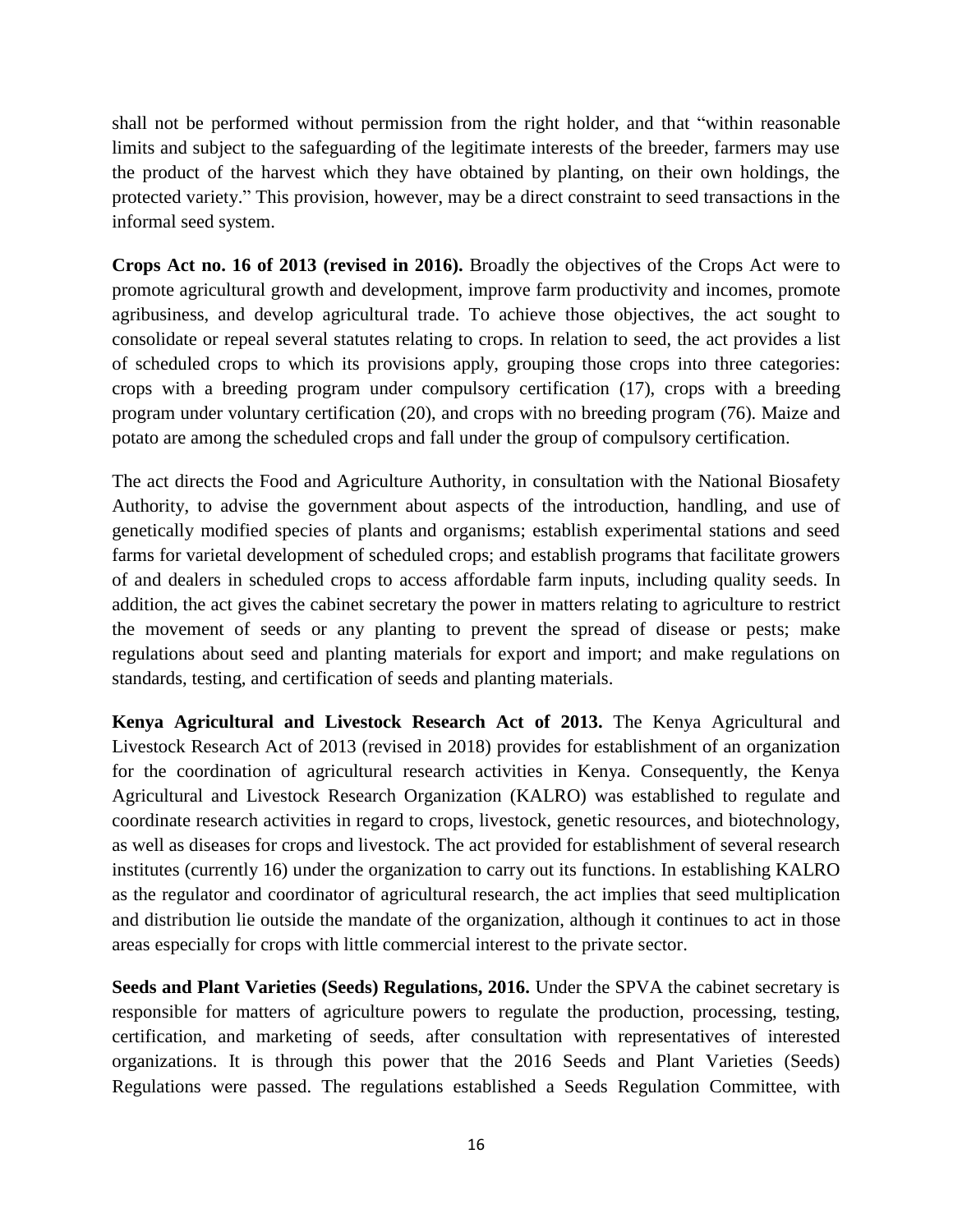membership drawn from the directorate responsible for crops in the State Department of Agriculture (chair), KALRO, KEPHIS, the Seed Trade Association of Kenya, the Agriculture and Food Authority, the Council of Governors, the Kenya National Farmers' Federation, the Plant Breeders Association of Kenya, and two members to represent interests that may from time to time be determined. The Seeds Regulation Committee advises the cabinet secretary on matters regarding seed policy and regulations and industry performance; determines seed certification standards and fees; determines actions against cases of malpractices in the seed industry; hears and determines appeals by aggrieved parties; and develops guidelines for authorization. The regulations require that a seed merchant and a seed grower be formally registered with KEPHIS for a fee.

The regulations specify seed certification standards and six classes of seed. Maize and potato are listed among the crops for which seeds are under mandatory certification. For maize (hybrid) seed, the classes are breeder seed, pre-basic, basic, and certified first generation, while the classes for potato seed are stock seed/mini-tubers, pre-basic, basic, certified first generation, and certified second generation. The regulations thus do not provide for quality declared seed (QDS).

# <span id="page-24-0"></span>**4.3. Key takeaways**

A number of messages emerge from the review of existing literature and policy documents that are critical to understanding the seed system and market development in Kenya. First, beginning with Kenya's initial PRSP, which bore the stamp of external influences, policy and strategy development processes have been progressively participatory. The momentum was sustained in the subsequent government regimes. The current constitution explicitly requires public participation in all policy and regulatory processes. Despite the participatory nature of the policymaking process, the seed policy landscape in Kenya still predominantly favors the formal seed system. Attempts are currently underway to review the seed policy to accommodate farmer seed systems.

Second, successive development strategies during the last one and a half decades have identified low agricultural productivity, legal and regulatory reforms, and research and extension as key areas for intervention in Kenya's agriculture sector. This is true for most agricultural value chains. Therefore, an understanding of seed systems and market development is a first and critical step to identifying needed development programmes and policy and regulatory reforms in the identified areas of interventions. Legal and regulatory reforms arising from the development strategies have resulted in an elaborate policy and regulatory framework governing Kenya's seed systems, with agencies having clearly stated roles in enforcing regulations. Nevertheless, inadequacies exist. Moreover, recent agricultural strategies have recognized the role of other food crops in addition to the traditional maize crop, particularly potato, in food security. Also worth noting is that potato seed has gained attention in both the ASTGS and Big Four Agenda, and that should provide an impetus for promoting development of the seed system.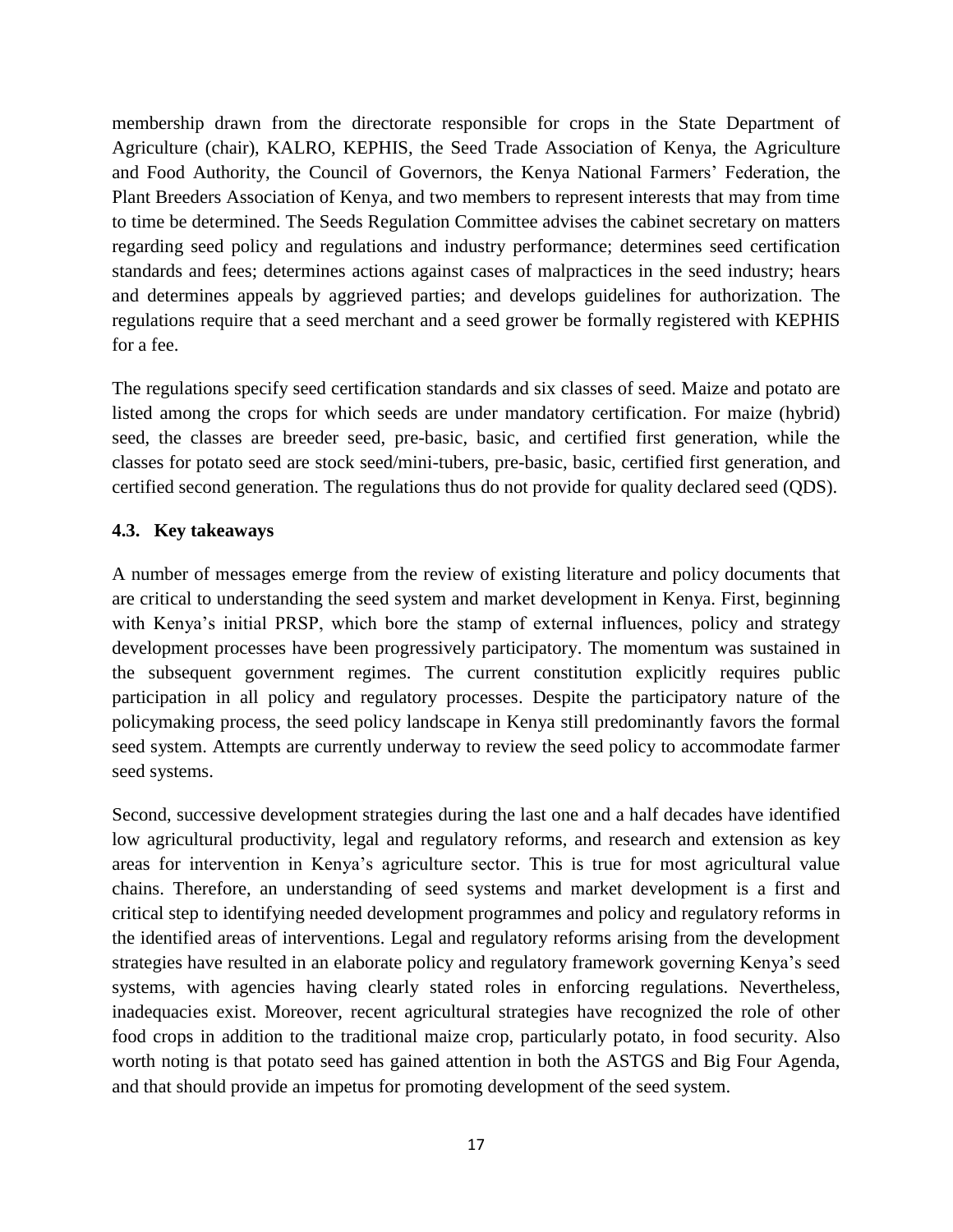# <span id="page-25-0"></span>**5. Maize and potato seed systems in Kenya**

## <span id="page-25-1"></span>**5.1. Maize seed system**

Maize traditionally is the main food crop in Kenya, occupying 56 percent of cultivated land and being grown by about 98 percent of smallholder agricultural households (Kirimi et al. 2011), who operate farms of size 0.2 to 3 hectares and account for more than 70 percent of total maize output (Republic of Kenya 2010). Maize is also the most important food staple, providing 65 percent of caloric intake in the diets of Kenyans (FAO 2009). Because of that prominence, maize has always received the attention and support of the government, donors, and the private sector. For example, here are some of the government-led and donor-led policy and programmatic interventions spanning the farm and input and output markets:

- Kenya Maize Development Programme (2002–2010) and Kenya Agricultural Value Chain Enterprises (2013–2018) funded by USAID
- Government input subsidy programs—the National Accelerated Agricultural Inputs Access Program (NAAIAP) and through the National Cereals and Produce Board
- Producer price supports through the Strategic Grain Reserve (SGR) and an import duty on maize grain
- Government-led large-scale irrigation of maize production in Galana Kulalu—5,145 acres of land between 2015 and 2018
- Establishment of trade in fertilizers, maize milling, and seed
- A strong push for seed research and development through the Kenya Agricultural Research Organization (formerly the Kenya Agricultural Research Institute) and subsidy in seed through the NAAIAP and the Kenya Seed Company

Despite the interventions aimed at increasing productivity, maize yield has stagnated at around 1.6 metric tons per hectare during the last almost three decades (Figure 2). Smale and Olwande (2014) highlighted several reasons: little yield advantage over previous hybrid releases, declining farm sizes and attendant soil fertility decline because of rising population, uncertainty created by the structural adjustment program, and partial liberalization of the seed sector that has constrained the supply of hybrid seed.

Despite the stagnant yield, total maize production increased largely due to increased total acreage. Between 2004 and 2017, demand for maize seed increased from about 40,000 metric tons to about 63,000 metric tons (Figure 3). Using household panel survey data, Mathenge, Smale, and Olwande (2014) show a consistent increase in the percentage of households growing hybrid—from 61 percent in 2004 to 73 percent in 2007 to 82 percent in 2010. Along with the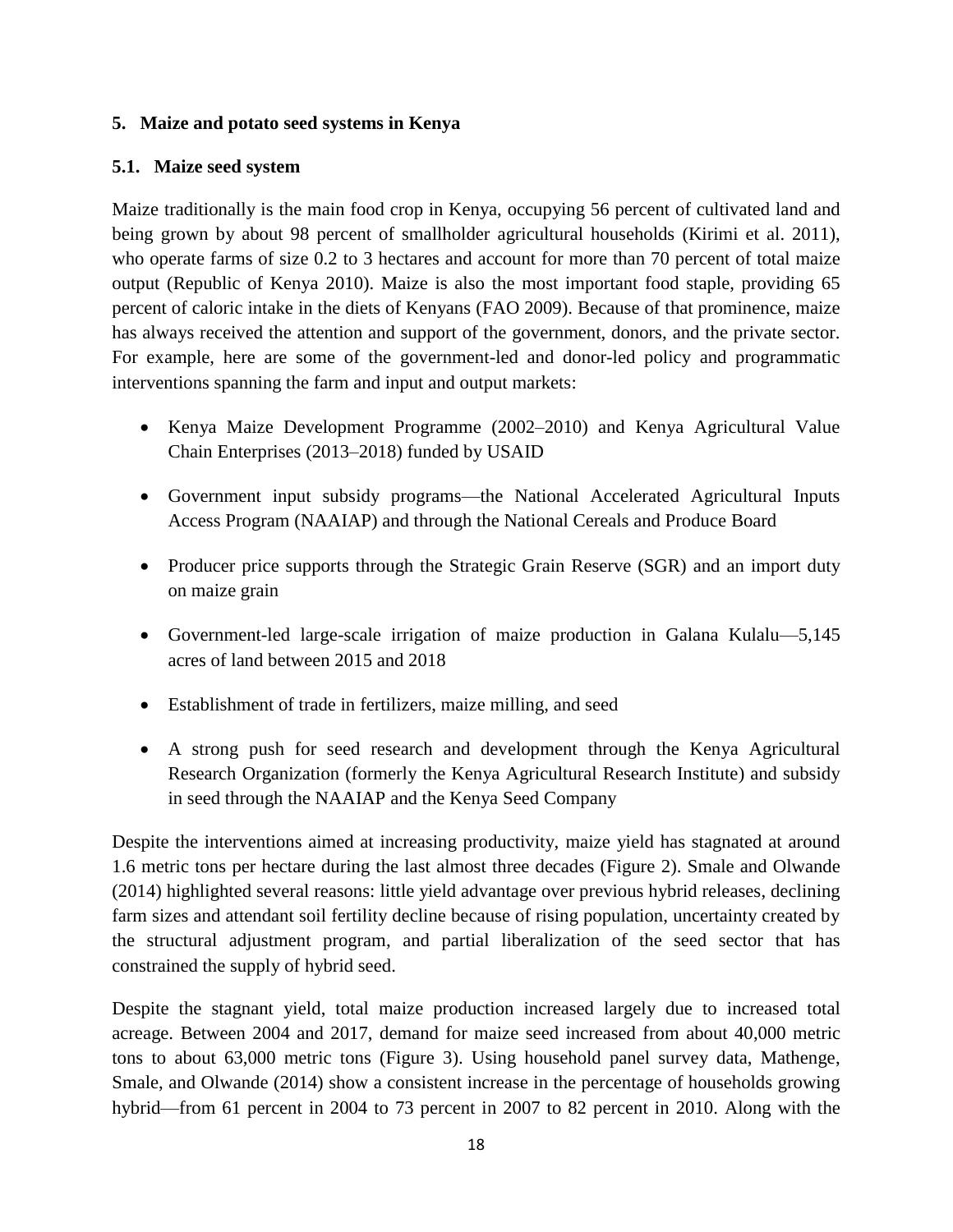increase in demand for seed, the number of maize seed varieties released also increased: 40 percent of the 349 varieties released between 1960 and 2019 were released during the period 2000–2009 while 53 percent were released during the period 2010–2019 (Table 3). The number of registered seed companies (or merchants) producing maize seed has risen dramatically from only one (the Kenya Seed Company) prior to 1997 (Swanckaert 2012) to 16 by the end of 2018 (Waithaka et al. 2019). These statistics show that although Kenya's maize seed market has expanded, this has not been accompanied by increased maize yield as one would expect.



<span id="page-26-0"></span>

Source: Authors' computation using data from FAOSTAT.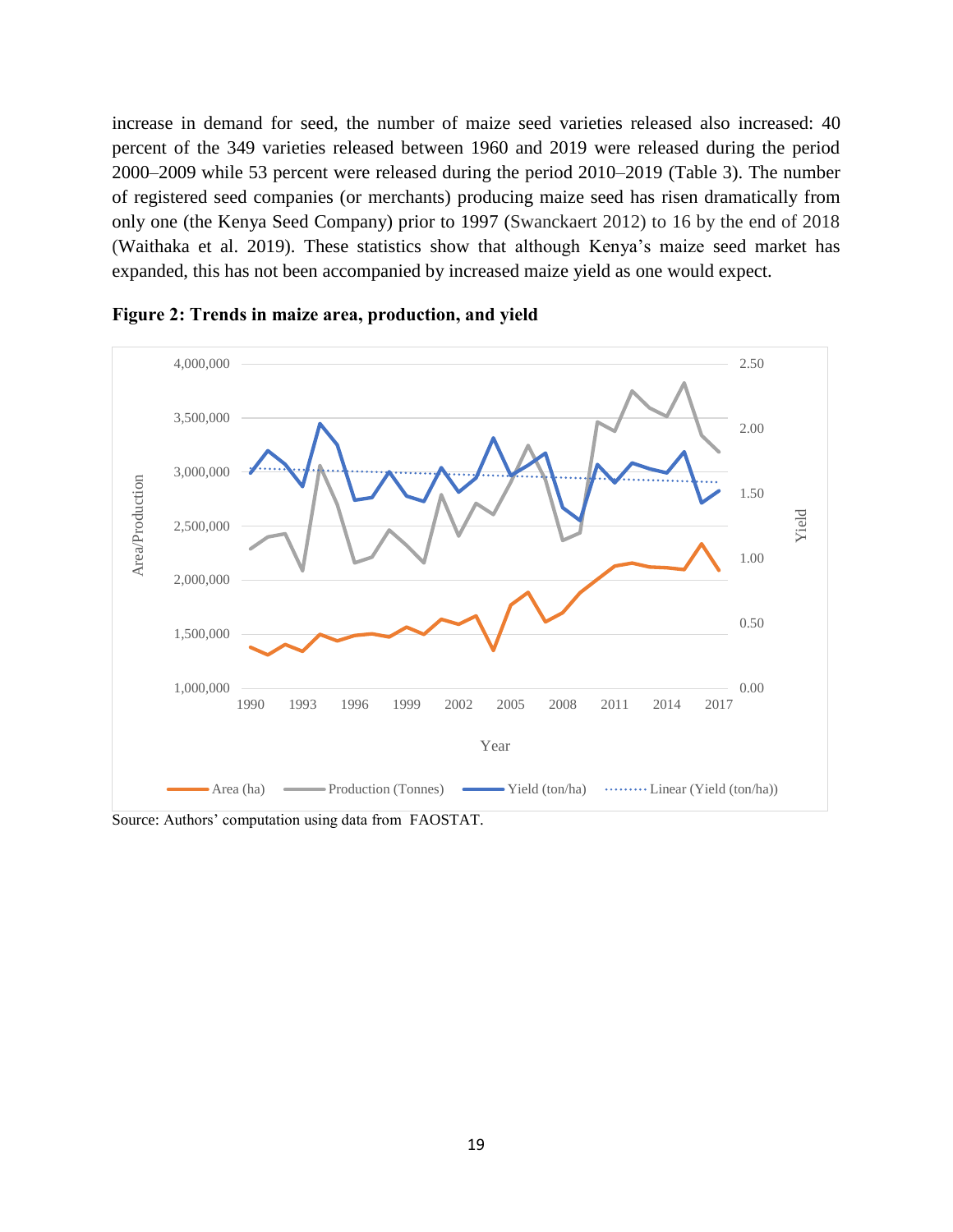

<span id="page-27-1"></span>**Figure 3: Trends in quantities of maize seed planted**

<span id="page-27-0"></span>Source: Authors' computation using data from FAOSTAT.

|  | Table 3: Number of seed varieties released for maize over time |  |  |  |  |  |  |
|--|----------------------------------------------------------------|--|--|--|--|--|--|
|--|----------------------------------------------------------------|--|--|--|--|--|--|

| <b>Period</b> | <b>Maize</b>   |
|---------------|----------------|
| 1960-69       | $\overline{4}$ |
| 1970-79       | $\overline{2}$ |
| 1980-89       | 8              |
| 1990-99       | 9              |
| $2000 - 09$   | 141            |
| $2010 - 19$   | 185            |
| <b>Total</b>  | 349            |

**Source:** Kenya Plant Health Inspectorate Service, National Crop Variety List.

The African Seed Access Index (TASAI) reports that commercialization of recently released varieties of maize is quite low. The number of varieties sold in 2017 accounted for only 21 percent of the number of varieties released between 2000 and 2017 (Waithaka et al. 2019). TASAI further indicates that the average age of maize varieties in the market was 12.6 years in 2017. Using household panel survey data, Smale and Olwande (2014) estimated the areaweighted average age of hybrid and open pollinated varieties planted by farmers to be 15.4 years in 2004, 14.9 years in 2007, and 17.3 years in 2010. These statistics suggest a slow rate of maize varietal turnover on Kenyan farms despite the dramatic increase in the number of new varieties released during the last two decades. Indeed, one of the oldest hybrid varieties (H614, released in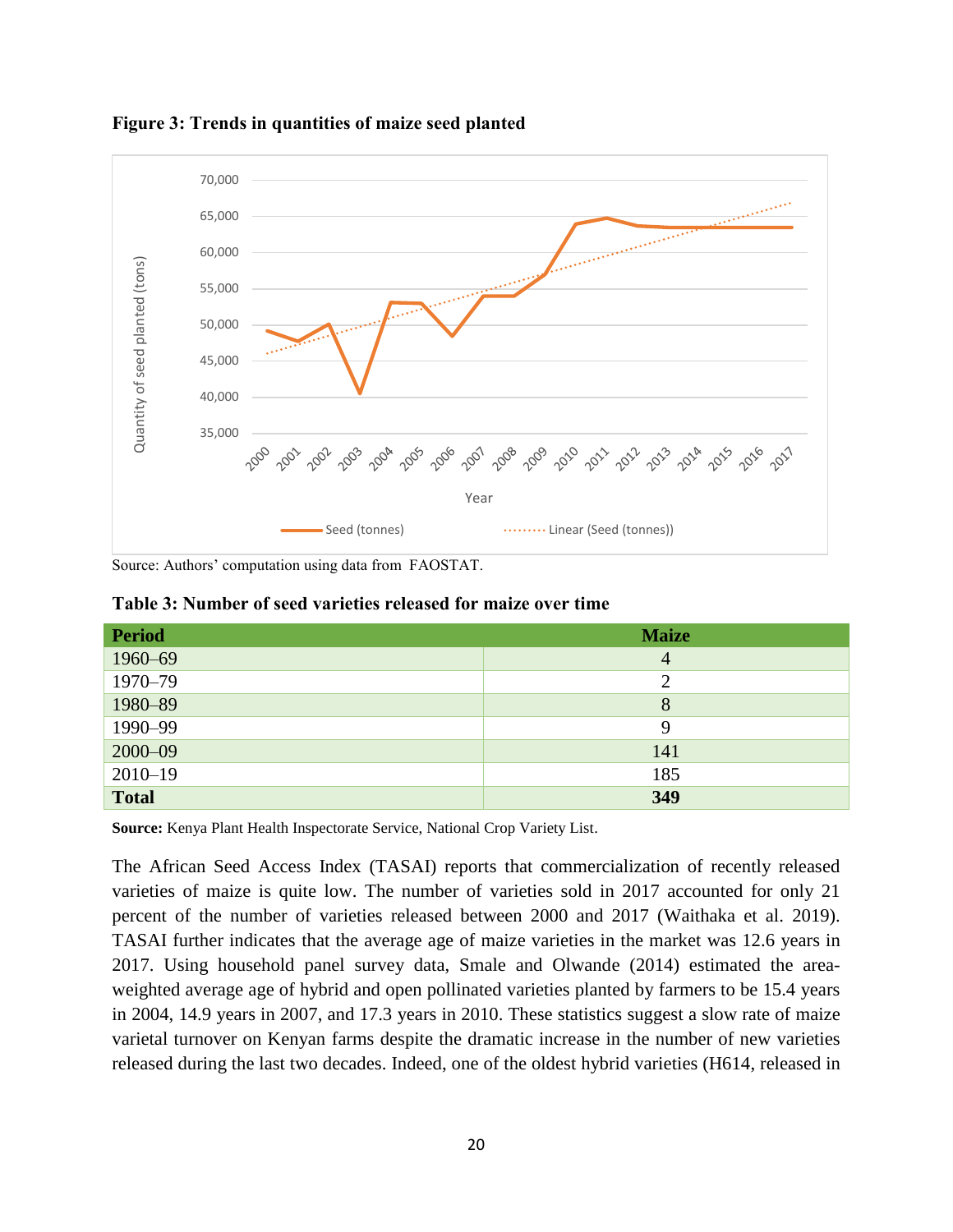1986) was planted on 55 percent of all the maize plots in 2004, on 44 percent in 2007, and on 43 percent in 2010 (Smale and Olwande 2014).

Despite the dismal performance in maize yield over the past two decades, it is worth noting that strategic planning for development in the agriculture sector has been a consistent practice since the advent of Kenya's Strategy for Revitalizing Agriculture in 2004, suggesting that the expansion in acreage under maize and the associated increase in seed demand, number of varieties released, and number of registered seed companies are outcomes of that initiative, including its legal and regulatory reforms.

A historical review of the maize seed system development in Kenya since independence shows key policy moments over the years. We summarize four main policy moments:

- 1963: The government of Kenya mandates that the Kenya Seed Company, established in 1956 by European settlers, produce seeds for pasture and produce and distribute maize seed.
- 1996: The government liberalizes the maize seed industry, allowing new seed companies entry to the industry. The first company to enter the maize seed market is the Western Seed Company in 1997. Currently, 16 companies, 15 of which are privately owned, operate in the maize seed industry. Evidence suggests that while the sector is fairly competitive, it is highly concentrated. For example, in 2017 four seed companies accounted for 96 percent of maize seed sold in the formal market (Waithaka et al. 2019). Further, government-owned seed companies/merchants held 64 percent of the market. This suggests that, although the seed industry is liberalized, government-owned entities are still the dominant players in seed production.
- 2010: The National Seed Policy is created, establishing a framework for review of the Seeds and Plant Varieties Act (Cap 326) to conform to the realities of a liberalized seed industry.
- 2012: The Seeds and Plant Varieties Act (Cap 326) is revised, directing KEPHIS to authorize and register private seed inspectors as a path toward self-regulation. The revised act expands the scope of breeders' rights to encourage production of breeder seed and variety maintenance. Expansion of breeders' rights, however, means that farmers' practice of exchanging and selling farm-saved seeds for a protected variety is prohibited under the act, constraining transactions in the informal seed system.

# **Political economy issues in the maize seed system**

Alongside the policy moments, the maize seed system and market development has been, and is, affected by a number of political economy factors. We examine these in turn.

# Devolution and coordination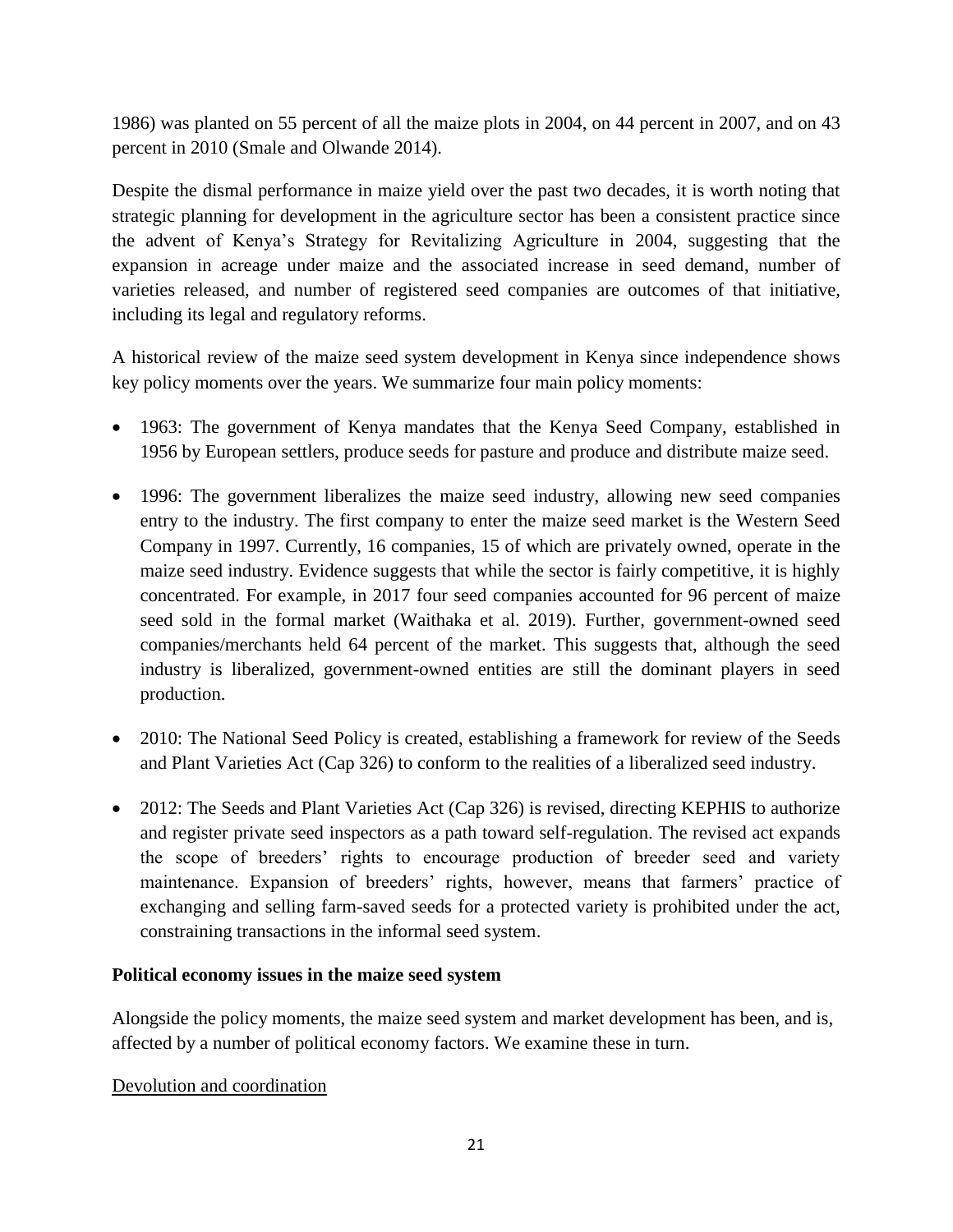Despite devolution's many teething problems, it has emerged as a popular system of governance. It provides an opportunity for county governments to identify problems affecting maize production and local solutions. For example, faced with declining yields as a result of poor soil conditions, the county government of Trans Nzoia, a key grain basket, initiated soil analyses and realized that pH levels were around 4 to 5, which is pretty low, so they decided to (1) increase soil organic matter and (2) look for fertilizer to fix the problem. The county also advised the national government to switch to blended subsidized fertilizer, since they do not acidify the soil.

Bungoma County, another grain basket, has developed and implemented an input support plan to subsidize inputs so that farmers enhance production and productivity on a sustainable basis. The county has purchased soil labs so that farmers can test their soil nutrients and pH. Despite this subsidized service, only a small percentage of farmers have tested their soil.<sup>3</sup>

A key challenge for devolution is the coordination of activities at the two levels of governance. Under the new dispensation, the national government retains its roles in policy formulation and research and capacity building, while the role of county governments is to implement the policies. Oftentimes, confusion arises when policies are formulated without implementation plans. For example, the recently completed maize taskforce report is yet to be implemented because there is no clear implementation plan.

## Big Four Agenda

One of the pillars of the Big Four Agenda is food and nutrition security, with a goal to achieve 100 percent food and nutrition security between 2017 and 2022. Maize and potato are priority value chains in both the Big Four Agenda and the ASTGS. Two major instruments for ensuring food and nutrition security are the price stabilization policy and the Strategic Food Reserve. The food reserve is used as a buffer to high food prices and as a relief food distribution in response to emergency situations. The food reserve is also used as part of a price support to farmers.

The country's commodity markets are managed by the government and other stakeholders with the objective of supporting and complementing the national food security policy. Their main function is to make sure that all players in a value chain have enough margin to enable them to continue with their respective businesses. More important, the price stabilization policy is complemented by two major interventions to boost domestic production: (1) investment in rural infrastructure (irrigations systems, and (2) dissemination of a technology package, including high-yield varieties, fertilizer, pesticides, and technical advice. However, the National Cereals and Produce Board in Kenya is not managed efficiently, and it has not achieved the goal of improving national food and nutrition security.

l <sup>3</sup> The county staff who work in this lab were trained by SoilCare. County governments report that this initiative increases per acre yields by as much as 70 percent.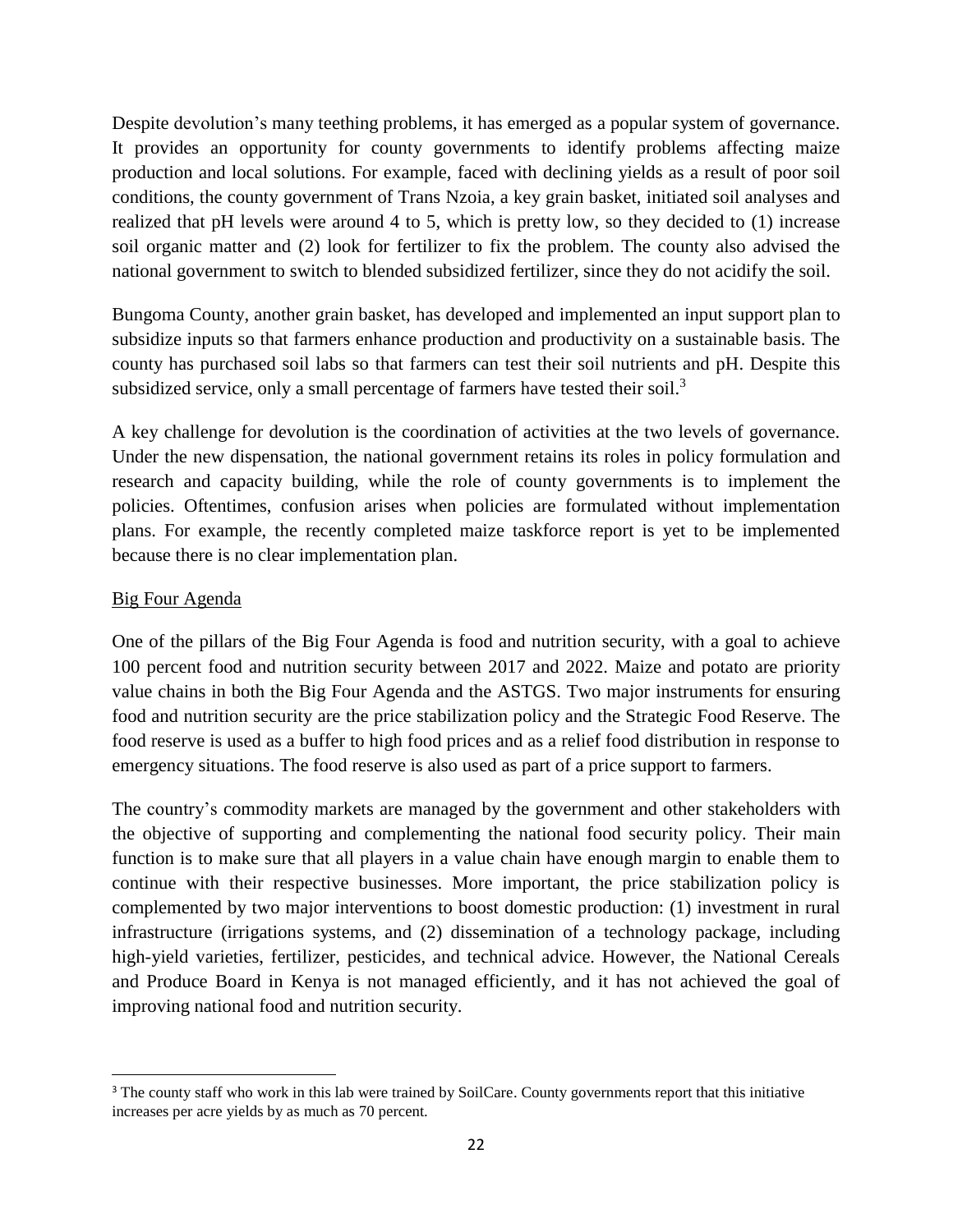Regarding maize, the Big Four Agenda focuses on marketing and storage, area expansion, irrigation, and fertilizer use. The warehouse receipt system is expected to address some of the challenges in the marketing of maize grain, which in turn would stimulate seed demand. Under the agenda, direct intervention in grain marketing should be less common in Kenya. Rather, the government is expected to take different measures that facilitate access to market or storage services (including warehousing and commodity exchange) for priority crops such as maize and potato.

With respect to other value chains, the maize seed sector is well developed, with certified seeds being available. However, expansion of the area under maize requires proper planning and coordination with seed companies. There is therefore a need for a mechanism for allocating seed production across agroecological zones according to the planned area expansion and for establishing an organized system for development of seed merchants for seed distribution. The focus on maize and its expansion can provide an opportunity to support the growth of small-scale seed companies and expansion of the seed market, but it can also contribute to addressing the problem of low varietal turnover among farmers, boosting demand for newer varieties and expanding the maize seed market.

## Extension

Extension and advisory services are intended to enhance demand for seed and inputs and services. The weak extension system contributes to low varietal turnover in maize seed. For instance, the H614 maize variety has "staying power" because of producer familiarity. The extension providers are supposed to sensitize farmers regarding newly available varieties so as to create demand. That demand acts as feedback for research into the development of the earlygeneration material. For this to meaningful, an effective feedback mechanism must exist among the stakeholders along the value chain, but it is often lacking. But according to the county government of Trans Nzoia, "seed varieties in Kenya are too tall, which makes it a challenge to use mechanized weeding and harvesting." This raises the question of whether farmer feedback is getting to researchers.

The disconnect between research and extension has led to researchers producing seed but little effort being made to disseminate that seed to farmers. Also, the newer varieties may lack the traits farmers want. These and other factors have led to many maize seed varieties being released but not taken up by farmers.

The implication of weak demand is the low varietal turnover. Of the 349 maize varieties released in Kenya by 2018 only 21 percent have been commercialized (Waithaka et al., 2019), and consequently varietal turnover in maize seed is low.

The situation raises the question *Why continue breeding new maize varieties when farmers are not adopting them?* One compelling answer is that developing and deploying many varieties is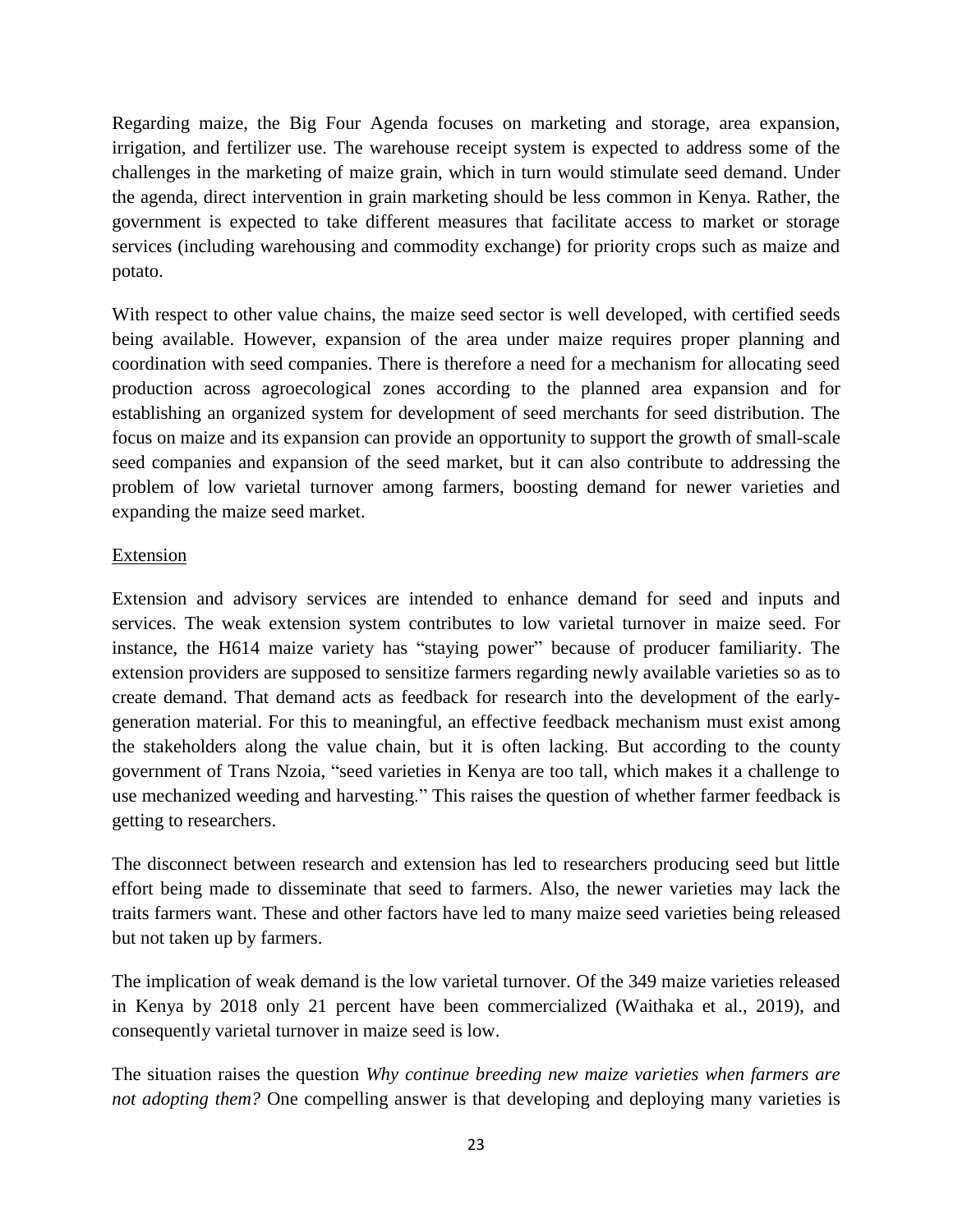good because it allows farmers to make choices. However, at issue is whether the varieties align with the needs of farmers. Part of this is how farmers are sensitized and prepared to receive and use the new varieties—this relates to building farmers' capacity to adopt new technologies. That is the responsibility of the national government, but this mandate is not being fulfilled by the extension directorate of the national government.

Agricultural service delivery is pluralistic, involving civil society and private sector operations in addition to public extension agents. Public extension, however, is weak. In addition, a gap exists between researchers and farmers, often leading to a mismatch between the seed traits the farmers demand and what breeders deliver. Innovative approaches are therefore needed to bridge the gap between farmers and researchers.

It is important as well to develop a framework with which to monitor adherence to high standards of professionalism and performance by extension and advisory service providers in this pluralistic extension system. Guidelines and standards for agricultural extension and advisory services have been formulated. But guidelines for extension metrics are needed (essentially standard indicators for extension services).

# <span id="page-31-0"></span>**5.2. Potato seed system**

Potato is second only to maize in terms of importance as a staple food in Kenya. It was introduced in the country by European settlers in the 19th century. For a long time, the government has promoted maize yield and production as a way of ensuring a secure domestic food supply. But in recent years, the dismal performance of maize yield and production in the face of increasing consumption demand as the population grows has triggered a change in Kenya's strategy vis-à-vis its food security policy. The Food and Nutrition Security Policy recognizes the need for a diversity in food commodities as one of the ways of enhancing food and nutrition security. The ASTGS and the Big Four Agenda both prioritize investing in the potato value chain as Kenya attempts to meet its target of 100 percent food and nutrition security. Yet despite such policy and strategic intentions, potato production and productivity are still low and the use of certified seed is dismal.

Farmers get potato seed from both the formal and the informal (farmer-based) systems. The former produces certified seeds according to the regulations in the Seeds and Plant Varieties Act (Cap 326), which classifies potato as among the crops for which seeds require mandatory certification. The formal seed system for potato breaks down into three types—public, public– private, and fully private (or closed value chain) (KEPHIS 2016). In the public system, the public sector performs all activities, from seed breeding to distribution. The Kenya Agricultural and Livestock Research Organization (KALRO) conducts these activities. The public–private formal seed system involves both public and private sector entities, with the public entity, essentially KALRO, doing the breeding and the private entities conducting seed multiplication and distribution. In the fully private system, private sector firms perform all the activities, from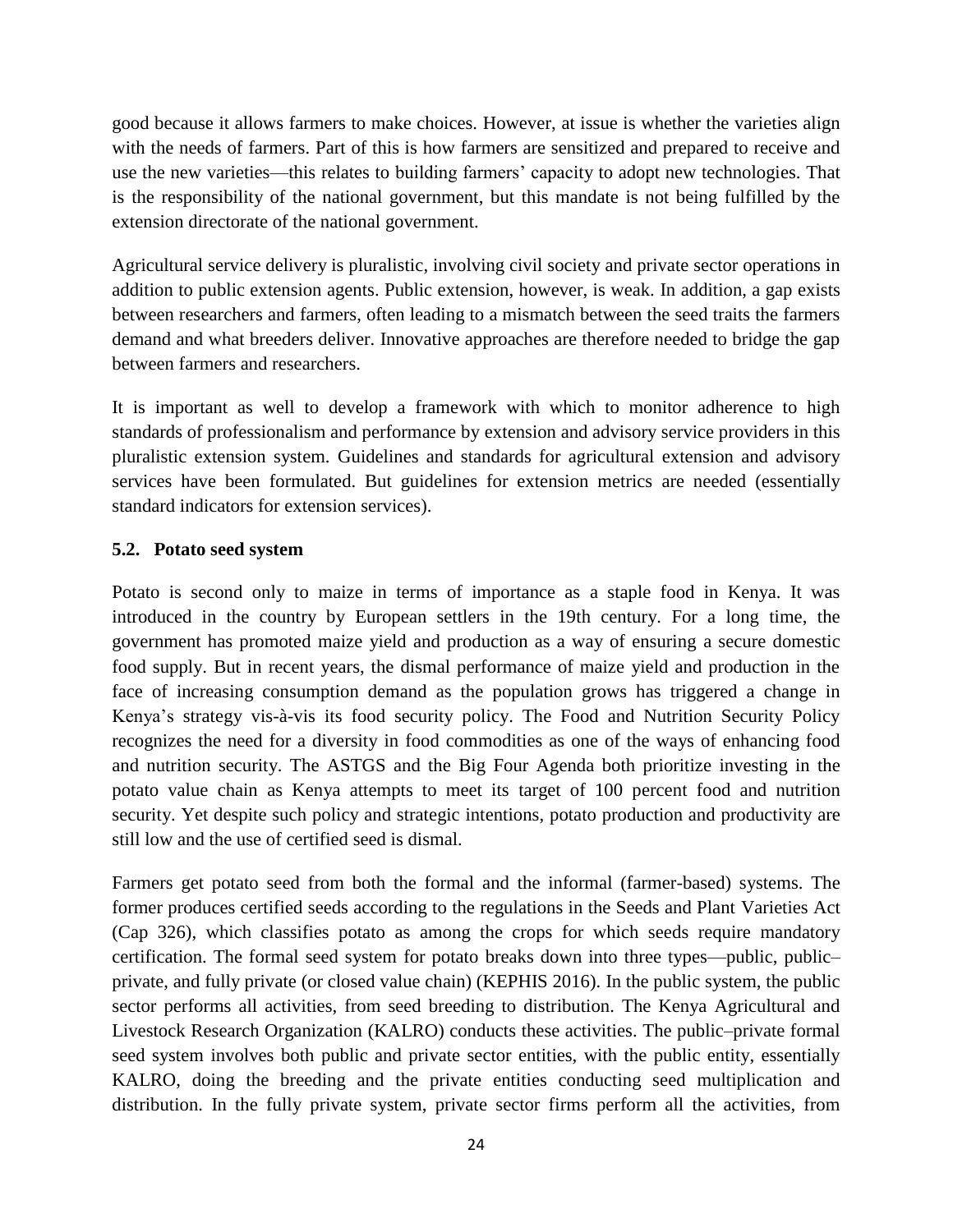breeding to seed distribution. The supply of seed in the formal system occurs through two channels: (1) local production of certified seed right from breeders' seed, and (2) multiplication of certified seed from imported basic seeds. An industry player involved in the latter channel expressed to us their sentiments that the regulator recommends the former channel as one way of managing high disease pressure on potato. The informal system, on the other hand, is unregulated, and two kinds of seeds are found there—clean seed and farm-saved seed. Clean seed is obtained from the harvest from planting certified or basic seed, while farmers produce farm-saved seeds independently without involving other industry players (KEPHIS 2016).

It is estimated that less than 2 percent of potato farmers plant certified seeds and 4 percent plant clean seeds while the rest (approximately 95 percent) plant farm-saved seeds (KEPHIS 2016). These statistics point to a huge potential demand for certified potato seed, a factor that could influence key political economy issues regarding the potato seed value chain. The quantity of improved (certified and clean) seed potato planted increased considerably between 2006 and 2012 but declined sharply thereafter (Figure 4). It is recognized that pests, diseases, and a lack of adequate clean planting material are the main reasons for low and declining potato yields and production in Kenya. These problems have persisted for several decades.



<span id="page-32-0"></span>

Source: Authors' computation using data from FAOSTAT.

The area under potato production has more than doubled during the last almost three decades, from approximately 88,000 hectares in 1990 to 192,000 hectares in 2017 (Figure 5). Over the same period, we see an upward trend in potato yield, with yields rising tremendously between 2004 and 2012, but then a consistent decline thereafter, with, in 2017, yield levels reaching those experienced in the 1990s. Patterns in total production have followed those in yield, suggesting that there have been little gains, if any, in total production from area expansion.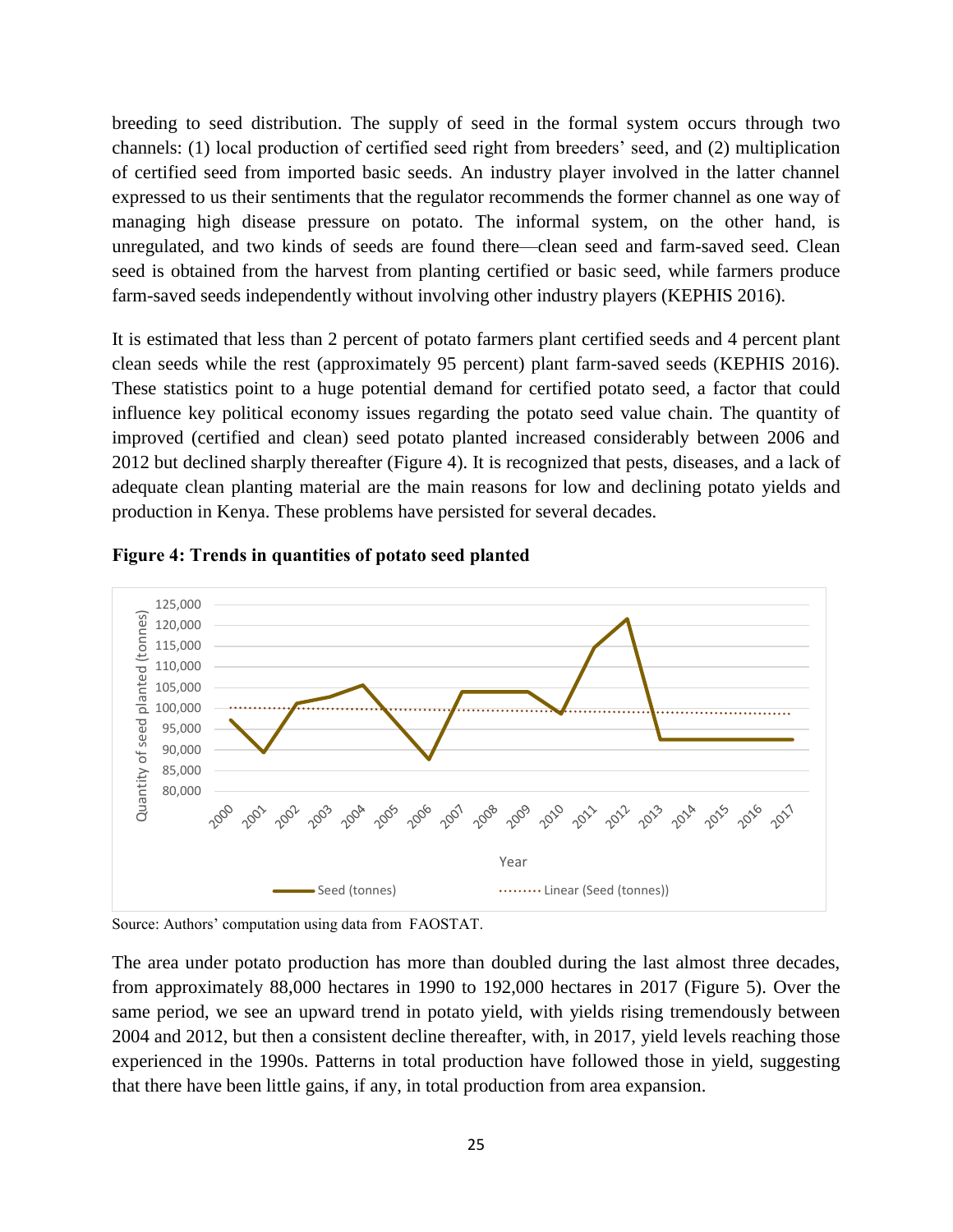

<span id="page-33-0"></span>**Figure 5: Trends in potato area, production, and yield**

Source: Authors' computation using data from FAOSTAT.

Varietal research, breeding, and production of potato seed in Kenya began in 1903, with the varieties released initially obtained from Western Europe. Because the varieties suffered a lot of disease pressure, the government established a potato development program in 1967 to address the problem. This saw establishment of research facilities in the main potato-growing areas— Kiambu (at Limuru), Nyandarua (at Njambini), Nakuru (at Molo), and Meru (at Marimba)—to produce breeder seed locally for further multiplication (Republic of Kenya 2016).

The Republic of Kenya (2016) reports that KALRO (then known as the Kenya Agricultural Research Institute) and the International Potato Center (CIP) collaborated in adaptive breeding of potato between 1986 and 1997 to develop varieties that could resist late blight, tolerate bacterial wilt to some level, and have acceptable agronomic and postharvest qualities. That effort led to the release of three varieties—Tigoni 1 for processing into chips and Kenya Furaha and Asante, both for domestic consumption. Other varieties have been released in subsequent collaboration between KALRO and CIP, including Shangi, a variety most popular among famers, released in 2015.

Since 1960, 60 potato varieties have been released in Kenya, with 49 (82 percent) of those released during the last decade (Table 4). Despite the long-term presence of a potato-breeding program in Kenya, many of the released varieties originated from screening imported varieties from Western Europe and advanced germplasm from CIP (Republic of Kenya 2016). Currently, 15 registered seed merchants deal in certified potato seed production.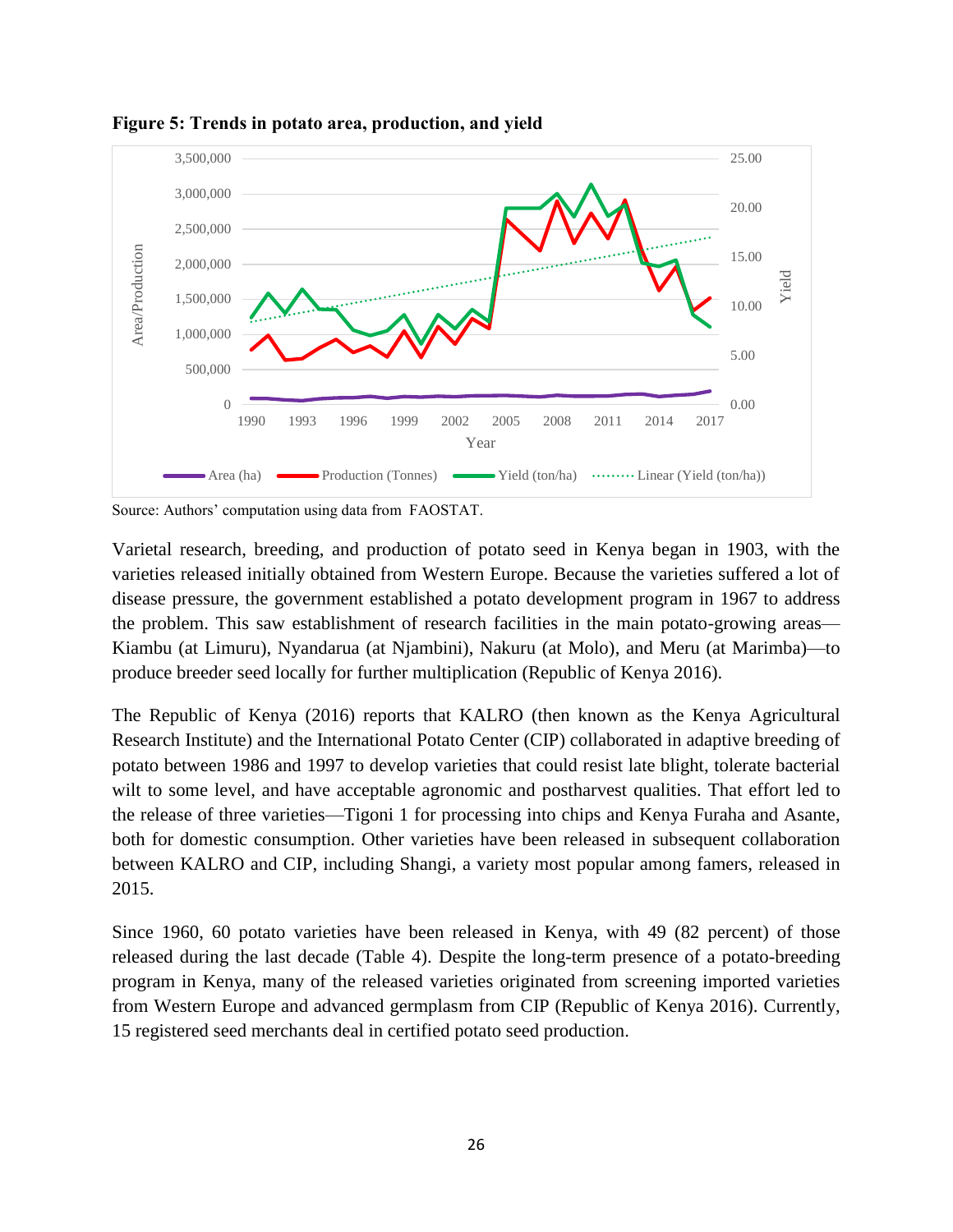| <b>Period</b> | <b>Potato</b> |
|---------------|---------------|
| 1960-69       | 2             |
| $1970 - 79$   |               |
| 1980-89       | 2             |
| 1990–99       |               |
| $2000 - 09$   |               |
| $2010 - 19$   | 49            |
| <b>Total</b>  | 60            |

#### <span id="page-34-0"></span>**Table 4: Number of seed potato varieties released in Kenya over time**

**Source:** Kenya Plant Health Inspectorate Service, National Crop Variety List.

#### **Political economy issues in the potato seed system**

Like the maize system, the potato seed system is affected by a number of political economy issues. We group those issues under five main domains: devolution, the Big Four Agenda, extension, regulation, and financing.

#### Devolution

Devolution ushered in a new system of governance, with agriculture included among the sectors devolved. Under the new dispensation, the national government retains four main functions policy formulation, food and nutrition security, national research, and capacity development. Each county is responsible for its own development planning for and implementation of policies and programs in the sector. Such autonomous and decentralized planning and implementation of policies and programs has its positives, negatives, and contestations. Devolution has resulted in the potato value chain being mainstreamed in the development plans of some counties where potato is a major crop; in so doing, those counties have focused especially on the seed system (see the accompanying impact stories. Demand for certified potato seed has increased among county governments, which procure seeds from seed companies (for example, the Agricultural Development Corporation) to distribute to farmers—for example, in the counties of Nyeri, Meru, Bungoma, and Nyandarua.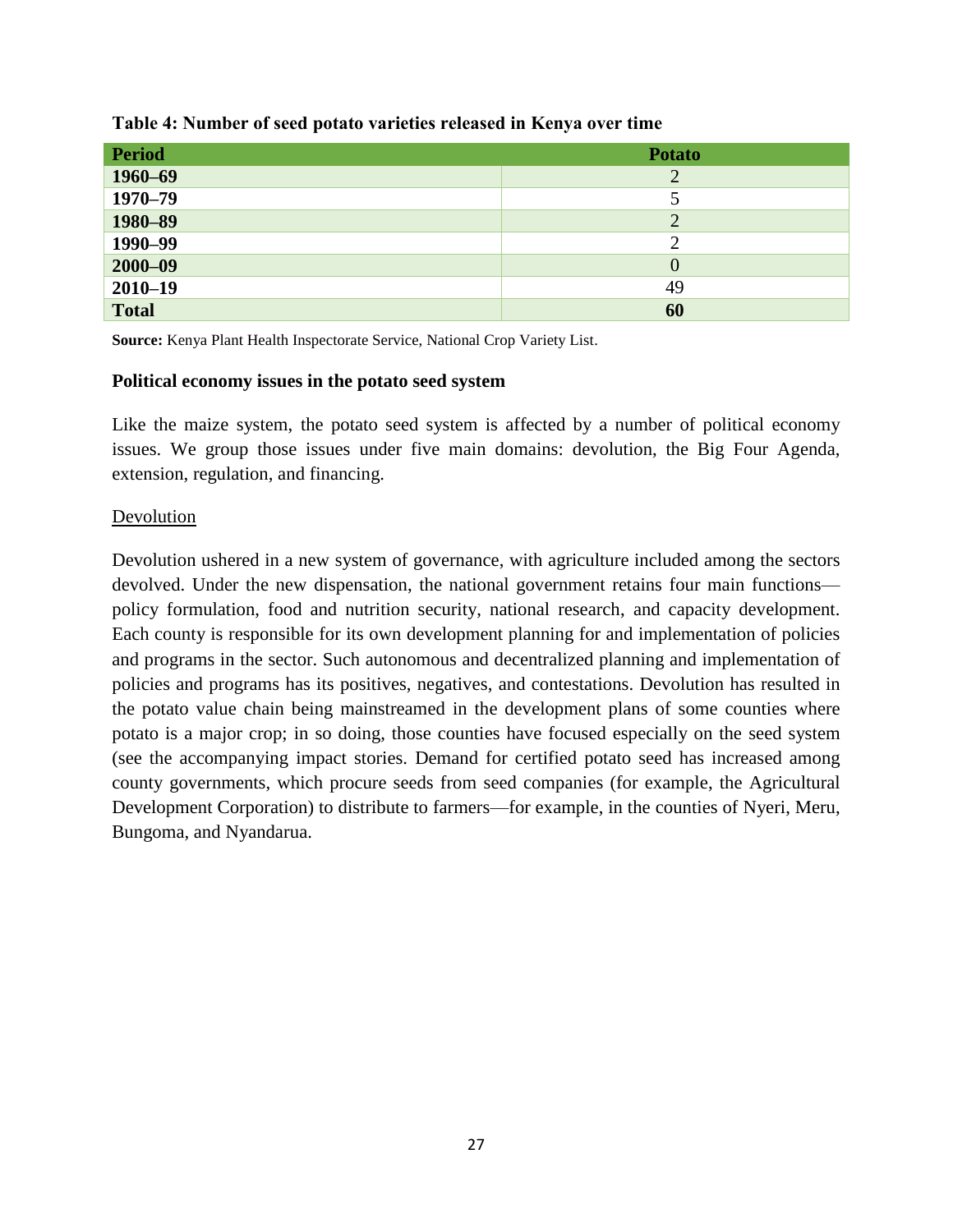# Impact story 1

Nyandarua County, the leading potato-producing county in Kenya, has identified low farmer adoption of certified potato seed (at 5 percent) as a major constraint to growth in yield and production of potato. Its strategy to address the problem includes establishing a seed multiplication facility and a potato processing factory. The county has obtained donor financial support to build a laboratory and a potato seed and ware storage facility. Its strategy also includes collaborating with the Agricultural Development Corporation (in seed multiplication) and KEPHIS (in soil testing) to start seed multiplication in the county. The planned processing factory is designed to ensure a stable market for ware potatoes, which would further stimulate demand for seed. These initiatives are expected to gradually increase farmer adoption of certified potato seed to 50 percent. Concerning the potato processing factory, a question arises as to whether potato production in Nyandarua County alone can sustain the factory, and if not, whether the county should engage other counties in plans for a factory.

# Impact story 2

The Meru County government has identified potato as a flagship crop in its development plan and has identified seed as an area of intervention. The county government has provided farmer groups with certified seed (from the Agricultural Development Corporation) to multiply into clean seed and has also trained them on positive selection of seed. Seven farmers' cooperatives have formed a cooperative union for potato marketing. The union is also expected to be a seed merchant. The union has negotiated with the county government to be allocated public land (about 121 hectares) for potato seed production. Operations on the land have not yet begun, but there are plans to engage the regulator (KEPHIS) to train the union on seed multiplication. Farmers in the county are also receiving donor-sponsored training on potato seed production through apical cuttings.

On the flipside, the coordination of activities both between the national and county governments and among the county governments is weak. For example, a county government received certified potato seed from the national government to distribute to farmers for planting. However, there was no proper planning and coordination between the national and the county governments concerning the procurement, delivery, and storage of the seed. The seed generally had problems with breaking dormancy and much of it rotted before germinating. The entire consignment (28 metric tons) eventually was destroyed while in storage by the county government.

Another issue affecting both the seed and ware potato marketing systems are levies charged on consignments that move across counties. Counties charge levies to raise revenues; however, the levies charged are not imposed in a coordinated manner and each county independently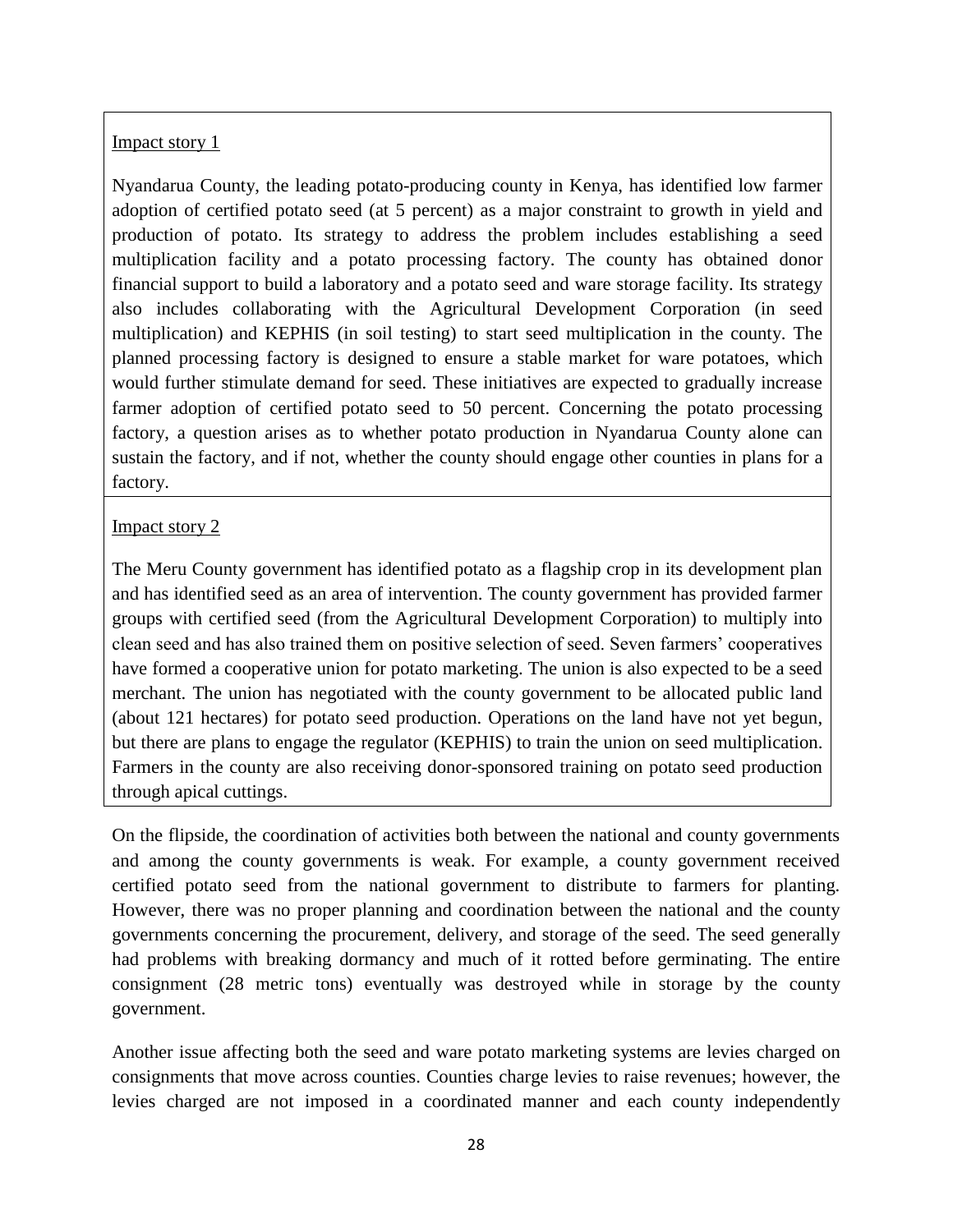determines the amount it charges. A discussion with officers at the Seed Trade Association of Kenya and the Kenya Private Sector Alliance revealed a need for payment of levies to be done only at the source and at the end market but not in between, and negotiations are ongoing among counties through the Council of Governors.

There is controversy about the national government's preferential treatment of some counties with regard to distribution of resources for its programs. Cases of unbalanced treatment with regard to Big Four Agenda resourcing have often been reported. For example, a county government official reported that selected counties are receiving financial resources from the national government for implementation of Big Four Agenda priorities, specifically potato seed production and multiplication. The system's success depends on fairness and a clear strategy for distributing resources for the Big Four Agenda.

# Big Four Agenda

As already stated, potato is a priority crop for food and nutrition security reasons according to both the Big Four Agenda and the ASTGS. This is a departure from previous government strategies and policies regarding food security that emphasized grains, mainly maize. The agenda puts special emphasis on seed multiplication and distribution to address the problem of inadequate certified seeds for potato.

Expected opportunities for the potato seed system include a likely increase in demand for certified potato seed, which is already high. For example, under the Big Four Agenda, the national government gave farmers in Meru County, through the county government of Meru, 28 metric tons of certified potato seed for the 2018 long-rains season. But because of weak coordination and improper planning for delivery and distribution, the seed consignment was destroyed and could not be distributed for planting. With better planning and coordination between the two levels of government, increased demand could create opportunities for new investments in potato seed production.

The Big Four Agenda also seeks to redesign the input subsidy program the national government currently uses, which mainly targets maize farmers with subsidized chemical fertilizers and maize seed. The redesign would establish a flexible subsidy model where resource-poor farmers get e-vouchers that they can spend on a range of inputs they choose from among those eligible. The eligible inputs include seed, chemical fertilizers, and extension services among others. With expansion of the portfolio of inputs eligible for subsidy and the targeting of resource-poor farmers, demand for certified potato seed by farmers who otherwise could not afford it would be expected to increase, expanding opportunities for seed production.

But there are several challenges to investment in potato seed production. First, potato seed production requires a substantial amount of land because of the requirement for regular rotation to manage soil-borne pests and diseases, and land is limited in Kenya. Second, farmers' demand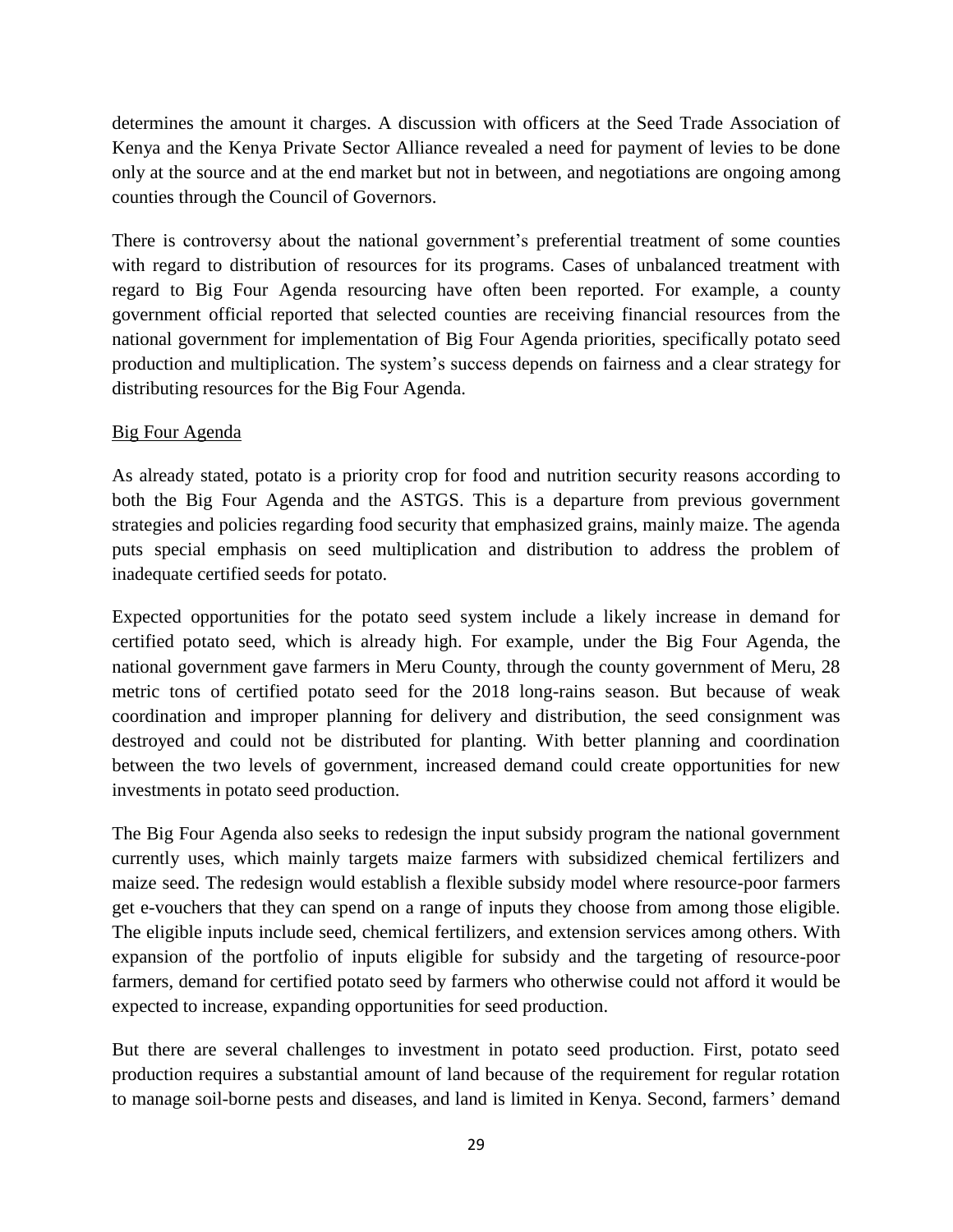for potato seed may be unstable—they may not consistently purchase certified seed for planting every season because of its high cost. The current price of certified potato seed is between KES 2,500 and KES 3,000 for a 50-kilogram bag, and a hectare requires an average of 37 bags of seed (15 bags/acre). Third, potential potato seed producers (farmers) have limited knowledge and skills, and hence limited technical capacity, about potato seed production. Fourth, there is lack of cold storage facilities for tubers and ware potatoes. Finally, weak coordination between the national and county governments may affect implementation of Big Four Agenda initiatives in the counties.

#### **Regulations**

#### *Domestic versus foreign seed*

Seed regulations have allowed for importation of basic potato seed for multiplication in the country and importation of germplasm for production of basic and subsequent classes of seeds. However, controversies have arisen over the importation of foreign varieties for multiplication locally. First, some tubers imported from the Netherlands for multiplication (about 500 metric tons) failed the regulator's test for pests and diseases and were rejected. Importers of foreign potato seed tubers felt victimized by this action of the national regulator. The view is that the regulator's stance of zero tolerance for pests and diseases on imported potato tubers is too restrictive since some of the pests and diseases (for example, potato cyst nematode) are already in Kenya. But the regulator is of the view that diseases pose a major challenge to importation of potato from overseas. A stronger sentiment about this was expressed by an officer from a civil society organization, who was of the view that "importation of potato seed from Europe into East Africa should be discouraged altogether because the agro-ecologies of the two regions are starkly different." An officer from a local seed company held a similar view: "Research and development on potato seed should be done here in Kenya for appropriate adaptation of seed to local agro-ecological conditions. Tubers should not be imported because of the threat of diseases." The flipside to this controversy is that the Kenyan government signed a memorandum of understanding (MOU) with the Dutch government concerning importation of potato seed from the Netherlands because of the paucity of certified seeds in Kenya. That MOU also entailed strengthening the capacity of the regulator in Kenya in terms of upgrading the skills of staff and equipping the laboratories through funding from the Dutch government.

Second, there are concerns that imported potato seeds are not of high quality as some of the seeds brought in for multiplication are up to seventh generation (according to the certification standards of the countries of origin). Some think that Kenya should regulate the generation allowable for imported seed for multiplication. The controversy regarding importation of potato seed thus seems to be a contestation between domestic and foreign seed.

#### *Formal versus informal seed*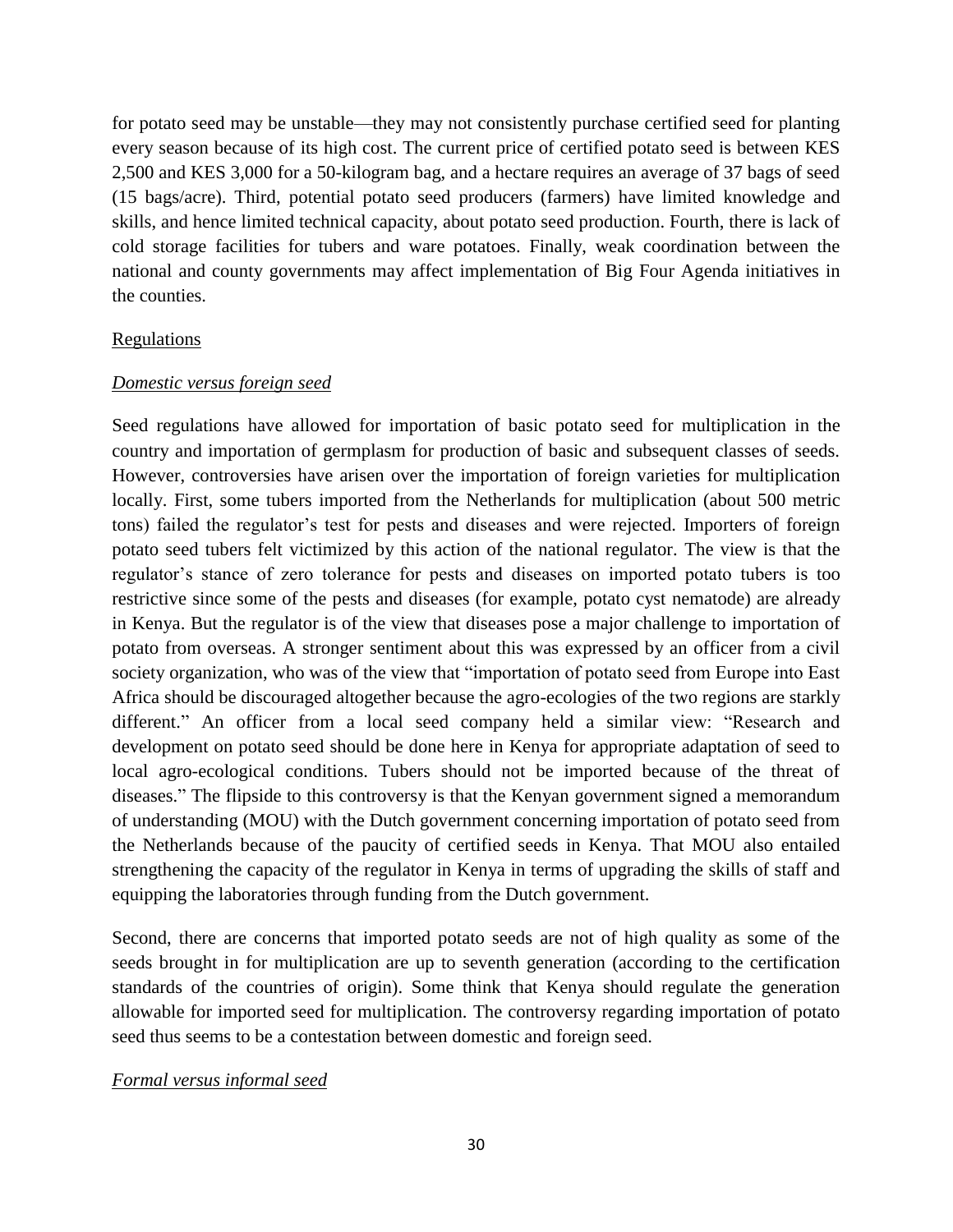Potato is a scheduled crop in the Seeds and Plant Varieties Act (Cap 326), implying that seed potato must undergo mandatory certification in the formal system. A civil society official observed that "the seed regulations are not realistic for potatoes because they are biased in favor of grains" and that seed certification protocols need to be reviewed to accommodate the needs and dynamics in the vegetatively propagated crops. For example, a local seed company observed that there are no policy guidelines regarding technologies for in vitro plants.

The supply of certified potato seed is quite low, and most farmers obtain seed from the informal system. As a result, and due to the high cost of certified seed to farmers and the prevalence of diseases, some stakeholders in the seed system have proposed allowing quality declared seed (QDS). For example, officers from a research organization said that regulations should allow for "QDS for potato and other vegetatively propagated crops as well as other crops such as grasses." The officers noted that this is especially necessary for potato because "certified seed for potato is too costly for many farmers to afford." The regulator, on the other hand, holds the view that QDS could potentially spread pests and diseases and should not be allowed. Ministry of Agriculture officials recommend that there needs to be a balance between opening the seed system for QDS and the need to ensure effective control of pests and diseases in potato.

Another group of stakeholders suggests scaling up the use of apical cuttings in potato seed production through encouraging farmers' adoption of the technology. However, some stakeholders observe that apical cuttings are quite fragile and sensitive to disease infection when bruised. In addition, the cuttings are not easily available and require specialized equipment and skills to manage and thus need high financial investment. A local seed company holds the view that operation of apical cuttings in large scale may not be feasible because of these challenges.

The foregoing points of view suggest a contestation between those who support the regulatory requirements for the formal seed system for potatoes and those who recognize that the current regulations are not realistic for potato seed and that the magnitude of the problem of inadequate supply of quality planting materials warrants their review, and that the informal seed system can help address the problem. Reviews of policies and regulations should be based on the circumstances that prevail.

# *Regulator versus seed producers*

Several seed potato producers and a stakeholder affiliated with potato seed importers are of the view that the regulator does not have enough capacity to carry out its mandate of seed inspection. For example, one seed company experienced delays in the inspection of its seed in the field, leading to damaged potatoes and subsequent rejection. Seed producers and senior officials at the Ministry of Agriculture blame the inadequate capacity on a shortage of staff. Importers also say the regulator has too few staff to deal with a range of pest and disease issues in a range of crops. However, the problem is being addressed in the Seeds and Plant Varieties Act (Cap 326) and the 2016 Seeds Regulations, which give the regulator power to authorize independent seed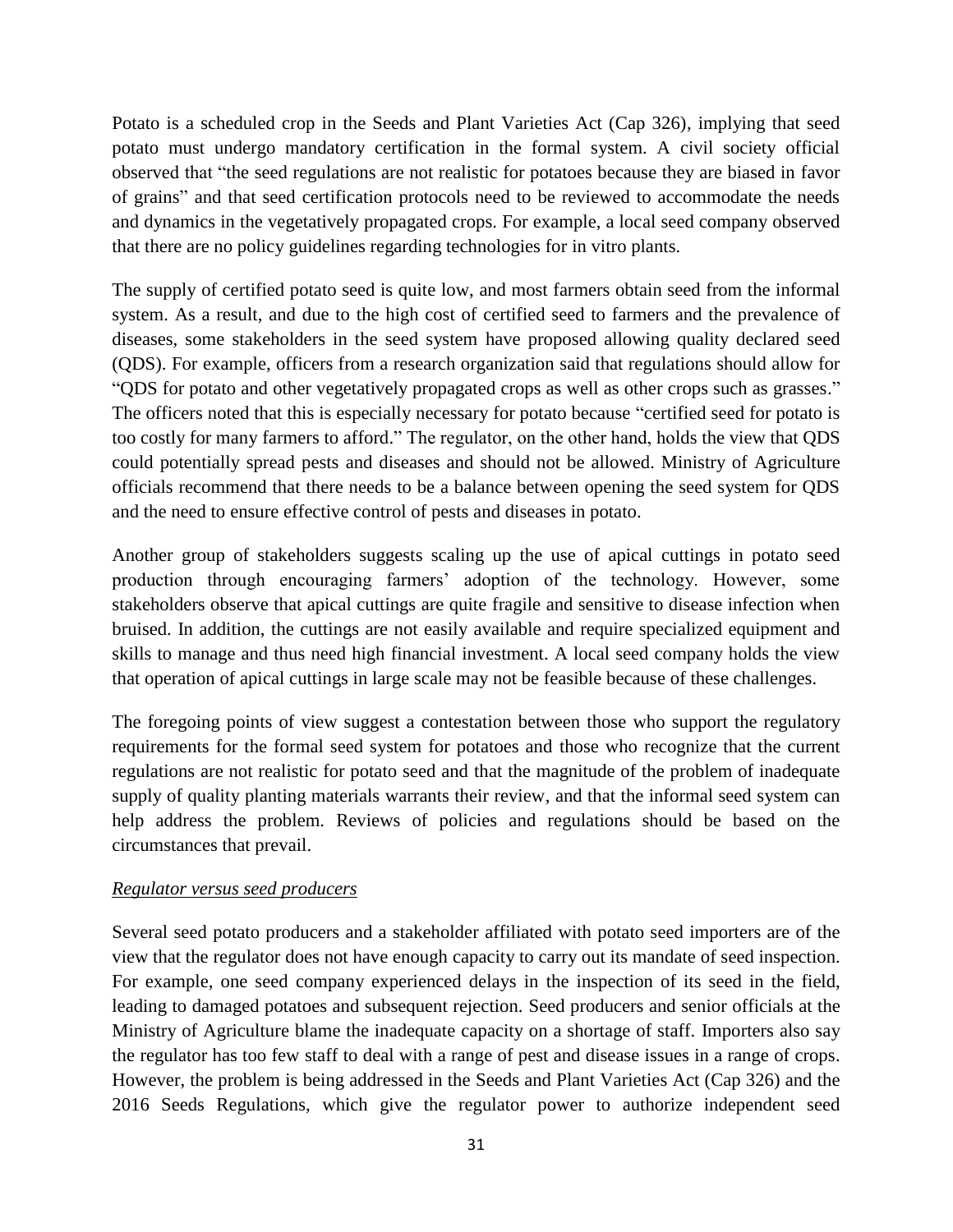inspectors. The proposal to change the regulations to allow for authorization of independent seed inspectors was a collective effort by various industry players, including the Seed Trade Association of Kenya. The regulator has thus begun to train independent inspectors. However, independent inspectors still fear that they might be victimized if they inspect the seed of a company and those seeds fail. This fear may point to a lack of trust between the regulator and the seed companies.

#### Financing

Despite potato being the second most important staple food crop in Kenya after maize, it has not been given enough support institutionally and in budgetary allocations. This statement partly reinforces the widely acknowledged fact that public financing of Kenya's agriculture sector is severely wanting. Specifically, public financing of the development of foundation seed (essentially seed research), a critical stage in seed system and market development, is weak. Yet because of the risks involved, the private sector has little incentive to invest in the development of foundation seed.

Given the inadequate public funding, public research organizations depend heavily on donors to fund research. For example, potato seed research and production has often received funding from the Dutch and Irish governments through the Agricultural Development Corporation. Public research programs also have often received funding from the World Bank, the European Union, and USAID. In addition, the Alliance for a Green Revolution in Africa has funded training of breeders and production of foundation seed. Research is thus donor driven, and donors may have greater influence on setting the research agenda. Yet research is too important to be donor driven, and the government should be at the forefront in funding research and bulking/multiplication of seed after variety release.

But foreign governments—often among the main donors in Kenya's agriculture sector—are changing their approach to emphasizing trade and providing support to private firms in their countries to penetrate markets in areas of their interest. Examples are the Dutch and Irish governments in potato seed. The Kenya–Netherlands Seed Potato Development Project, born out of the MOU between the two governments, is modeled on a public–private partnership, where Dutch private companies partner with private companies for potato seed in Kenya and import potato seed from the Netherlands for multiplication and domestic distribution by the private companies in Kenya. The initiative also involves capacity strengthening of Kenya's seed sector regulator and is working together with its counterpart in the Netherlands on matters of quality assurance according to their respective regulations. The initiative has a strong focus on importation of certified seed of Dutch potato varieties from the Netherlands, hence providing a market in those varieties. The Irish government is also funding the production of potato seed and ware potato market development through a project being implemented through a consortium of public and private sector organizations, coordinated by the International Fertilizer Development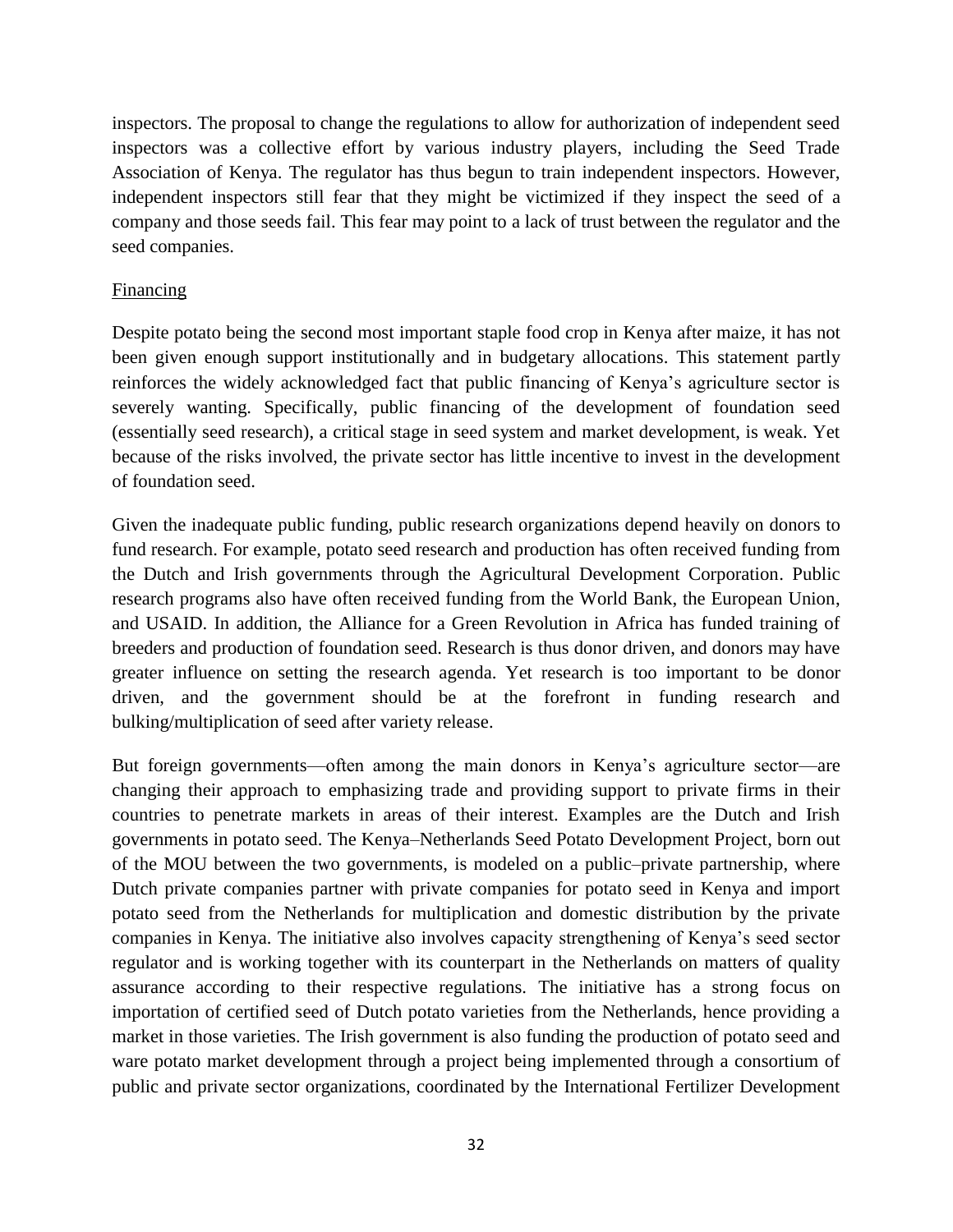Center. The consortium includes private companies in Ireland and Kenya partnering to multiply seed in the country. A private company, formed through a partnership between Kenyan and Irish private companies, is currently producing potato seed, with emphasis on obtaining germplasm from Ireland.

# <span id="page-40-0"></span>**6. Political economy issues affecting seed systems and market development**

How have devolution, the Big Four Agenda, extension, regulatory reforms, and public sector financing affected seed system and market development in Kenya? What lessons, if any, can be learned and what needs to be done to improve the seed system? In the previous section, we discussed how these factors have affected the maize and potato seed systems. We take a more incisive look at how the broader political economy has affected the development of a vibrant seed system in Kenya.

# <span id="page-40-1"></span>**6.1. Devolution and coordination**

Seed policy development and review is a political process. Its success is achieved if the process is spearheaded by the government agencies. For instance, the 2010 National Seed Policy arose as an initiative spearheaded by the Ministry of Agriculture. The then Agriculture Sector Coordination Unit (ASCU) comprising the permanent secretaries of more than 10 agriculturerelated ministries as its steering committee provided a powerful platform for policy development and reviews. Among the policies was the National Seed Policy of 2010. However, following devolution, there seems to be little political will to review the National Seed Policy despite acknowledged recognition of the need for its review following devolution and the need to address concerns that the regulations governing the seed sector are not adequately addressing vegetatively propagated crops. A process of reviewing the policy has been ongoing, but little progress has been made to date.

Instead, MoALF is developing a Seed Master Plan to facilitate implementation of the Big Four Agenda on food security and nutrition, which has identified seed to be critical. The Seed Master Plan is expected to cover targeted crops under the Big Four Agenda. It focuses on the multiplication and distribution of seeds for the targeted crops and counties. This process shows gaps in the horizontal coordination at both the national and county levels but also gaps in the vertical coordination between the national and counties.

In terms of coordination, after devolution ASCU was rendered redundant. Instead, the coordination function is now carried out by the Joint Agriculture Sector Consultation and Cooperation Mechanism (JASCCOM), which is a constitutional body and only works within MoALF. JASCCOM is constrained by bureaucracy and limited to coordinating national government agencies. As a result, there is inadequate coordination between the national and county governments. JASCCOM does not bring the private sector and civil society on board as required by the CAADP process to support the National Agricultural Investment Plan. As a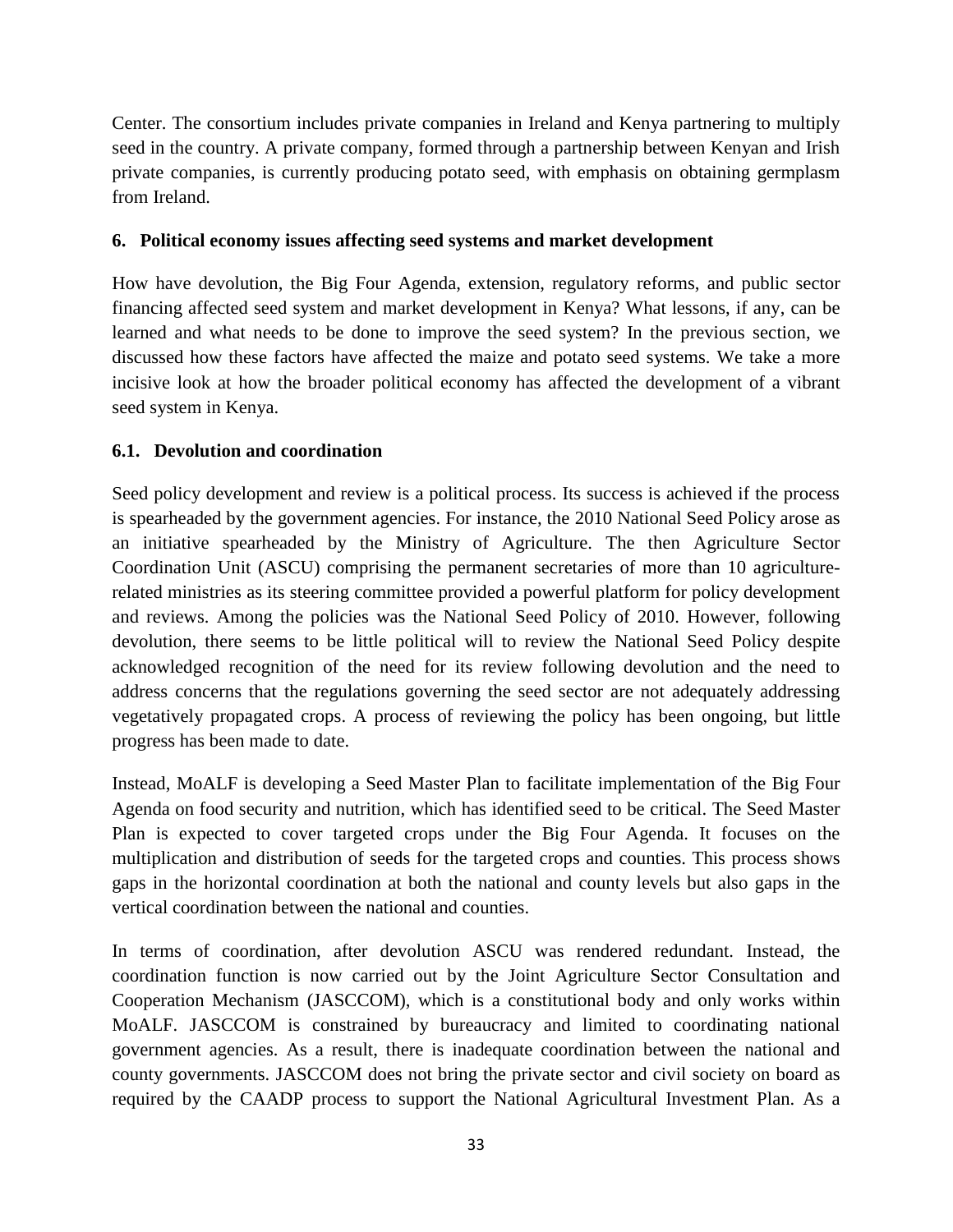result, efforts are being made to bring together all key stakeholders to discuss how to structure policy dialogue. The stakeholders have proposed the need to set up a platform for policy dialogue that brings together all stakeholders, including the county governments.

Besides, there is need for proper representation of various stakeholders in the implementation of policies and investment in agriculture, including representation from the national government, county governments, the private sector, and farmers. The government agencies that influence the agriculture sector coordination include MoALF, KEPHIS, KALRO, the Agriculture and Food Authority, the Agricultural Development Corporation, and extension services. The agencies meet on an ad hoc basis as opposed to having organized meetings. An often missing stakeholder in the processes is the farmer—mainly because county governments do not invite farmers to the table while discussing policies, strategies, and regulations. This needs to change, and farmers' voices need to be heard in such forums and platforms.

Until the development of the National Seed Policy (2010), the seed system was governed by the Seeds and Plant Varieties Act (Cap 326), which was revised in 2012. The seeds and plant varieties regulations were revised in 2016. The Plant Protection Act (Cap 324), the Suppression of Noxious Weeds Act, and the National Biosafety Act are yet to be reviewed. It is important to learn more from MoALF about the status and plans for review of seed acts in conformity with the 2010 National Seed Policy. There is also need for the national government to look beyond policy formulation and focus on policy implementation, rather than looking at the number of policies developed as an indicator of progress. In addition, policy review should be done based on the circumstances that prevail.

In 2013, the management of KALRO was decentralized into research institutes. However, it is unclear how KALRO prioritizes its research agenda postdevolution. There is a need to clarify both how research priorities are set following devolution of the agriculture sector and how KALRO research institutes and research centers are working with county governments, especially in aligning research priorities and county government priorities on strengthening seed systems and market development. This is important information because all county governments are required to develop five-year County Integrated Development Plans to guide their investments and implementation plans.

The counties lack the capacity to align their policies/strategies with national policies and strategies and to domesticate the national policies. Data systems are wanting at both the county and national levels. This affects proper planning and implementation of policies and programs. Overall, the national government has the mandate to formulate policies. However, confusion accompanies this mandate because policy development takes a long time and is often inconsistent. Whereas most resources remain with the national government, it is up to counties to implement most of the functions/policies in agriculture.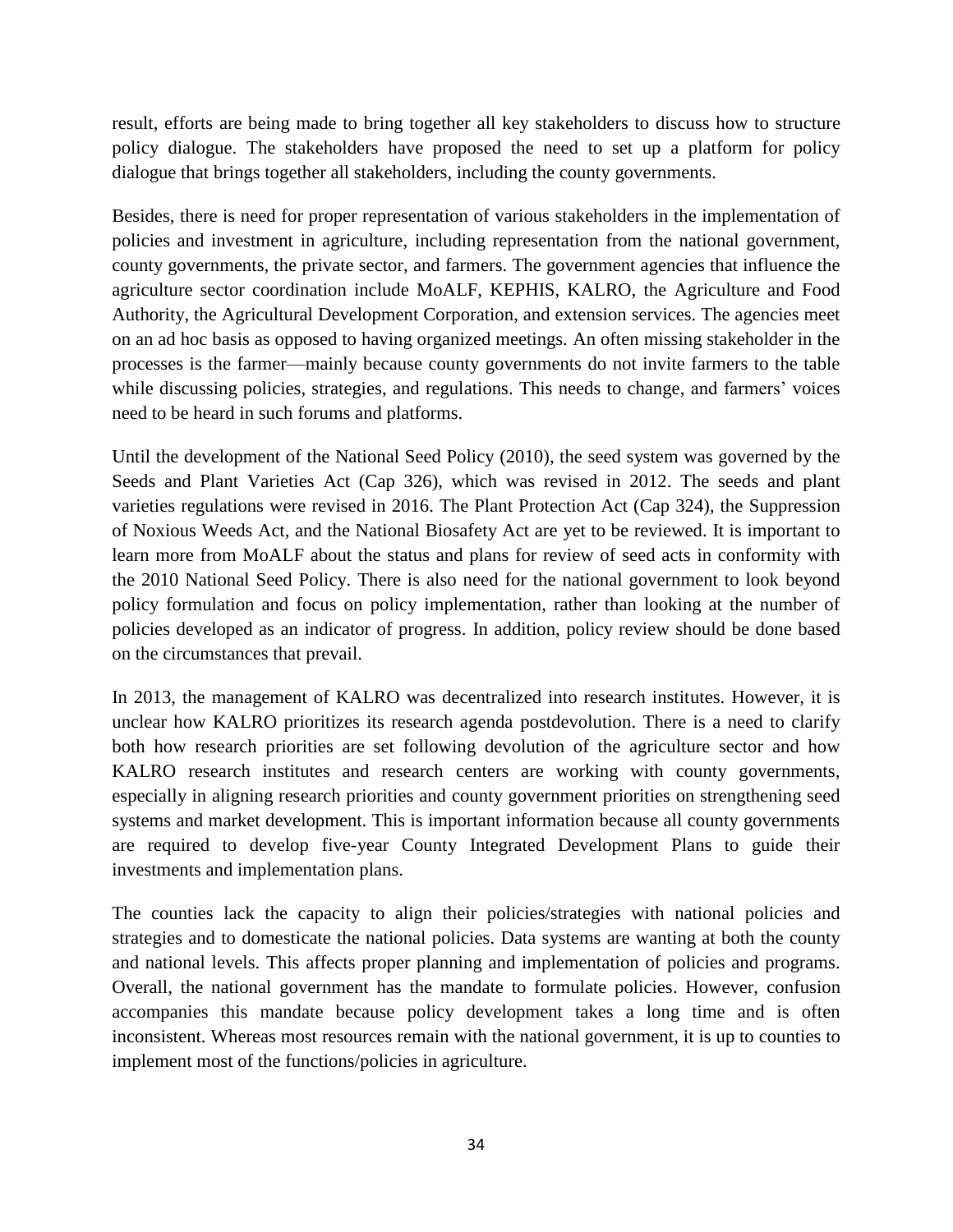#### <span id="page-42-0"></span>**6.2. Big Four Agenda**

Prioritization of maize and potato in the Big Four Agenda, a major presidential political initiative, can help stimulate seed demand and supply in the value chains. The agenda's special focus on increasing maize production through area expansion and productivity improvement presents an opportunity for increased demand for maize seed. The interventions aimed at grain markets would also be useful in indirectly stimulating demand for seed. In potato, the twin strategies of supporting seed multiplication and distribution on the one hand and facilitating establishment of storage facilities for both potato seed and ware can be expected to increase both supply and demand for potato seed. However, there is a need to address the weak coordination between the national and county governments to ensure effective implementation of the Big Four initiatives in the counties. There is also a need to coordinate with seed merchants/companies to ensure that their activities take advantage of the opportunities for seed supply under the agenda and for delivering quality seeds to farmers.

#### <span id="page-42-1"></span>**6.3. Extension**

Following devolution, public extension services were supposed to be revamped, but it has not happened. In fact, county governments have taken over agricultural training centers, but they have limited resources to manage the centers and increase capacity of farmers and other value chain actors. The issue of how farmers are sensitized and prepared to receive and use new varieties relates to farmers gaining enough capacity to adopt new technologies. This is a responsibility of the national government, yet the extension directorate of the national government is not fulfilling this mandate. The situation raises the question *Why retain an extension directorate at the national level?* One would have expected a small policy unit of extension at the national level. But there is jostling for power. For instance, the national government is holding onto authority over capacity building of counties and farmers without doing it. The Agriculture and Food Authority is in trouble, as there is talk of it and KALRO separating.

Extension should link research between end users on the one hand and policymakers and end users on the other. The existing weak forward and backward linkages result in end users receiving inappropriate technologies and information. At present, extension and advisory services are provided by both the public and private sectors. But for smallholder producers, public extension is very important. Pluralistic extension is a current norm—especially following the expansion of extension and advisory services provided by the private sector and NGOs. However, such extension is project based and may not be sustainable. As well, when the national government ceased providing adequate funds for research, farmers came up with their own innovations, some of which may be suboptimal in performance. Donor funding has driven the research agenda in Kenya. Donors wield financial and political influence in seed development and marketing. For instance, because of inadequate donor funding the multifunctional teams or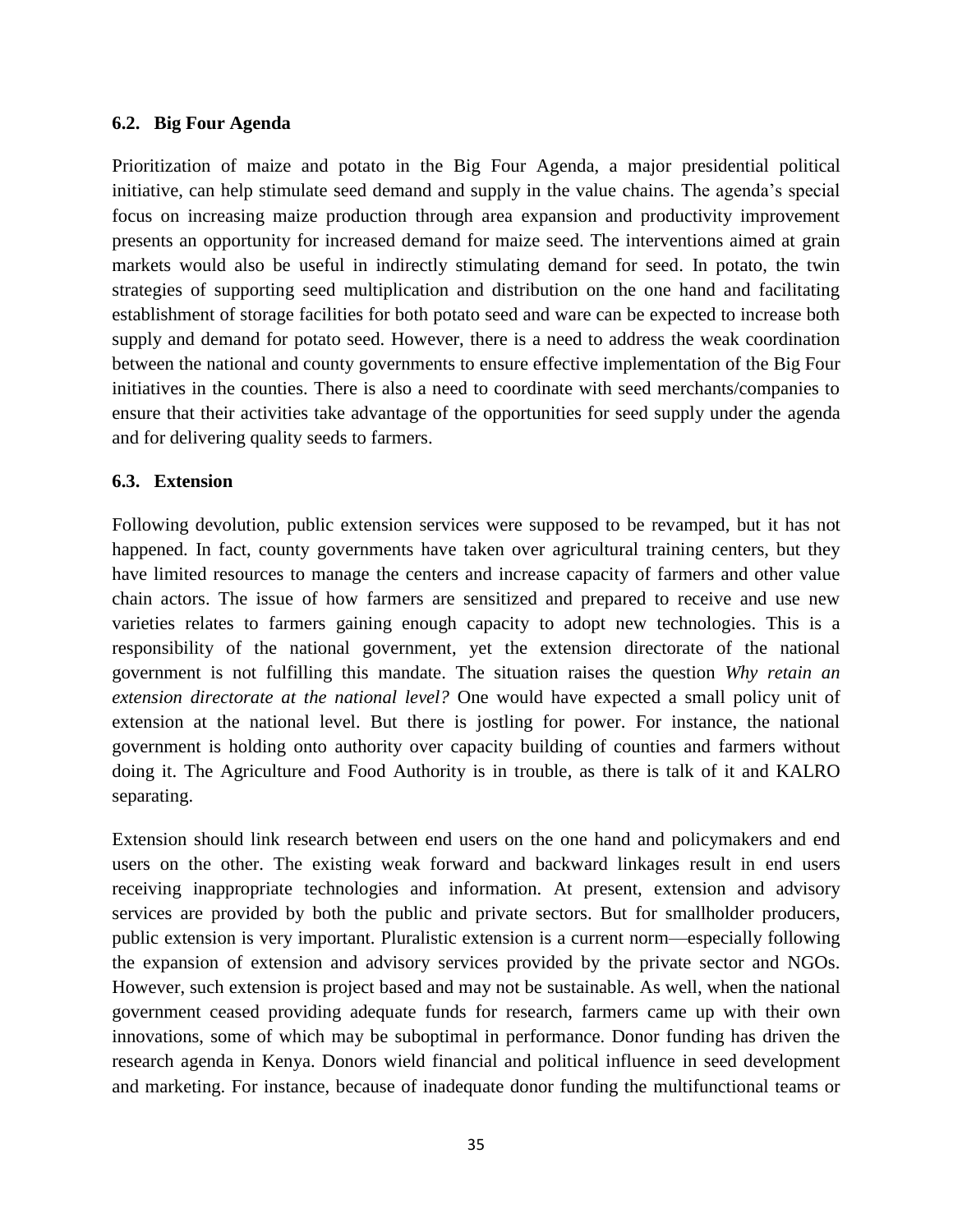compacts of CGIAR are not working. For Kenya, the way forward lies in strengthening the agricultural training centers so that they may train farmers and other actors along the value chains and in strengthening the public research institutions so that they may test and disseminate appropriate technologies.

# <span id="page-43-0"></span>**6.4. Regulations**

Policies and regulations are critical drivers of the development, distribution, and farmer uptake of new seed varieties, and hence of the development of seed systems. Facilitative policies and regulations can fast-track seed system development. But policies and regulations can also stymie progress if they are not alive to the realities of the seed sector. Kenya has an elaborate policy and regulatory framework for seed systems governance. The 2010 National Seed Policy, formulated through a process involving wide stakeholder participation, was an important basis for the 2012 amendments to the Seeds and Plant Varieties Act (Cap 326), which now governs the seed sector. There are also the 2016 Seeds Regulations.

Liberalization of the seed sector has expanded private sector participation in the seed business. This is most pronounced in maize, although a government-owned company still controls a disproportionate share of the formal seed market. In potato, private sector investment in seed production is picking up, but government-owned entities are the dominant players in both seed development and multiplication. Because of the dominance of state-owned agencies in seed production for maize and potato, the state's interventions in the maize grain market, and the lack of provision for self-regulation by private seed companies, there is a view among private seed companies, especially in maize, that Kenya's seed sector is not liberalized. In Kenya, the seed industry is not truly liberalized and is highly concentrated. The industry is heavily regulated to the extent of protective controls. But the regulatory agencies dispute this view and cite the sheer number of registered seed companies in Kenya, currently 151 and the most in Africa, as evidence for a conducive policy and regulatory environment in the country for the seed business.

The policies and regulations in Kenya's seed sector do not allow space for the informal seed system, despite that system's importance in supplying seed to farmers, especially for some crops such as potato. The 2010 National Seed Policy recognizes the informal seed system as the major supplier of planting materials to farmers but suggests that it is unable to supply quality planting materials and advocates for converting it into a formal system. Both the Seeds and Plant Varieties Act (Cap 326) and the 2016 Seeds Regulations concern themselves with only the formal seed system.

The formal–informal divide and the lack of recognition of the informal seed system in the regulations seems to create a contest between stakeholders in the potato seed sector who hold the view that QDS can be useful in alleviating the problem of inadequate access to clean planting materials by farmers and those that hold onto the regulations that require mandatory certification for potato seed. The result is that QDS has no space in Kenya's seed system because the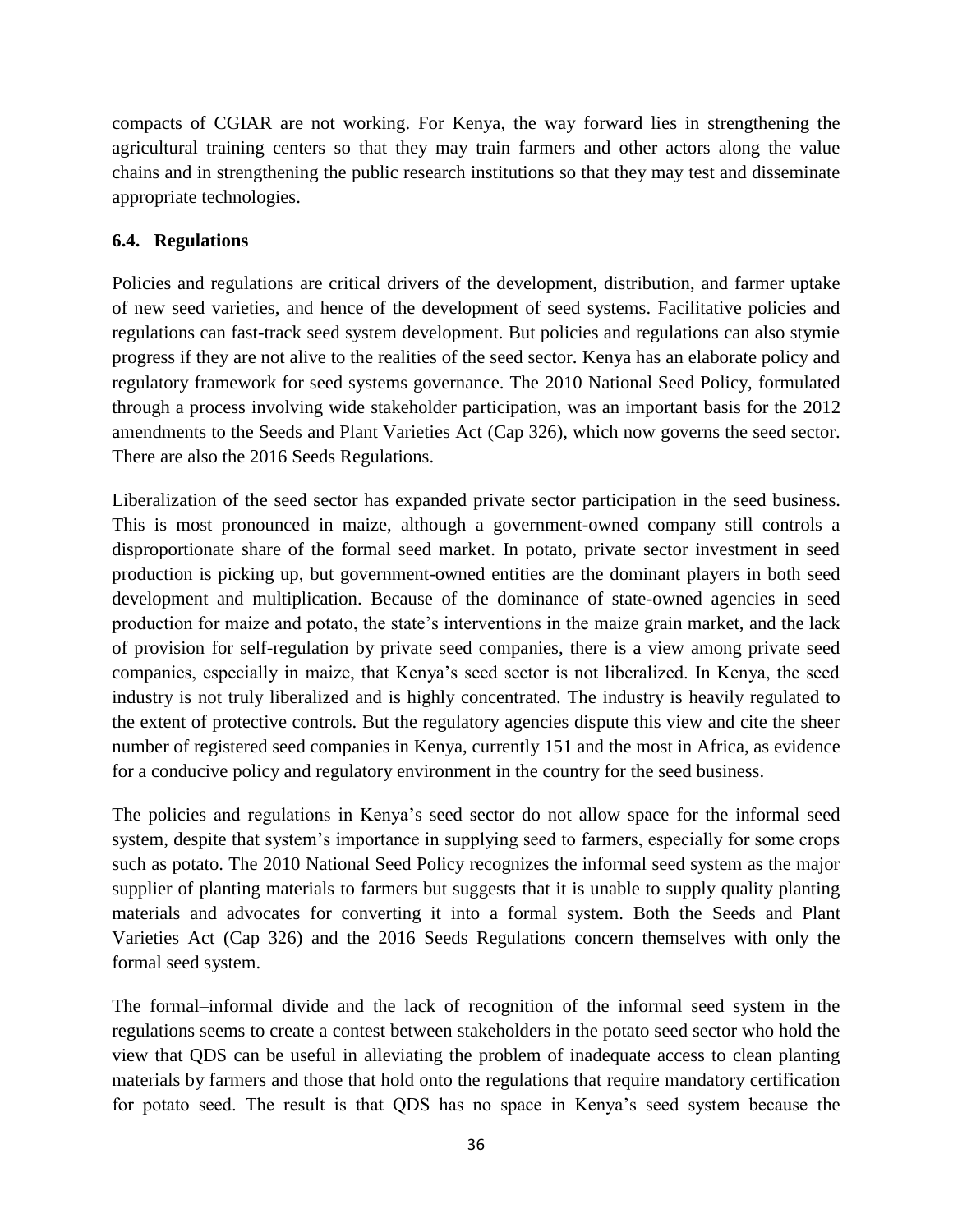regulations do not allow. The informal systems' sheer size in Kenya's seed sector suggests a need to consider developing guidelines for quality standards and control for the system.

Kenya's seed policy and regulations have been regarded as favoring grains at the expense of addressing the needs of vegetatively propagated crops. For example, seed producers have pointed out that regulatory guidelines for potato seed production through, for example, in vitro plants and apical cuttings, are lacking. The legal provision by which the regulator can authorize independent seed inspectors is meant to make seed certification more efficient and chart a path toward self-regulation. But there are two challenges to this initiative. First, the cost of training inspectors is high, which is a challenge to small seed merchants/companies. Second, private seed companies are still reluctant to engage their trained inspectors to inspect their seeds. This is because of victimization of independent seed inspectors by their companies if their seeds fail the inspection, suggesting lack of trust among the parties involved—the regulator, the seed companies, and the independent seed inspectors.

# <span id="page-44-0"></span>**6.5. Financing**

That not enough public funds go to Kenya's agriculture sector is not at issue, and because the sector relies heavily on donor funding, including for seed research, development, and production, there are concerns about donors' influence on the research and development agenda. However, foreign governments are shifting their priorities to trade rather than aid, and this is generating forms of collaboration and partnerships that could be useful in stimulating private sector investment in seed. The partnerships between the Dutch and Irish private companies and Kenyan private companies in the potato seed system, brokered by an MOU between the governments of the respective counties, are examples. But such partnerships may be jeopardized if there is a fight between backers of foreign seed and backers of domestic seed, as some stakeholders in the potato seed system allude to.

The view that the funding of seed research and development should not be disproportionately left to donors is valid. The government should be at the forefront of that effort, and it should also fund the bulking/multiplication of seed after variety release for crops whose seed systems are not well developed. As already noted, national seed research is too important to be left to foreigners—this can be dangerous.

# <span id="page-44-1"></span>**7. Conclusions and recommendations**

Kenya's seed industry has a well-developed, even elaborate policy and regulatory framework, arising from legal and regulatory reforms pushed through successive agricultural development strategies during the last one and a half decades. However, areas of inadequacy exist in the regulations, especially with regard to addressing the needs of vegetatively propagated crops. Recent agricultural strategies have recognized the role of other food crops, particularly potato, in addition to the traditional maize in food security. The Big Four Agenda and the ASTGS, in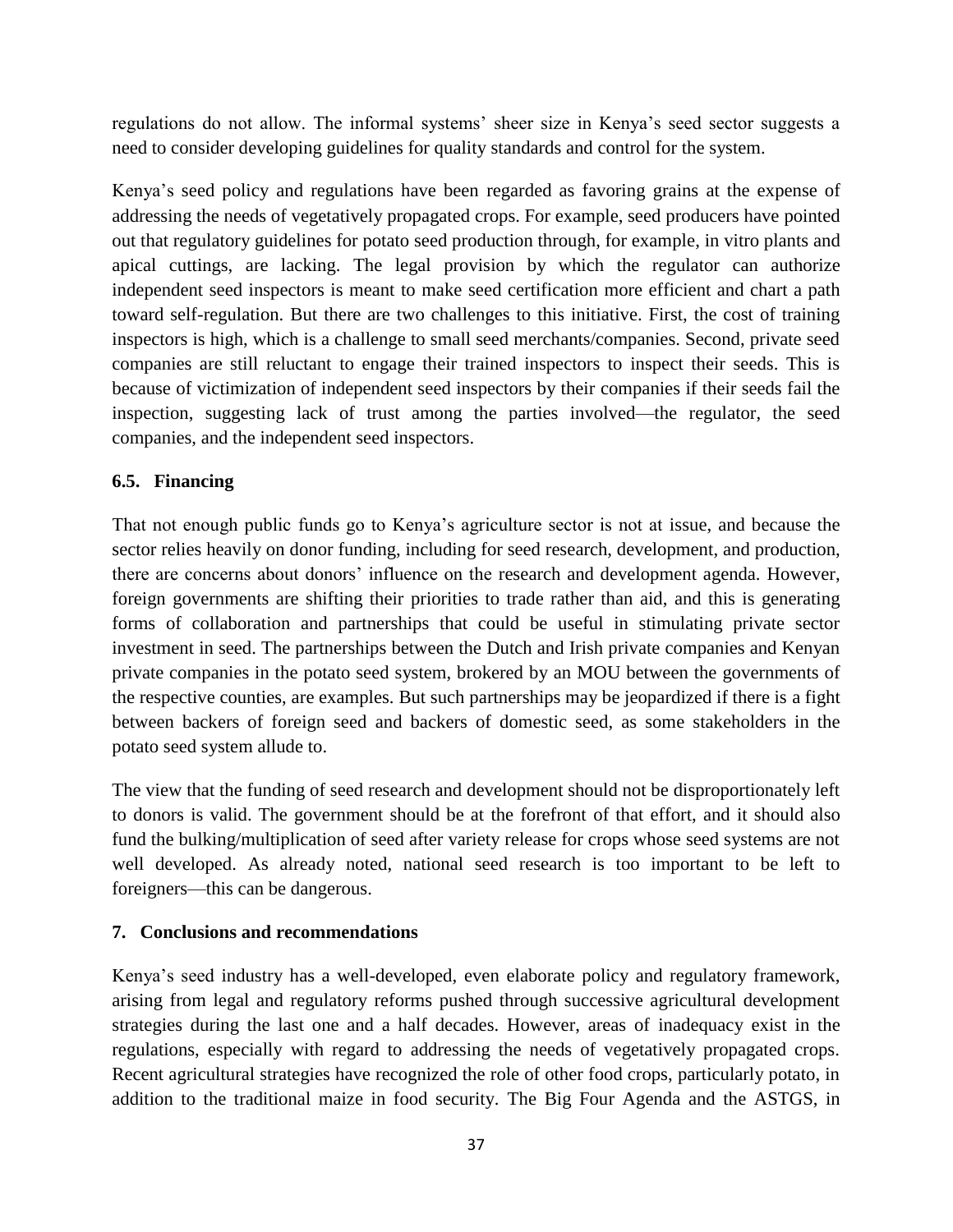particular, draw attention to the potato seed system, and that is expected to spur investment in potato seed supply and promote development of the system.

# <span id="page-45-0"></span>**7.1. Maize**

Kenya's maize seed system is fairly well developed, thanks to long-term government support to the maize sector in general and the seed system in particular and liberalization of the seed industry, which has opened up space for private investment. The market for maize seed has expanded during the last two decades, with seed demand increasing and the number and adoption of improved varieties rising. The number of maize seed merchants/companies have also increased. Nevertheless, state-owned seed companies still control the largest share of Kenya's formal seed market for maize. In addition, varietal turnover on farms is quite low, indicating little commercialization of newer releases and opportunity for investment. Mainstreaming maize yield improvement in counties' development plans in the main maize-growing areas could generate opportunities for expansion of the maize seed market. In addition to subsidized seed, county support to farmers in the form of soil fertility management and fertilizer subsidies could stimulate demand for improved maize varieties, which could offer opportunities for increased investment in seed supply. However, subsidy programs are known to be largely unsustainable and depend on the politics of the time, and thus may not be expected to provide a lasting impetus for maize seed market development.

The Big Four Agenda's prioritization of maize presents an opportunity for maize seed market expansion through demand creation. The agenda's focus on enhancing marketing and storage for grains, area expansion, irrigation, and fertilizer use should both directly and indirectly create demand for seed. That could provide the opportunity to support the growth of small-scale seed companies, and thus expansion of the seed market, and could also contribute to accelerating varietal turnover on farms. However, it would require proper planning and coordination to ensure a supply of seed to meet the potential demand. That calls for greater coordination between the national government (the initiator of the agenda), counties (implementation level of agricultural initiatives), and seed producers and distributors.

The need for a strong research–extension–farmer linkage cannot be ignored if research and technology are to be responsive to farmers' needs. The weak extension system in Kenya implies weak linkage between research and the farmer, and that has in part contributed to many maize seed varieties being produced by research but only a few being adopted by farmers. National and county governments both have a great responsibility to employ an effective extension system to build the capacity of farmers to adopt new technologies. Innovative extension service delivery approaches that bridge the gap between farmers and research are needed.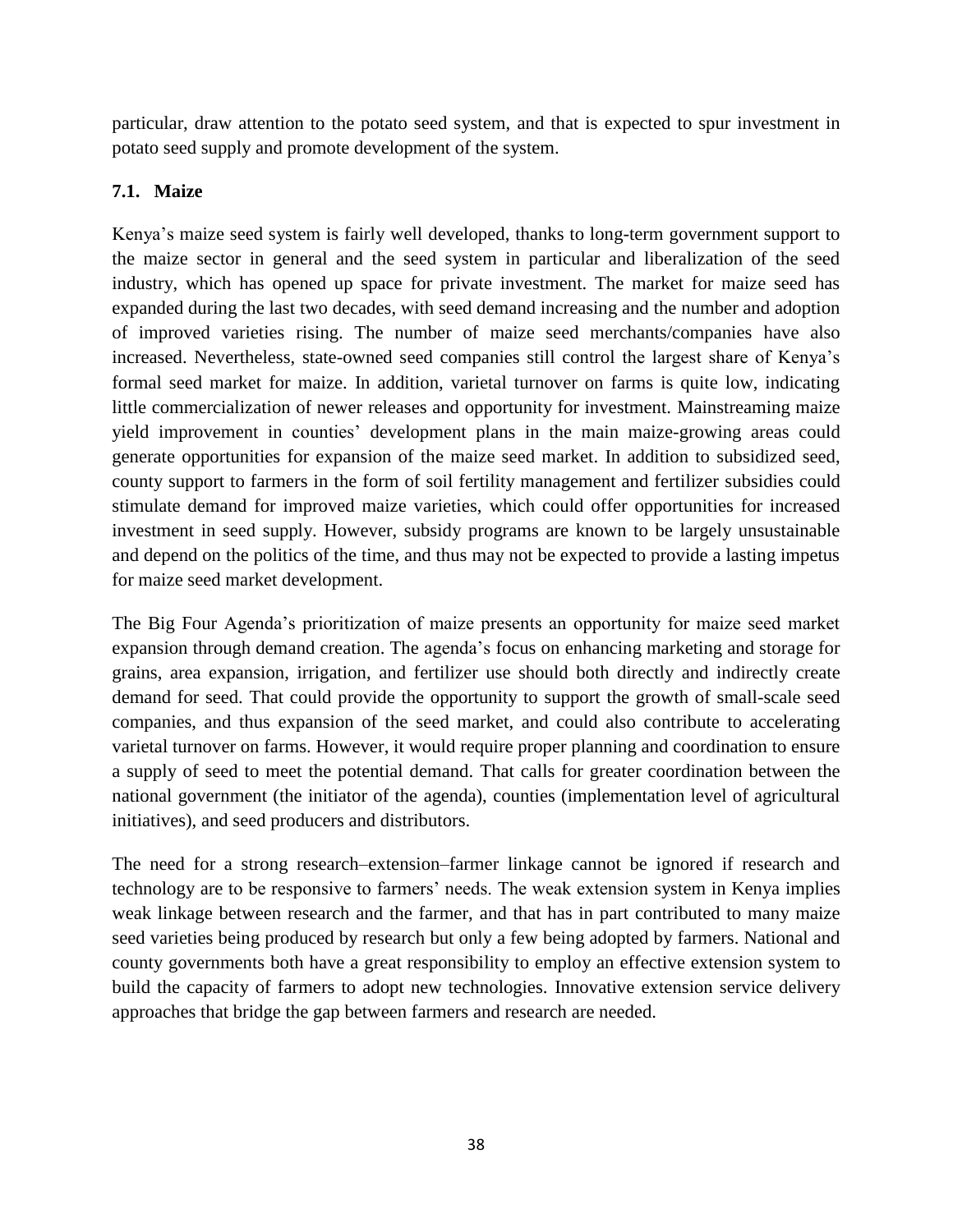## <span id="page-46-0"></span>**7.2. Potato**

Potato's importance as a staple food in Kenya has only recently been recognized amid dwindling maize production and increased episodes of food shortage, despite its long presence in Kenya. The country had not put much effort into developing the potato seed system, and so it is not as developed as that for maize. But that is changing, as evidenced by the increase in the number of potato varieties introduced in the country in the last decade and the entry of private businesses into potato seed importation and production. Nevertheless, the supply of certified potato seed is far too low relative to the potential demand, indicating opportunities for investment in the seed system.

There seems to be little political will to review 2010's National Seed Policy despite acknowledged recognition of that need following devolution and the need to address whether the regulations governing the seed sector adequately address vegetatively propagated crops. The fact that the government is developing a Seed Master Plan, rather than reviewing the policy in place, to facilitate implementation of the Big Four Agenda on food security and nutrition attests to the difficulty in initiating and fast-tracking a seed policy review.

Devolution has helped create a focus on development of the potato seed system especially in counties where it is an important crop. Furthermore, by promoting the crop as important for food security, counties are helping spur demand for potato seed. However, poor coordination between counties and the national government in distributing potato seed may stifle farmers' access to and adoption of certified potato seed. Lack of coordination of marketing cess and levies among county governments can also impede trade in potato seed across counties and increase the cost of seed to farmers.

Prioritizing the potato value chain and emphasizing seed multiplication/distribution in both the Big Four Agenda and the ASTGS should give a big boost to the development of the potato seed system, given the political context of the Big Four Agenda. But weak coordination between the national and county governments and a lack of transparency in allocation of resources to counties for implementation of the agenda's initiatives may hinder implementation.

The scarcity of certified potato seed, lengthy process of seed production and multiplication, and bilateral negotiations between the Kenyan and foreign governments all have contributed to allowing importation of basic seed for multiplication and germplasm for production of basic and subsequent classes of seeds. However, opposition has emerged regarding importation of foreign potato varieties for multiplication locally. The actors that oppose the idea cite pests and diseases and problems with quality given the different agroecologies in Kenya and Europe, while those that support the idea view the opposition's argument as restricting business. These stances indicate both a contest between domestic and foreign seed and the existence of vast market opportunities in the local potato seed system.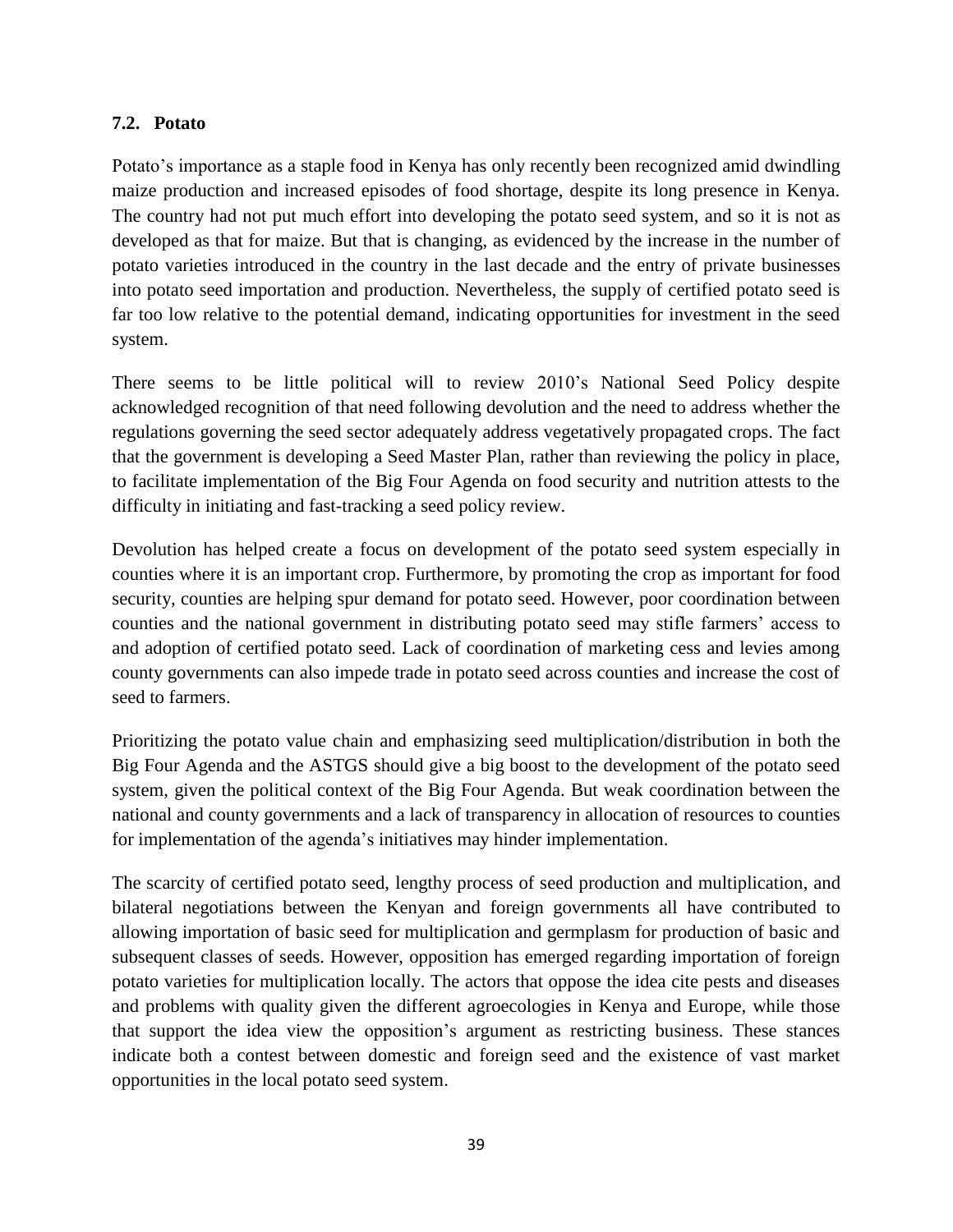Classifying potato as a scheduled crop whose seed must undergo mandatory certification in the formal system appears insensitive to the reality that the supply of certified potato seed is quite low and that most farmers could not afford such seed even if it were readily available. The suggestion to allow for QDS for potato seems to be reasonable but that would require changing regulations. It is unlikely that such a change would occur in the near term given the argument by some major players in regulation arena that formalizing QDS would work against efforts to control potato pests and diseases. Nevertheless, the need persists to review seed regulations to guide the use of vegetative propagation technologies such as apical cuttings.

Finally, efforts to address, in part, the weak capacity of the regulatory function, specifically related to seed inspection, include changes to the Seeds and Plant Varieties Act (Cap 326) and the 2016 Seeds Regulations to allow for authorization of independent seed inspectors. Although the seed companies advocated for such changes, the use of independent seed inspectors has not been fully embraced. This is because some companies have inadequate capacity to meet the costs of training, certifying, and retaining inspectors, and because among independent inspectors there is a fear that if the seed of a company were to fail the certification process they would be victimized. The latter suggests a lack of trust between the regulator and the seed companies, something to be addressed moving forward.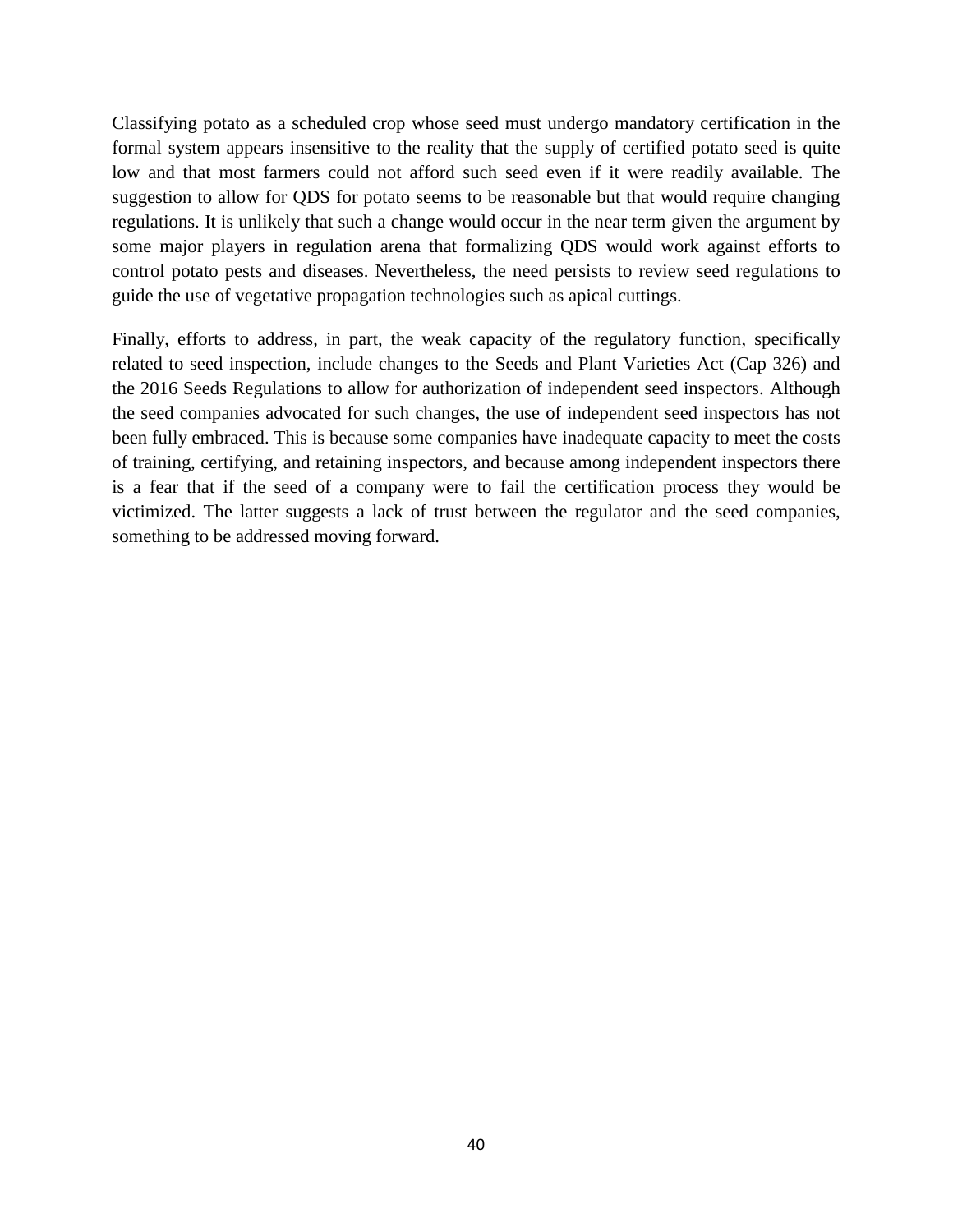#### <span id="page-48-0"></span>**References**

- Amanor, K. S. 2010. "Participation, Commercialisation, and Actor Networks: The Political Economy of Cereal Seed Production." Working Paper 016. Future Agricultures Consortium.
- Argwings-Kodhek, G. 2005. "Background Document on Umbrella Legislation for Kenyan Agriculture." Working Paper 20/2005. Tegemeo Institute of Agricultural Policy and Development, Egerton University, Kenya.
- Chari, R., J. Hogan, G. Murphy, and M. Crepaz. 2019. *Regulating Lobbying: A Global Comparison*. Manchester, UK: Manchester University Press.
- Chinsinga, B. 2011. "Seeds and Subsidies: The Political Economy of Input Programmes in Malawi." *IDS Bulletin* 42 (4): 59–68.
- Gitau, R., S. C. Kimenju, B. Kibaara, J. K. Nyoro, M. Bruntrup, and R. Zimmermann. 2008. "Agricultural Policy Making in Sub Saharan Africa: Kenya's Past Policies." Working Paper 34/2008. Tegemeo Institute of Agricultural Policy and Development, Egerton University, Kenya.
- ICARDA (International Center for Agricultural Research in the Dry Areas). 2013. *ICARDA Annual Report 2012.* Beirut: ICARDA.
- Kenya Plant Health Inspectorate Services (KEPHIS), 2016. "Seed Potato Production and Certification Guidelines". KEPHIS, Nairobi.
- Kirimi, L., Sitko, N., Jayne, T. S., Karin, F., Muyanga, M., Sheahan, M., … Bor, G. (2011). A farm gate-to-consumer value chain analysis of Kenya's maize marketing system. Working Paper No. 44). Tegemeo Institute of Agricultural Policy and Development, Egerton University, Kenya.
- Mabaya, E., and J. Mburu. 2016. "Kenya Brief 2016—The African Seed Access Index."
- Michael Waithaka, John Mburu, Mainza Mugoya, Krisztina Tihanyi. 2019. *Kenya Brief 2018 - The African Seed Access Index.* Available at: tasai.org/reports
- Mathenge, M. K., M. Smale, and J. Olwande. 2014. "The Impacts of Hybrid Maize Seed on the Welfare of Farming Households in Kenya." *Food Policy* 44: 262–271.
- Odame, H., and E. Muange. 2011a. "Agro-dealers and the Political Economy of Agricultural Biotechnology Policy in Kenya." FAC Working Paper 33. Brighton: Future Agricultures Consortium.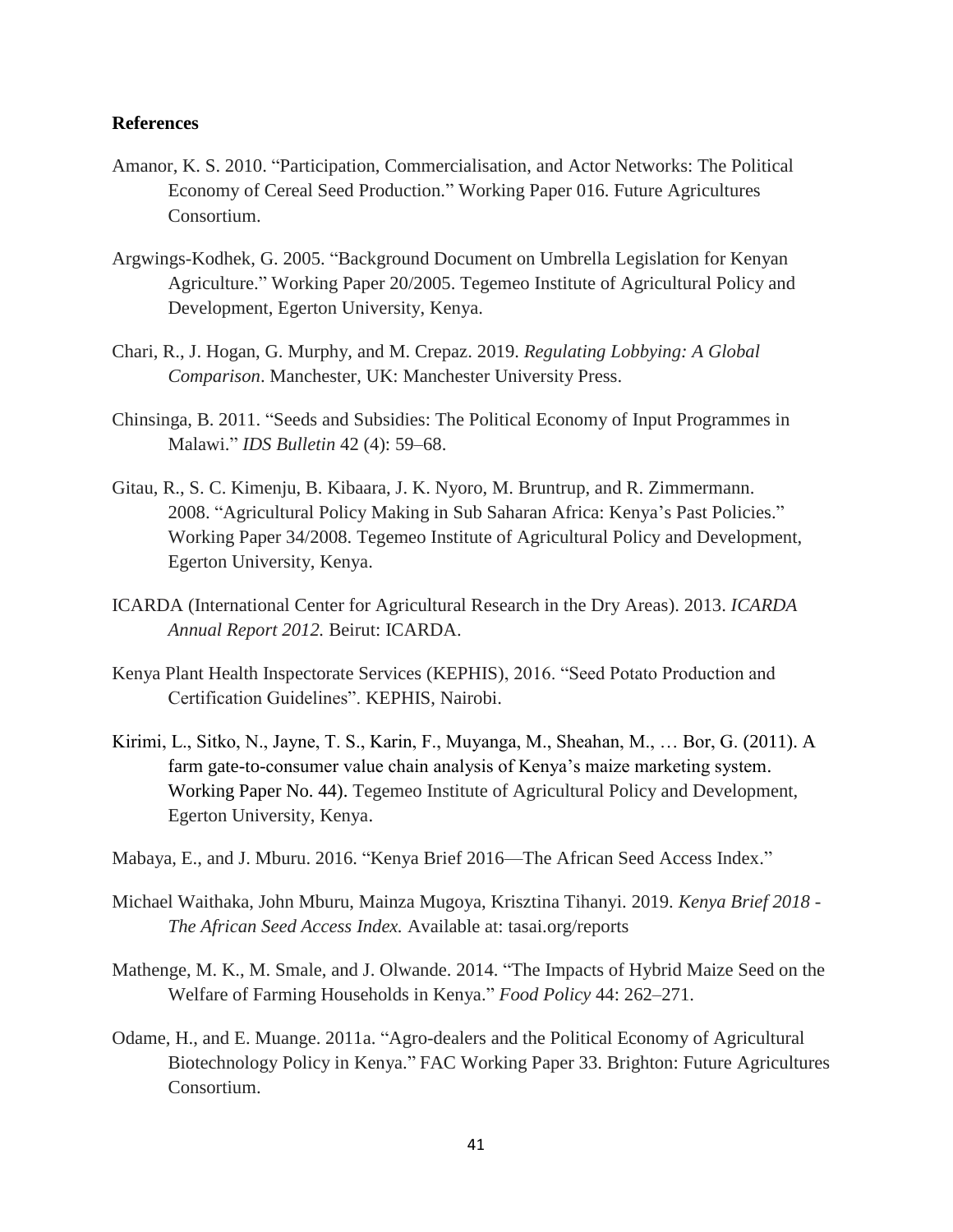- Odame, H., and E. Muange. 2011b. "Can Agro‐dealers Deliver the Green Revolution in Kenya? *IDS Bulletin* 42 (4): 78–89.
- Omiti, J., N. Waiyaki, and V. Fritz. 2007. *Trade Policy Making Process in Kenya: The Institutional Arrangements and Interaction of Actors.* Kenya Institute of Public Policy Research and Analysis and Overseas Development Institute.
- Republic of Kenya. 2003. Kenya: Economic Recovery Strategy for Wealth and Employment Creation, 2003–2007.
- Republic of Kenya, 2001. Poverty Reduction Strategy Paper. Published by Ministry of Finance and Planning, Government Printer, Nairobi.
- Republic of Kenya, 2002. Kenya Rural Development Strategy. Published by Ministry of Agriculture, Government Printer, Nairobi.
- Republic of Kenya. 2004. Strategy for Revitalization of Agriculture, 2004–2014.
- Republic of Kenya. 2007. Kenya Vision 2030.
- Republic of Kenya. 2008. First Medium Term Plan, 2008–2012.
- Republic of Kenya. 2010. Agricultural Sector Development Strategy, 2010–2020.
- Republic of Kenya. 2013. Second Medium Term Plan, 2013–2017.
- Republic of Kenya. 2016. The National Potato Strategy, 2016–2020.
- Republic of Kenya. 2018. Third Medium Term Plan, 2018–2022.
- Resnick, D., S. Haggblade, S. Babu, S. L. Hendriks, and D. Mather. 2018. "The Kaleidoscope Model of Policy Change: Applications to Food Security policy in Zambia." *World Development* 109: 101–120.
- Scoones, I., and J. Thompson. 2011. "The Politics of Seed in Africa's Green Revolution: Alternative Narratives and Competing Pathways." *IDS Bulletin* 42 (4): 1–23.
- Smale, M., and J. Olwande. 2014. "Demand for Maize Hybrids and Hybrid Change on Smallholder Farms in Kenya." *Agricultural Economics* 45 (4): 409–420.
- Swanckaert, J. 2012. "Mapping the Effect of Market Liberalisation Policies on the Maize Seed Systems in Kenya Based on Micro-evidence from 1992 to 2010." Master's thesis, University of Ghent, Belgium.